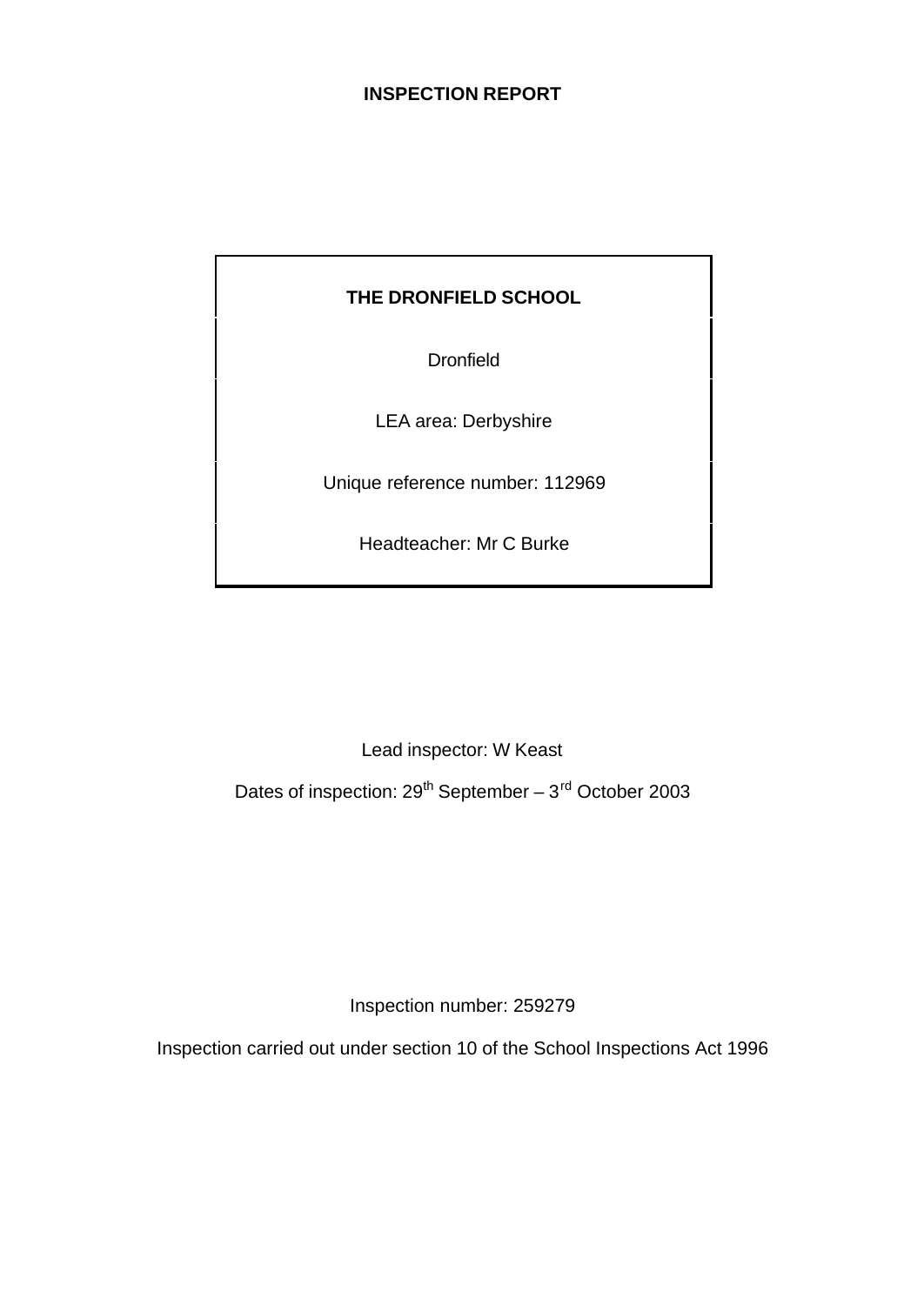## © Crown copyright 2003

This report may be reproduced in whole or in part for non-commercial educational purposes, provided that all extracts quoted are reproduced verbatim without adaptation and on condition that the source and date thereof are stated.

Further copies of this report are obtainable from the school. Under the School Inspections Act 1996, the school must provide a copy of this report and/or its summary free of charge to certain categories of people. A charge not exceeding the full cost of reproduction may be made for any other copies supplied.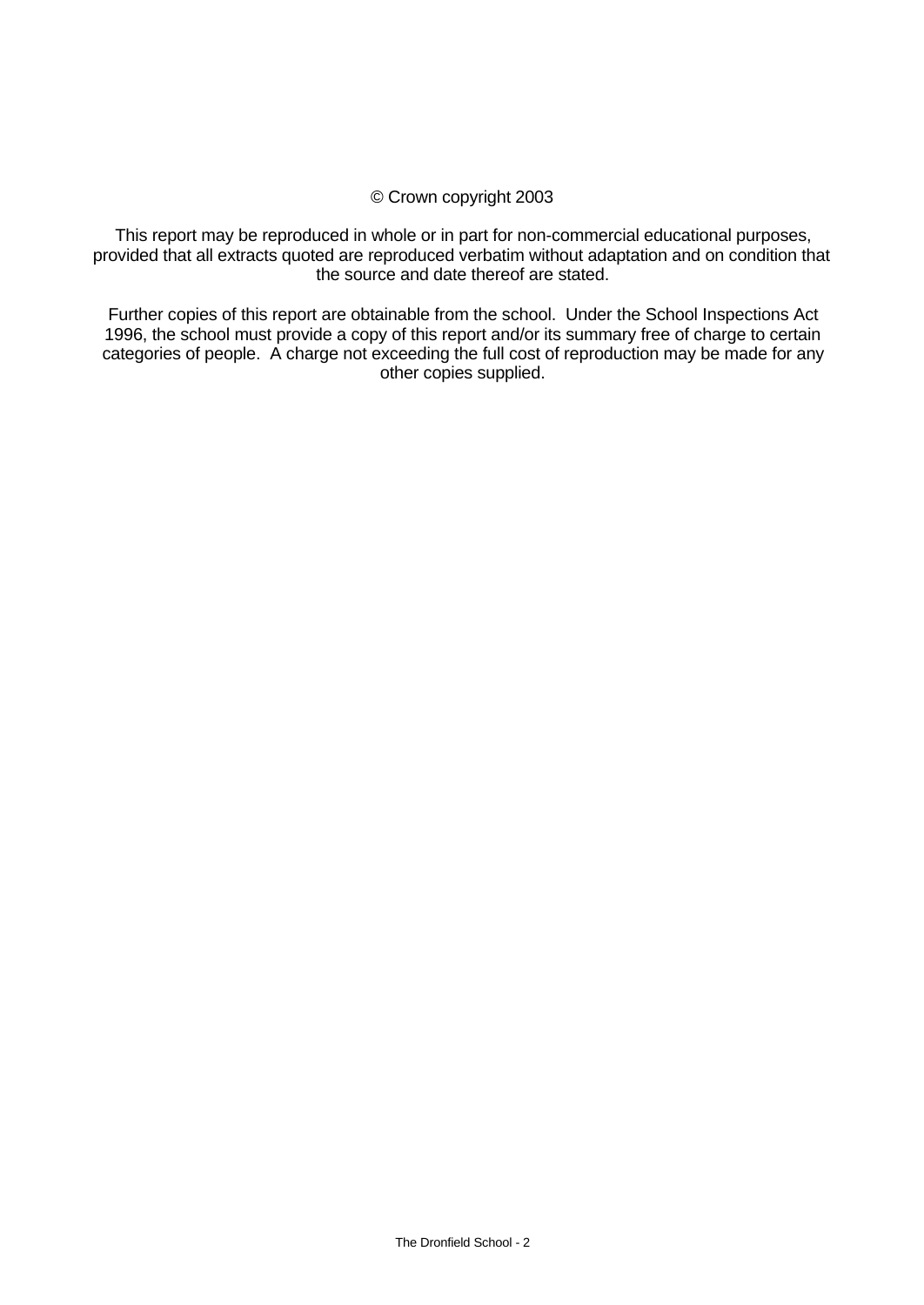# **INFORMATION ABOUT THE SCHOOL**

| Type of school:              | Comprehensive               |
|------------------------------|-----------------------------|
| School category:             | <b>Voluntary controlled</b> |
| Age range of pupils:         | 11-18                       |
| Gender of pupils:            | Mixed                       |
| Number on roll:              | 1989                        |
| School address:              | Green Lane                  |
|                              | <b>Dronfield</b>            |
| Postcode:                    | S18 2FZ                     |
| Telephone number:            | 01246 412372                |
| Fax number:                  | 01246 412885                |
| Appropriate authority:       | Governing body              |
| Name of chair of governors:  | Mr M Brader                 |
| Date of previous inspection: | 19 January 1998             |

# **CHARACTERISTICS OF THE SCHOOL**

The Dronfield school is much bigger than other secondary schools with an unusually large sixth form. It is a popular and over-subscribed school, drawing pupils from the outskirts of neighbouring towns. The attainment of pupils coming into Year 7, as shown by their end of Year 6 national tests in English, mathematics and science, is well above average. Their attainment in other subjects ranges from below to above average. They come from areas which, overall, are favoured in social and economic measures compared to the national average. The pupil population is stable with very few joining or leaving part-way through the year. Few pupils are from ethnic minority backgrounds and there are very few whose home language is not English. A smaller than average proportion of pupils have identified special educational needs although the proportion with statements of need is broadly average.

The school achieved Technology College status in 2001. It has Investors in People, Artsmark Silver, Careermark and Sportsmark awards. Having occupied two sites more than a mile apart for many years, the school will move onto a single site next year when the current building work is completed.

Four-fifths of pupils continue in education post 16, the large majority at the school. Less than one in ten students leave the sixth form at the end of Year 12 and four fifths of students continue in some form of further or higher education when they leave at the end of Year 13. The majority of students join the sixth form to follow A level and AVCE courses. Their attainment is above the average attainment of students entering sixth forms.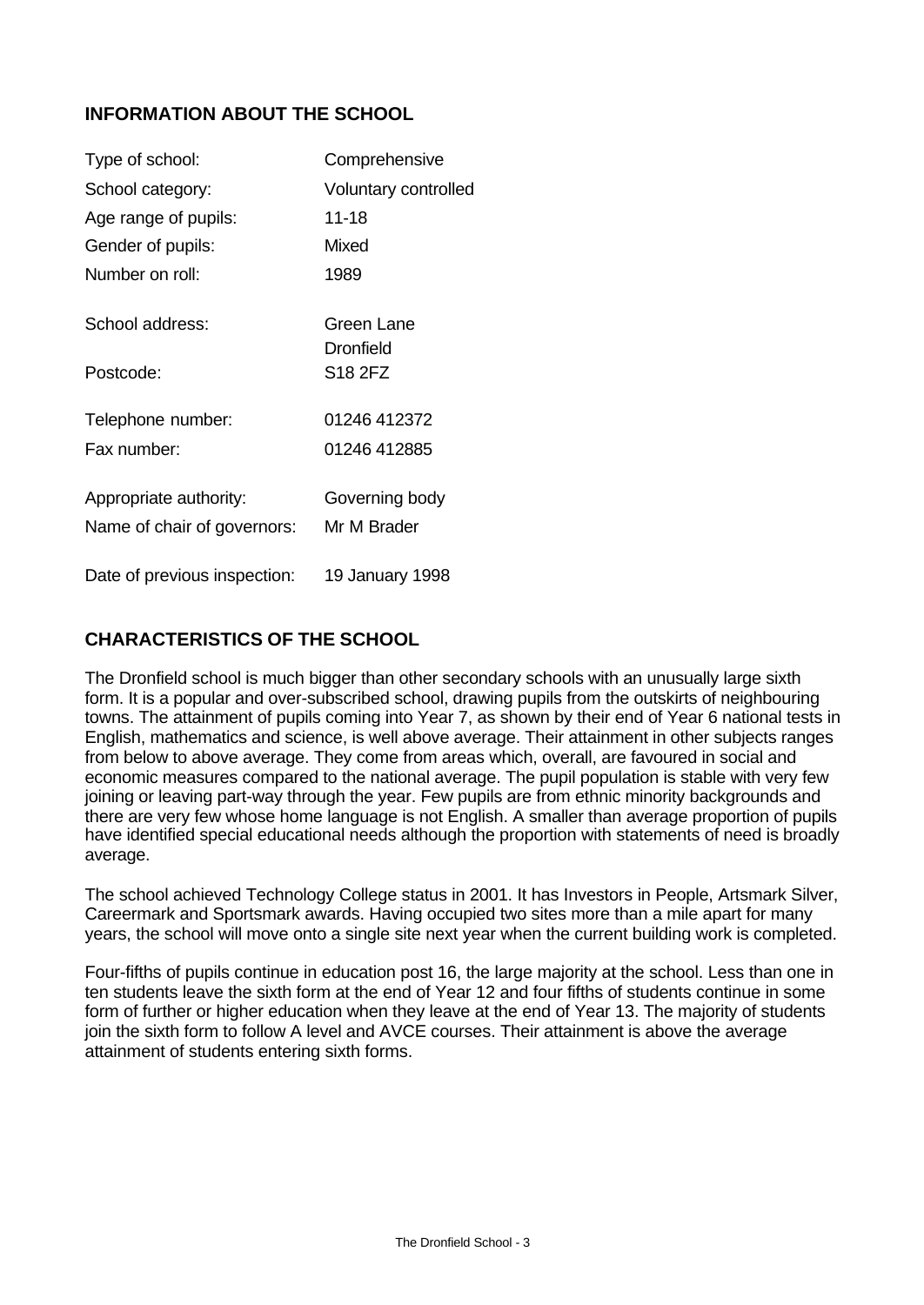# **INFORMATION ABOUT THE INSPECTION TEAM**

| Members of the inspection team |                  |                | <b>Subject responsibilities</b>                                         |
|--------------------------------|------------------|----------------|-------------------------------------------------------------------------|
| 1522                           | W Keast          | Lead inspector |                                                                         |
| 19693                          | S Hall           | Lay inspector  |                                                                         |
| 22423                          | J Lovgreen       | Team inspector | English; sixth form English literature                                  |
| 17237                          | A Lovett         | Team inspector | Mathematics; sixth form mathematics                                     |
| 4922                           | <b>M</b> Driver  | Team inspector | Science; sixth form chemistry                                           |
| 2501                           | R Allison-Smith  | Team inspector | Art; sixth form art                                                     |
| 8076                           | <b>T</b> Bendall | Team inspector | Design and technology; sixth form home<br>economics                     |
| 18663                          | P Burchell       | Team inspector | Geography; sixth form geography                                         |
| 30893                          | M Currie         | Team inspector | History                                                                 |
| 32231                          | A Lyons          | Team inspector | Information and communication technology; sixth<br>form business (AVCE) |
| 32115                          | J Foster         | Team inspector | Modern foreign languages; sixth form French                             |
| 11746                          | R Coulthard      | Team inspector | <b>Music</b>                                                            |
| 30800                          | <b>B Colley</b>  | Team inspector | Physical education; sixth form sociology                                |
| 8096                           | N Files          | Team inspector | Religious education                                                     |
| 2652                           | R Lomas          | Team inspector | Special educational needs; Sixth form psychology                        |
| 31192                          | J Stewart        | Team inspector | Sixth form physical education                                           |
| 32777                          | J McVeigh        | Team inspector | Sixth form biology                                                      |
| 11240                          | P Shallcross     | Team inspector | Sixth form information and communication<br>technology                  |
| 14490                          | S Jackson        | Team inspector | English as an additional language                                       |
| 32876                          | A Porter         | Team inspector |                                                                         |
| 30580                          | A-M Storey       | Team inspector |                                                                         |
| 15208                          | A Briggs         | Team inspector |                                                                         |

The inspection contractor was:

## **e-Qualitas Ltd**

**Langshaw** Pastens Road Limpsfield Chart **Oxted** Surrey RH8 0RE

Any concerns or complaints about the inspection or the report should be made initially to the inspection contractor. The procedures are set out in the leaflet *'Complaining about Ofsted Inspections'*, which is available from Ofsted Publications Centre (telephone 07002 637833) or Ofsted's website (www.oftsed.gov.uk).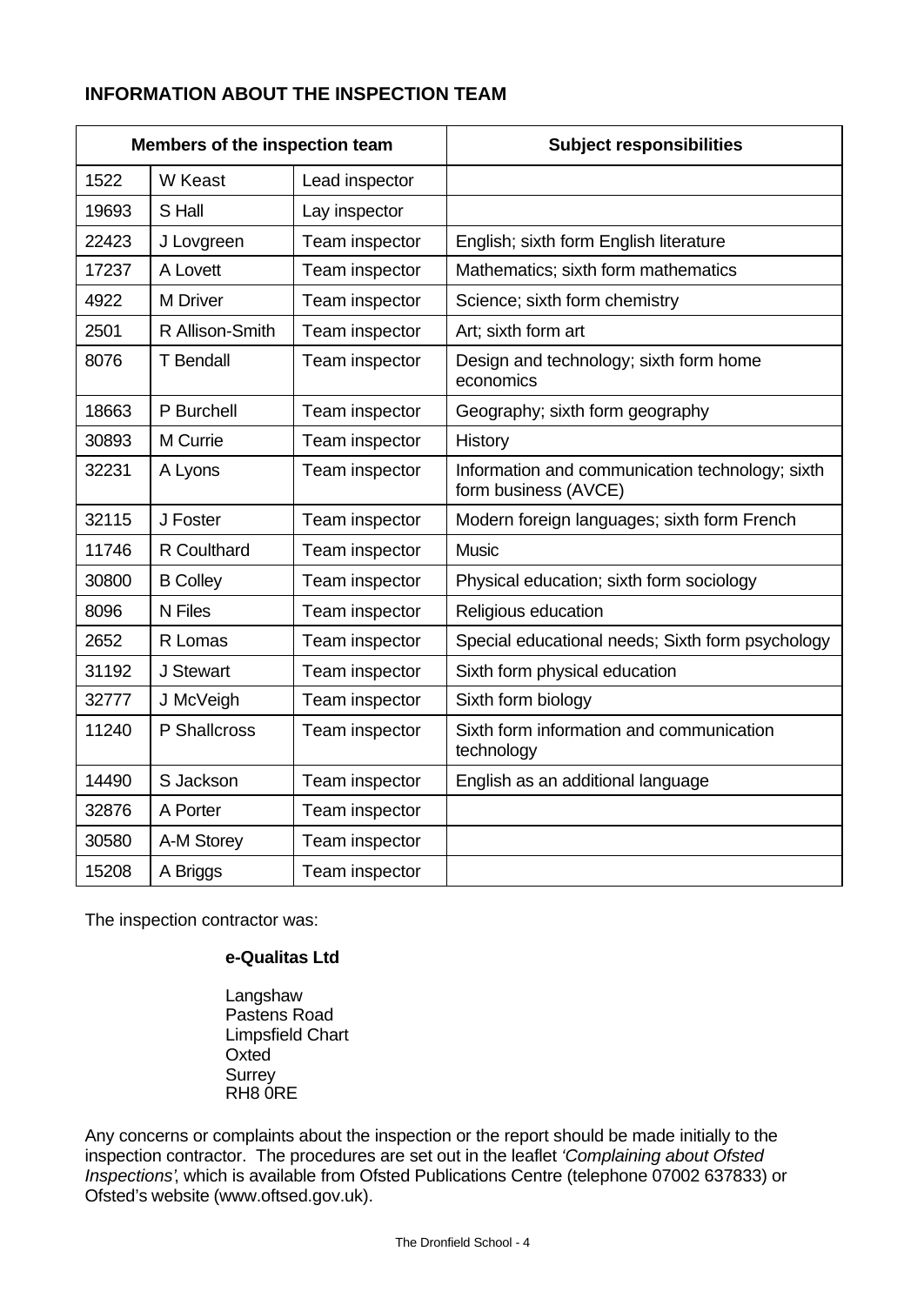# **REPORT CONTENTS**

|                                                                                                                                    | Page |
|------------------------------------------------------------------------------------------------------------------------------------|------|
| <b>PART A: SUMMARY OF THE REPORT</b>                                                                                               | 6    |
| <b>PART B: COMMENTARY ON THE MAIN INSPECTION FINDINGS</b>                                                                          |      |
| <b>STANDARDS ACHIEVED BY PUPILS</b>                                                                                                | 10   |
| Standards achieved in subjects and courses                                                                                         |      |
| Pupils' attitudes, values and other personal qualities                                                                             |      |
| QUALITY OF EDUCATION PROVIDED BY THE SCHOOL                                                                                        | 14   |
| Teaching and learning<br>The curriculum<br>Care, guidance and support<br>Partnership with parents, other schools and the community |      |
| <b>LEADERSHIP AND MANAGEMENT</b>                                                                                                   | 21   |
| <b>PART C: THE QUALITY OF EDUCATION IN SUBJECTS AND COURSES</b><br><b>SUBJECTS IN KEY STAGES 3 and 4</b>                           | 24   |
| <b>SUBJECTS AND COURSES IN THE SIXTH FORM</b>                                                                                      |      |
| <b>PART D: SUMMARY OF THE MAIN INSPECTION JUDGEMENTS</b>                                                                           | 61   |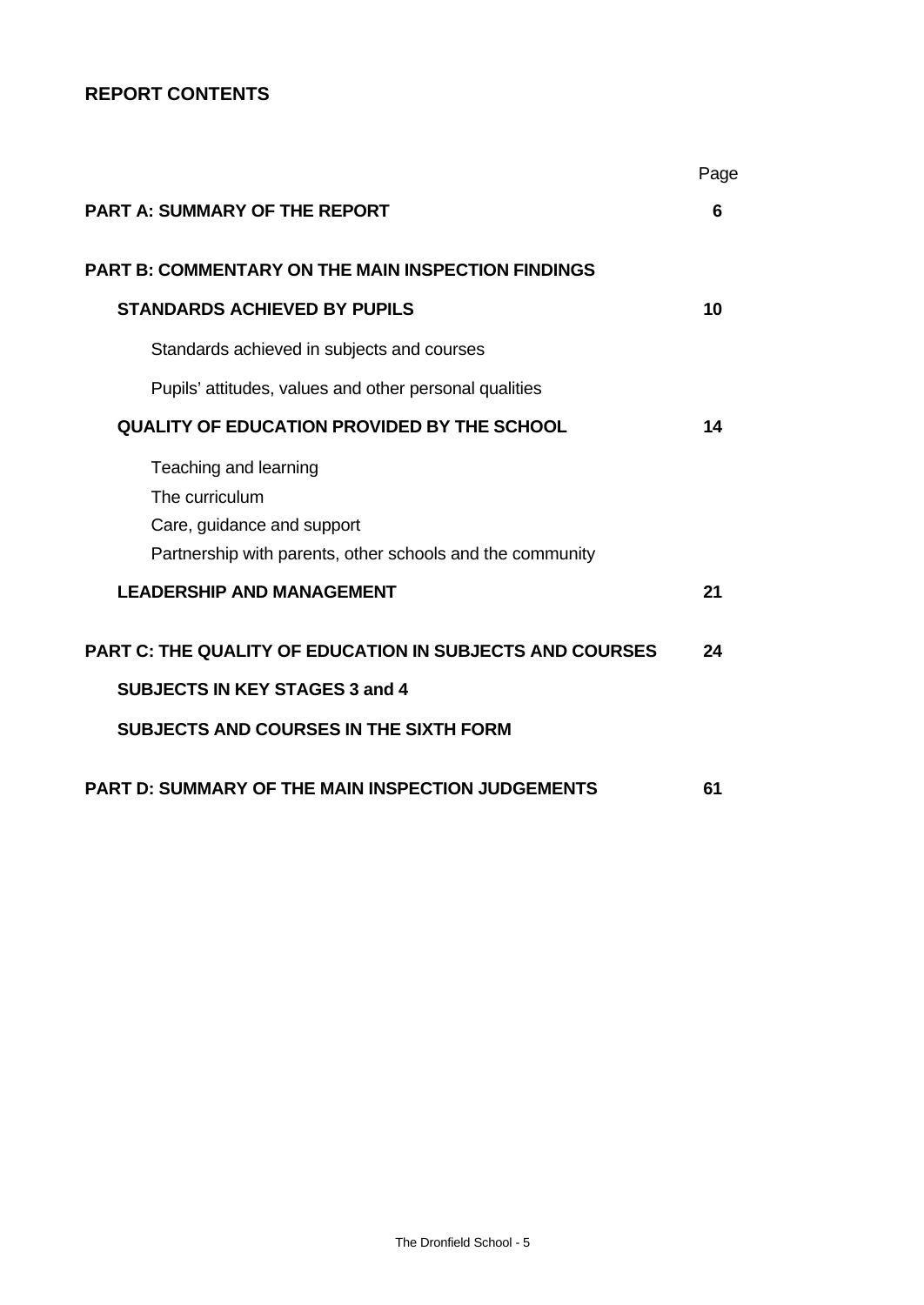# **PART A: SUMMARY OF THE REPORT**

# **OVERALL EVALUATION**

The Dronfield School is a **good** school providing good value for money. Pupils reach standards which are well above average and which are rising. Teaching and learning are satisfactory with much that is good, in the main school; they are good in the sixth form. Pupils' achievement is satisfactory as they maintain high standards through the school; it is good in the sixth form. Pupils' attitudes are very good throughout the school. Leadership and management are, overall, satisfactory and are good in the sixth form.

The school's main strengths and weaknesses are:

- Standards which are well above average, are above average for similar schools and are rising.
- An effective sixth form.
- Teaching which is good in most subjects but which is unsatisfactory in music and art, and in German in Years 10 and 11.
- A lack of rigour in monitoring and evaluating classroom practice.
- Very good pupil attitudes.

Improvement since the last inspection has been good. Well above average standards have been maintained with significant increases in the last two years. Curriculum developments have taken place and a number of awards have been gained, including technology college status. Most issues raised by the last inspection have been successfully tackled. Weakness in the co-ordination of information and communication technology (ICT) across the curriculum, and the setting of useful targets at an individual level, remain.

# **STANDARDS ACHIEVED**

| Performance compared with: |                                 |      | similar schools |      |      |
|----------------------------|---------------------------------|------|-----------------|------|------|
|                            |                                 | 2000 | 2001            | 2002 | 2002 |
| Year 11                    | GCSE/GNVQ examinations          |      |                 |      |      |
| Year 13                    | A/AS level and VCE examinations | n/a  | B               |      |      |

*Key: A - well above average; B – above average; C – average; D – below average; E – well below average For Year 11, similar schools are those whose pupils attained similarly at the end of Year 9.*

**Pupils' achievement is satisfactory**. Pupils come to the school with well above average standards and they maintain these high standards. In Year 9, results in 2003 were well above average. Results in English were average while results in mathematics were very high. Significantly more pupils reached the higher National Curriculum levels in mathematics and science than in English. Current standards, early in Year 9, are above average and achievement is satisfactory for all pupils except the higher-attaining pupils in some subjects. In 2002, GCSE results in the core subjects of English, mathematics and science, and in several others, were significantly above average. Overall, results in 2003 were significantly better than in 2002 with improvement in English and mathematics. Current standards, early in Year 11, are above average and achievement of all pupils is satisfactory. In Year 13, results in 2003 were better than in 2002, particularly of the boys. Current standards are above average and **students are achieving well**.

**Pupils' personal qualities, including their spiritual, moral, social and cultural development, are very good**. Pupils' attitudes to learning are very good throughout the school and this has a positive effect on their achievement. Behaviour, in and around the school is very good and attendance and punctuality, a previous concern in the sixth form, are good. Pupils' personal development is good and the extent to which the school actively promotes this is satisfactory.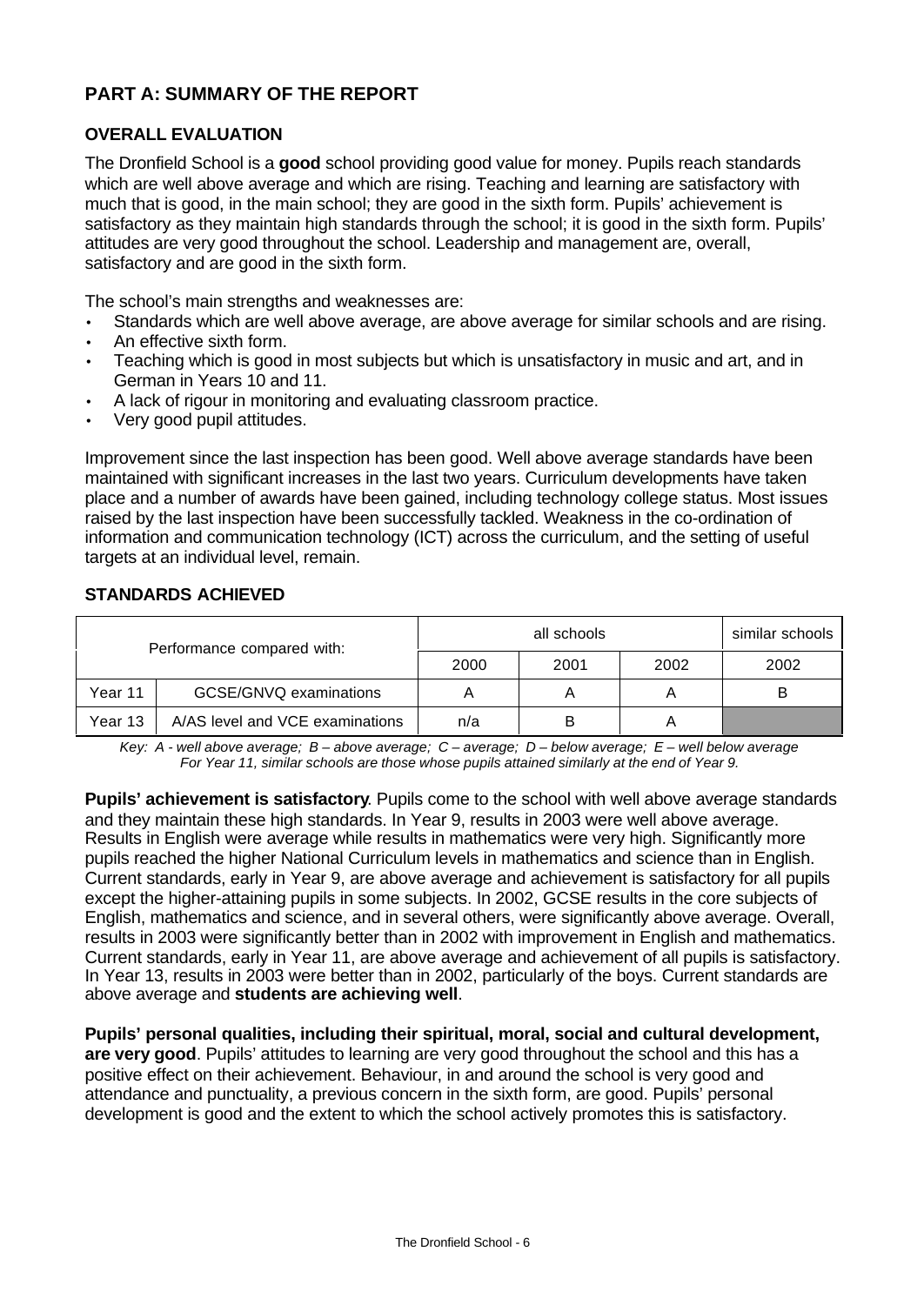# **QUALITY OF EDUCATION**

**The quality of education provided by the school is good. Teaching and learning, overall, in** Years 7 to 11 is satisfactory but with much that is good. In most subjects it is good, with little difference between the older and younger pupils, and pupils learn well. In the first three years, the teaching in mixed ability groupings in some subjects does not always challenge the higher-attaining pupils, and this restricts their learning and the standards they reach. In Years 10 and 11, teaching is better focused for their needs and they achieve as well as other pupils. Teaching is unsatisfactory when the tasks given and the methods used do not meet subject and pupils' needs, and so pupils underachieve because their standards are not high enough. **Teaching in the sixth form is good.** It is good or better in all the focus subjects but chemistry, where it is satisfactory and in art, where it is unsatisfactory. Overall, therefore, students are learning and achieving well.

Overall, the curriculum is good and meets the needs of pupils and students well. Extra-curricular activities support subject learning well and provide many sporting activities. This helps to raise standards. The provision for the arts is weaker. The care that the school provides for its pupils is good. They receive good support and guidance from their teachers. The good partnerships between the school and parents, the community the school serves, and the other schools with which it is linked, all make a positive contribution to pupils' learning and their achievement.

## **LEADERSHIP AND MANAGEMENT**

**Leadership and management in the school are satisfactory and in the sixth form are good**. The work of the governing body in the main school and sixth form is satisfactory in all but their ability to ensure a daily act of worship. The leadership of the headteacher is satisfactory. The leadership of other key staff is satisfactory in the main school, with very good leadership in mathematics and design and technology. Leadership is good in the sixth form. Management in the main school is fairly effective, where the school runs smoothly but where some issues have not been tackled with sufficient rigour. Management in the sixth form is effective and subjects are well managed.

# **PARENTS' AND PUPILS' VIEWS OF THE SCHOOL**

The school is popular and oversubscribed. Parents' views are positive. They highlight good teaching, good progress, lack of bullying, high expectations, fair treatment, approachability and induction procedures as strengths. There was some concern over how well they were informed about progress, with which the inspection team agree, and the extent to which the school sought their views. Pupils were very positive about their school. They felt it was a good school to be at, they were taught well, work was helpfully assessed and they were expected to work hard. They were more self-critical about their behaviour than the inspection team. Discussion with pupils showed that bullying did occur but that it was not an issue for them as, once identified, it was effectively resolved. Older pupils felt unfairly treated because they could see that they would not get the 'perks' they felt current Year 11 pupils had.

## **IMPROVEMENTS NEEDED**

The most important things the school should do to improve are:

- Be more self-critical and rigorous in monitoring throughout the school.
- Plan and carry out focused action to tackle identified weaknesses.
- Tackle weaknesses in matching work to pupils' need in Years 7 to 9, the variability of teaching in the main school and the evaluation and use of information from assessment to generate specific and individualised targets for learning.
- Tackle the underachievement in music and art, in religious education in the earlier years and in German in the examination years.
- To meet statutory requirements, ensure a daily act of collective worship.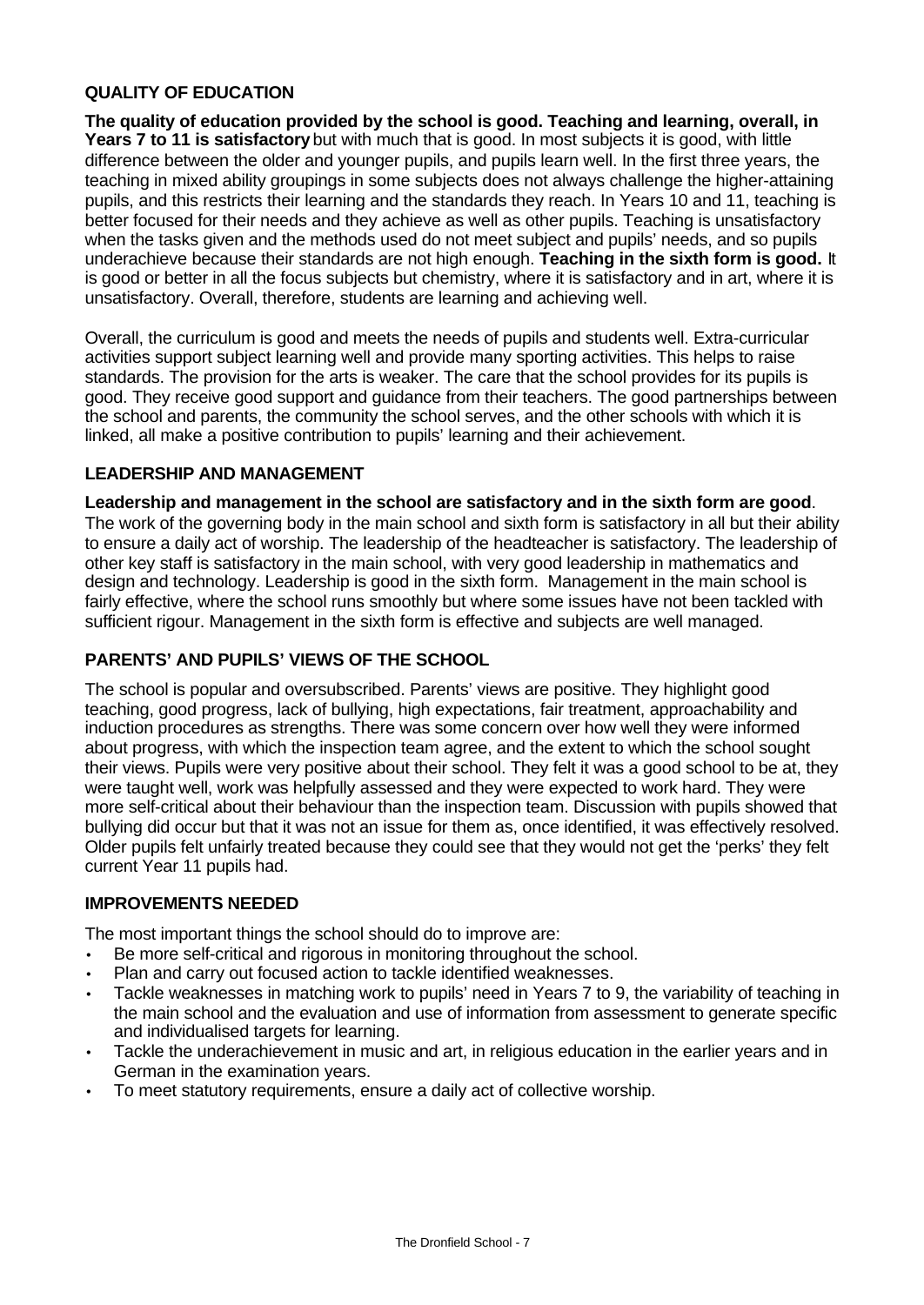# **THE SIXTH FORM AT THE DRONFIELD SCHOOL**

A large sixth form drawing students from a wider area than the main school and providing a range of GCE and vocational courses

#### **OVERALL EVALUATION**

**This is an effective sixth form** and its cost effectiveness is good. A wide curriculum choice provides well for the needs and aspirations of the students. They are well taught and this, together with their attitudes to learning, helps them achieve well. Examination results are well above average and are improving. The sixth form is well led and managed.

The main strengths and weaknesses are:

- Well above average and rising examination results.
- Good achievement resulting from the good teaching.
- Very good student attitudes to learning which supports achievement.
- Good guidance and support.
- Limited opportunities to enrich the subject curriculum.

## **QUALITY AND STANDARDS IN SUBJECTS AND COURSES OF THE CURRICULUM**

Judgements about the provision in the subjects and courses inspected in the sixth form are shown below. They are based mainly on the quality of teaching and learning and how well students achieve. Not all subjects in the sixth form were inspected.

| <b>Curriculum area</b>                       | <b>Evaluation</b>                                                                                                                                       |
|----------------------------------------------|---------------------------------------------------------------------------------------------------------------------------------------------------------|
| English, languages and<br>communication      | Very good in English literature where very good teaching combines vitality<br>with intellectual challenge. Good in French.                              |
| <b>Mathematics</b>                           | Good                                                                                                                                                    |
| Science                                      | Good in biology and satisfactory in chemistry where some teaching is too<br>teacher centred and students' independent learning skills are not developed |
| Information and<br>communication technology  | Good                                                                                                                                                    |
| <b>Humanities</b>                            | Very good in psychology and sociology, and good in geography                                                                                            |
| Engineering, technology and<br>manufacturing | Very good in home economics                                                                                                                             |
| Visual and performing arts<br>and media      | Unsatisfactory in art and design where teaching is not well matched to<br>students' learning needs and there is underachievement.                       |
| Hospitality, sports, leisure and<br>travel   | Good in physical education                                                                                                                              |
| <b>Business</b>                              | Good in AVCE business                                                                                                                                   |
| Health and social care                       | There was no focus subject in this area                                                                                                                 |
| General education                            | There was no focus subject in this area                                                                                                                 |
|                                              | $\mathbf{u}$ , and $\mathbf{u}$ , and $\mathbf{u}$ , and $\mathbf{u}$ , and $\mathbf{u}$ , and $\mathbf{u}$ , and $\mathbf{u}$                          |

*The curriculum areas are broadly common across all post-16 education and training. They do not necessarily correspond with subjects and courses taught by the school. Inspectors make judgements in the range: excellent; very good; good; satisfactory; unsatisfactory; poor; very poor. Excellent and very good are equivalent to the judgement 'outstanding' in further education and sixth form college reports; poor and very poor are equivalent to 'very weak'.*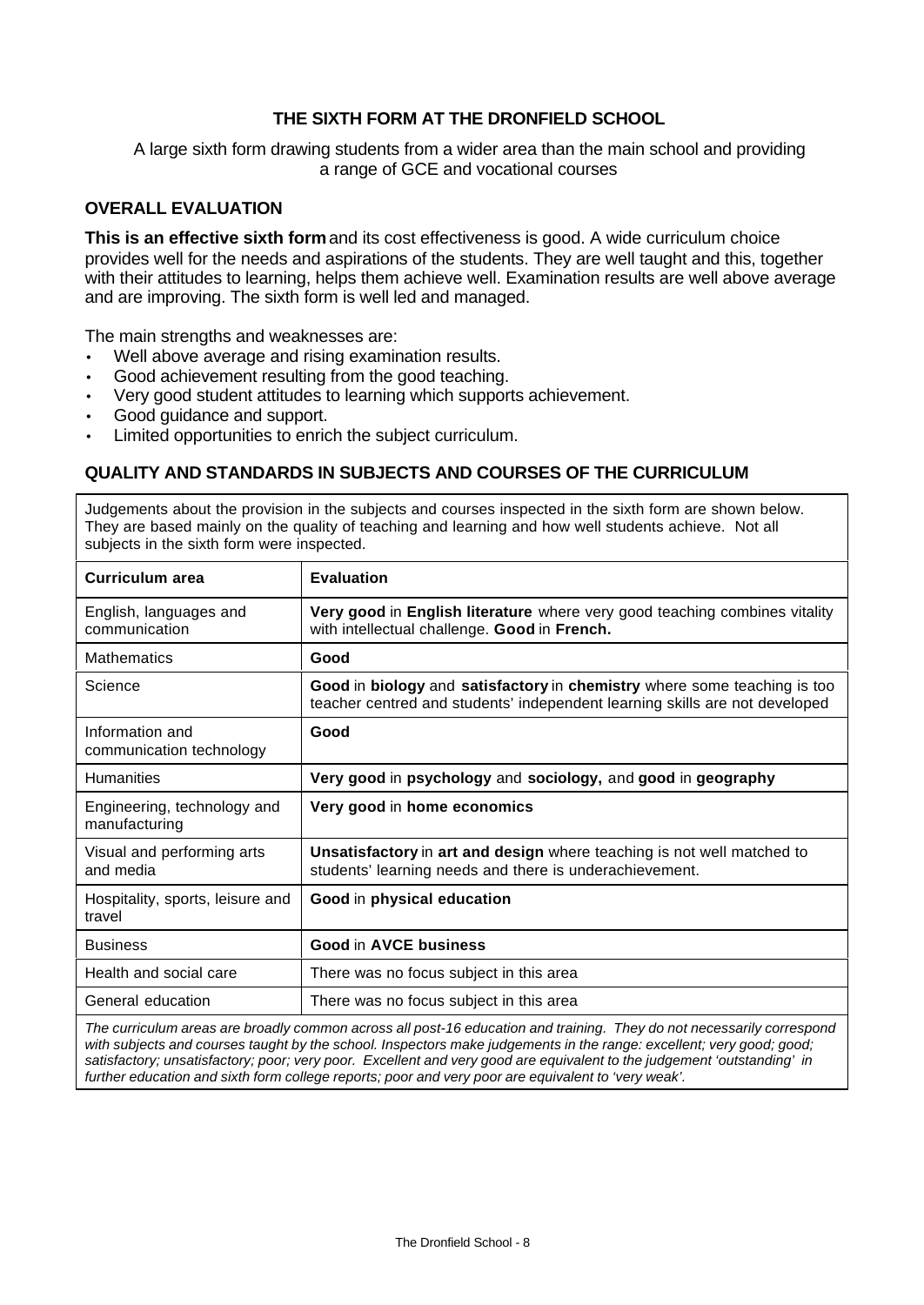# **ADVICE, GUIDANCE AND SUPPORT**

Provision is good. Students know they can seek advice on any issue. Advice is well informed on careers, and on further or higher education. Close attention is given to how well students are achieving, through regular monitoring, by analysing examination performance and by setting challenging targets. The planned programme of induction and training of all of tutors is not yet complete so there is some variation in the application of the very good systems.

## **LEADERSHIP AND MANAGEMENT OF THE SIXTH FORM**

The **good leadership** in the sixth form is characterised by effective delegation and teamwork coupled with a passionate desire to build on success and improve further. This has led to good achievement and progress since the last inspection. The **effective management** of tutors supports students well and makes a significant contribution to their excellent attitudes to study and their personal development.

## **STUDENTS' VIEWS OF THE SIXTH FORM**

Students have a very positive view of the school. They enjoyed being a student, they were well taught by expert staff who were easily accessible, their work was assessed thoroughly and they were helped to study independently. Although some felt they had not been well advised on what to study, they felt their courses suited their ability and career plans. In discussion, it was clear that career and choice guidance, and on-going support, were good. The inspection team agrees with their concern over the range of activities available to enrich their curriculum.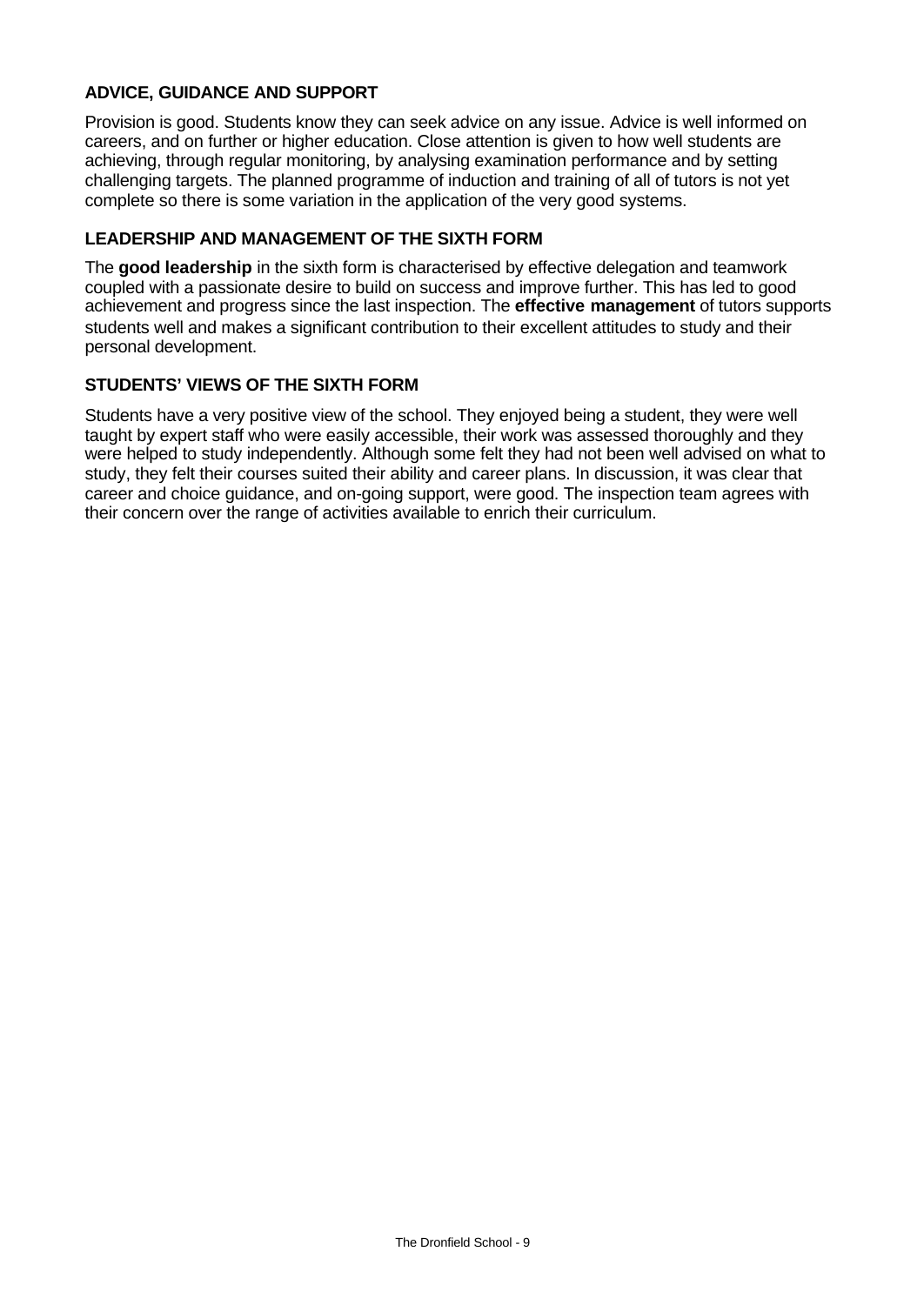# **PART B: COMMENTARY ON THE INSPECTION FINDINGS**

# **STANDARDS ACHIEVED BY PUPILS**

## **Standards achieved in subjects and courses**

Results in national examinations are well above average. Standards early in Year 9 are, overall, above average and pupils' achievement in Years 7 to 9 is satisfactory. Standards in the core subjects are well above average. Higher-attaining pupils are not consistently challenged by the work they are given in Years 7 to 9 and there is some underachievement. Standards early in Year 11 are above average and pupils' achievement in Years 10 and 11 is satisfactory. Work is better matched to the needs of higher-attaining pupils in these years and their achievement is satisfactory. Pupils with special educational needs achieve as well as other pupils in all years.

## **Main strengths and weaknesses**

- Results in national testing at the end of Year 9 in 2003 were well above average.
- GCSE results in 2002 were well above average and above average for similar schools. GCSE results rose significantly in 2003.
- Standards, early in Years 9 and 11, are above average and pupils' achievement is satisfactory.
- Standards in some subjects in Year 9 are not high enough for the higher-attaining pupils.
- Pupils with special educational needs achieve as well as other pupils.
- Standards in art and music, in religious education in Year 9and in German in Years 10 and 11 are not high enough and pupils' achievement is unsatisfactory.

# **Commentary**

#### *Standards in national tests at the end of Year 9 – average point scores in 2003*

| Standards in: | School results | National results |
|---------------|----------------|------------------|
| English       | 34(35)         | n/a(33)          |
| Mathematics   | 39(38)         | n/a(35)          |
| Science       | 36(36)         | n/a (33)         |

*There were 322 pupils in the year group. Figures in brackets are for the previous year*

1. Results in the end of Year 9 national testing in 2003 were well above the national average, as they had been the previous year. Results in English fell slightly while those in mathematics rose, particularly the proportion of pupils reaching the higher levels. Mathematics results are strongest while those in English are weakest. Comparatively fewer pupils reach the higher levels in English, than in mathematics and science. In comparison with similar schools, that is schools whose pupils gained similar end of Year 6 test results, results in English were average, in mathematics were very high and in science were above average. The school met the targets that it had set for the proportion of pupils reaching National Curriculum Level 5 in each of these subjects. On average, over the three years to 2002, boys and girls performed equally well. The trend in results over the last six years is broadly in line with the national trend.

2. The standards seen in Year 9 were, overall, above average. In English, mathematics and science they were well above average. Standards in religious education were below the average level expected by the Agreed Syllabus because teaching and the work given did not allow pupils to reach the higher levels. Overall, pupils' achievement is satisfactory as they make progress from their earlier standards of attainment in relation to their capability. Their achievement is good in mathematics, science, design and technology, geography and physical education. Pupils' standards are average in art and music but, as in religious education, they are not high enough and pupils are underachieving. Without a permanent head of the creative arts faculty, which includes art and music, management of these subjects has been weak. Pupils with special educational needs achieve as well as other pupils. Higher-attaining pupils are not consistently challenged by the work they are given and do not achieve as well as they might in every subject.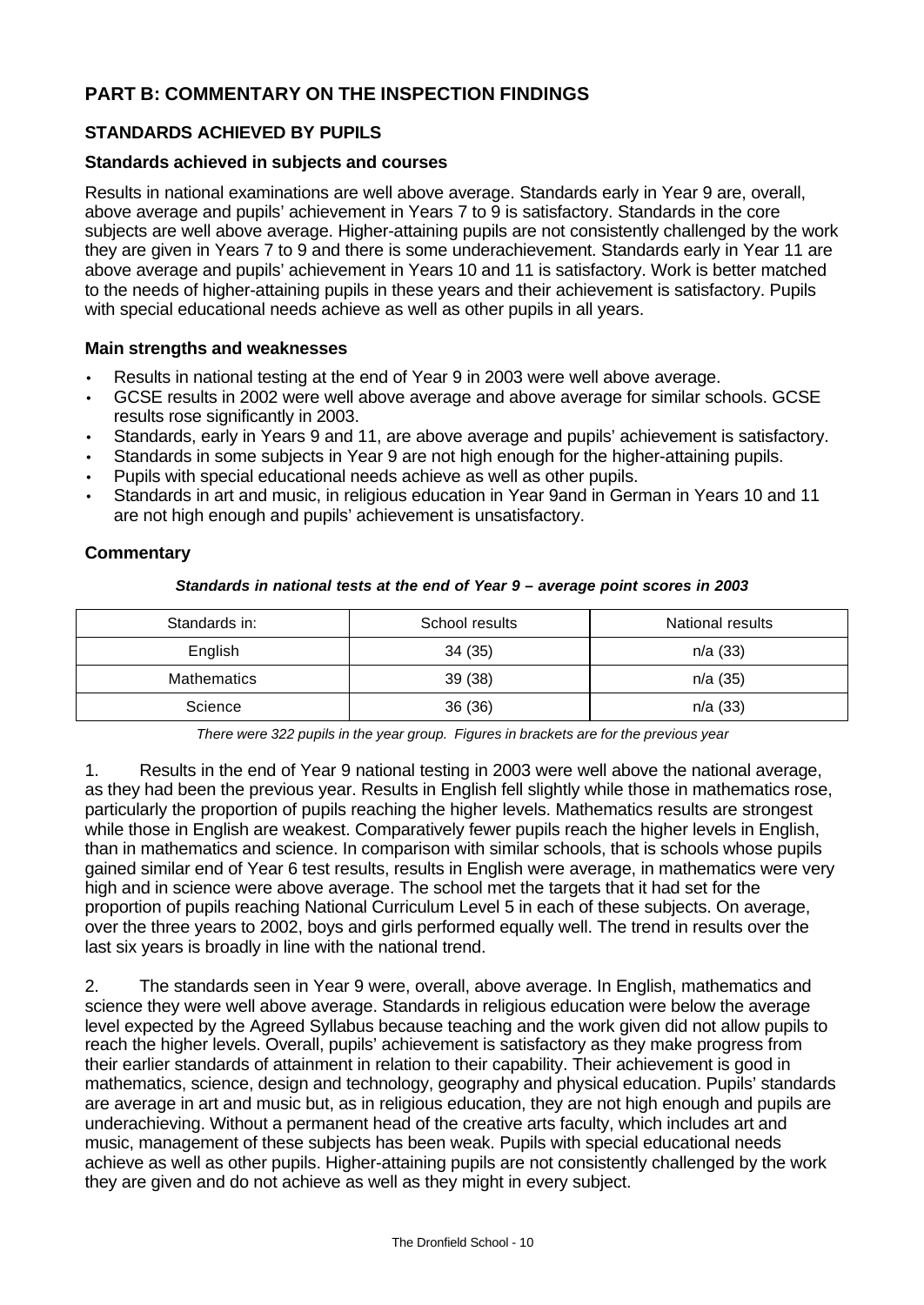|                                                     | School results | National results |
|-----------------------------------------------------|----------------|------------------|
| Percentage of pupils gaining 5 or more A*-C grades  | 57 (59)        | 50 (48)          |
| Percentage of pupils gaining 5 or more A*-G grades  | 91 (96)        | 91 (91)          |
| Percentage of pupils gaining 1 or more A*-G grades  | 97 (97)        | 96 (96)          |
| Average point score per pupil (best eight subjects) | 38(n/a)        | $n/a$ (n/a)      |

# *Standards in GCSE/GNVQ examinations at the end of Year 11 in 2002*

*There were 287 pupils in the year group. The percentages include the equivalent GCSE grades obtained in GNVQ assessments. Figures in brackets are for the previous year.*

National comparators are not yet available for GCSE results in 2003.

3. In 2002, an above average proportion of pupils gained 5 or more grades  $A^*$  to C and an average proportion gained 5 or more grades A\* to G and at least one pass. The grades A\*-C measure was average for similar schools with the other two indicators being below average compared to similar schools. The school did not meet the targets it had set. On average over the last three years, girls have performed better than boys. Results in the core subjects of English, mathematics and science, and in a number of others, were significantly above average. Overall results in 2003 have improved dramatically with the proportion of pupils gaining 5 or more A\* to C rising to 73 per cent and the average total point score<sup>1</sup> rising from 45.5 to 52. There were smaller rises in the other two indicators. This significant increase is mainly due to a successful Intermediate GNVQ course in information and communication technology (ICT) taught partly out of school hours. The results in English and mathematics increased in 2003. The school exceeded the targets it had set. Until 2002, the school's results had been rising more slowly than the results nationally but with the 2003 results the trend over the last five years is likely to exceed the national trend. In all subjects in 2002, results were either in line with the national subject average or, in three-fifths of the subjects, significantly above.

4. The standards seen in Year 11 were above average overall, being highest in English, mathematics and design and technology. They were below average in German. In relation to their attainment at the beginning of Year 10 and their capabilities, pupils' achievement is satisfactory in Years 10 to 11. Their achievement in design and technology is very good as a result of the very good teaching they have. Standards are not high enough in art, music and German because the teaching does not provide enough challenge and structure to enable pupils to make sufficient progress, and in Spanish standards are not as high as they might because teaching between the groups is inconsistent. In these subjects pupils underachieve. Pupils with special educational needs achieve as well as other pupils. Teaching pupils in ability groupings and the clear requirements of examination syllabuses leads to higher-attaining pupils also achieving as well as other pupils. The express mathematics group and teaching three sciences results in greater achievement for higherattaining pupils in these subjects.

# **Sixth form**

 $\overline{a}$ 

Results in the sixth form are rising year on year. Standards, early in the year, are above average and students are achieving well.

# **Main strengths and weaknesses**

- Results in 2002 were well above average and results in 2003 were higher again.
- Standards are particularly high and students are achieving very well in English literature, psychology and sociology.
- Standards in art are below average and students are underachieving.

 $1$  Grade A\* scores 8 points, grade A scores 7 points etc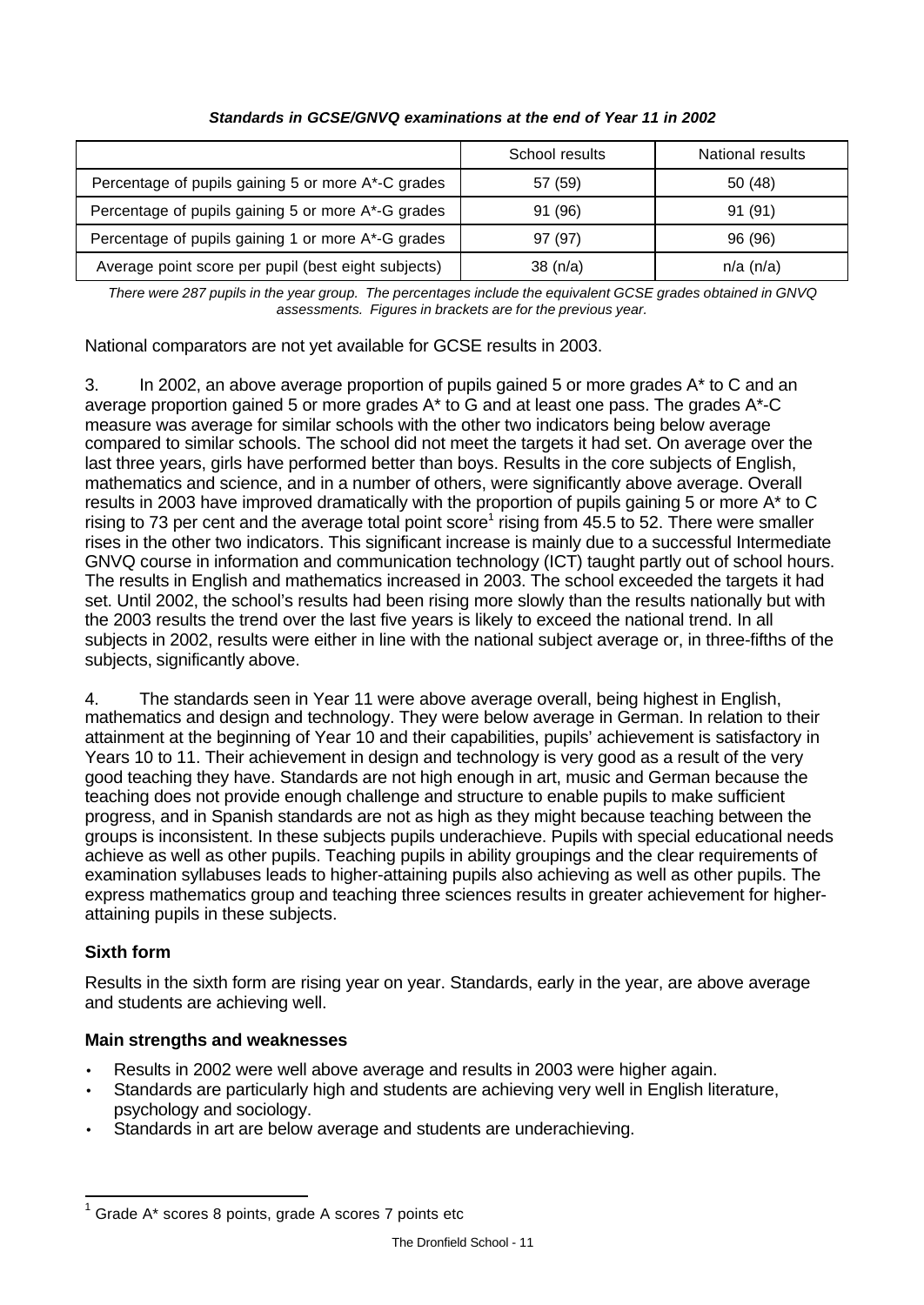# **Commentary**

National comparators are not yet available for GCE results in 2003.

|                                          | School results | National results |
|------------------------------------------|----------------|------------------|
| Percentage of entries gaining A-E grades | 98(n/a)        | 95(n/a)          |
| Percentage of entries gaining A-B grades | 41 $(n/a)$     | 39 $(n/a)$       |
| Average point score per pupil            | 292 (236)      | 263 (n/a)        |

## *Standards in GCE A/AS level and VCE examinations at the end of Year 13 in 2002*

*There were 137 pupils in the year group. Figures in brackets are for the previous year*

5. Results in 2002 were significantly higher than the previous year - 20 points difference is equivalent to an additional grade - with the boys making a particularly significant increase. Results in 2003 were higher again but the increase is more modest. Results in nearly all examined subjects, in 2002, were above, or well above average with the results for girls in English language and history being in the top five per cent of schools. Results in full design and technology and in art were well below average, as they have been for several years.

6. Within the current overall good picture, standards are particularly high in English literature, mathematics, biology, home economics, psychology and sociology. Students, as a result of the good teaching and their own efforts, are achieving particularly well in English literature, home economics, psychology and sociology. Standards in art are below average and students underachieve because their teaching does not provide them with work that is well matched to their individual needs and which challenges and drives their learning forward.

# **Pupils' attitudes, values and other personal qualities**

Attendance is good and has improved. Pupils' attitudes are very good and contribute to their achievement. Their behaviour, in and around the school, is very good. Pupils' spiritual, moral, social and cultural development is good.

## **Main strengths and weaknesses**

- In the past year attendance rates have improved and unauthorised absence rates have decreased.
- The positive outcomes are the result of the school implementing its policies consistently and well.
- Reported incidents of bullying or harassment are generally quickly and effectively resolved.
- The school has no planned strategy to actively support pupils' personal development.

# **Commentary**

#### *Attendance in the latest complete reporting year (%)*

| Authorised absence |          | Unauthorised absence |          |
|--------------------|----------|----------------------|----------|
| School data        | 5.9      | School data<br>0.9   |          |
| National data      | n/a(7.8) | National data        | n/a(1.2) |

*The table gives the percentage of half days (sessions) missed through absence for the latest complete reporting year.*

7. Most pupils are keen to attend school and attendance levels have improved significantly in the past year. Pupils usually arrive punctually for the start of the school day and for lessons. The school has recently introduced good procedures to quickly follow up any unexplained absences.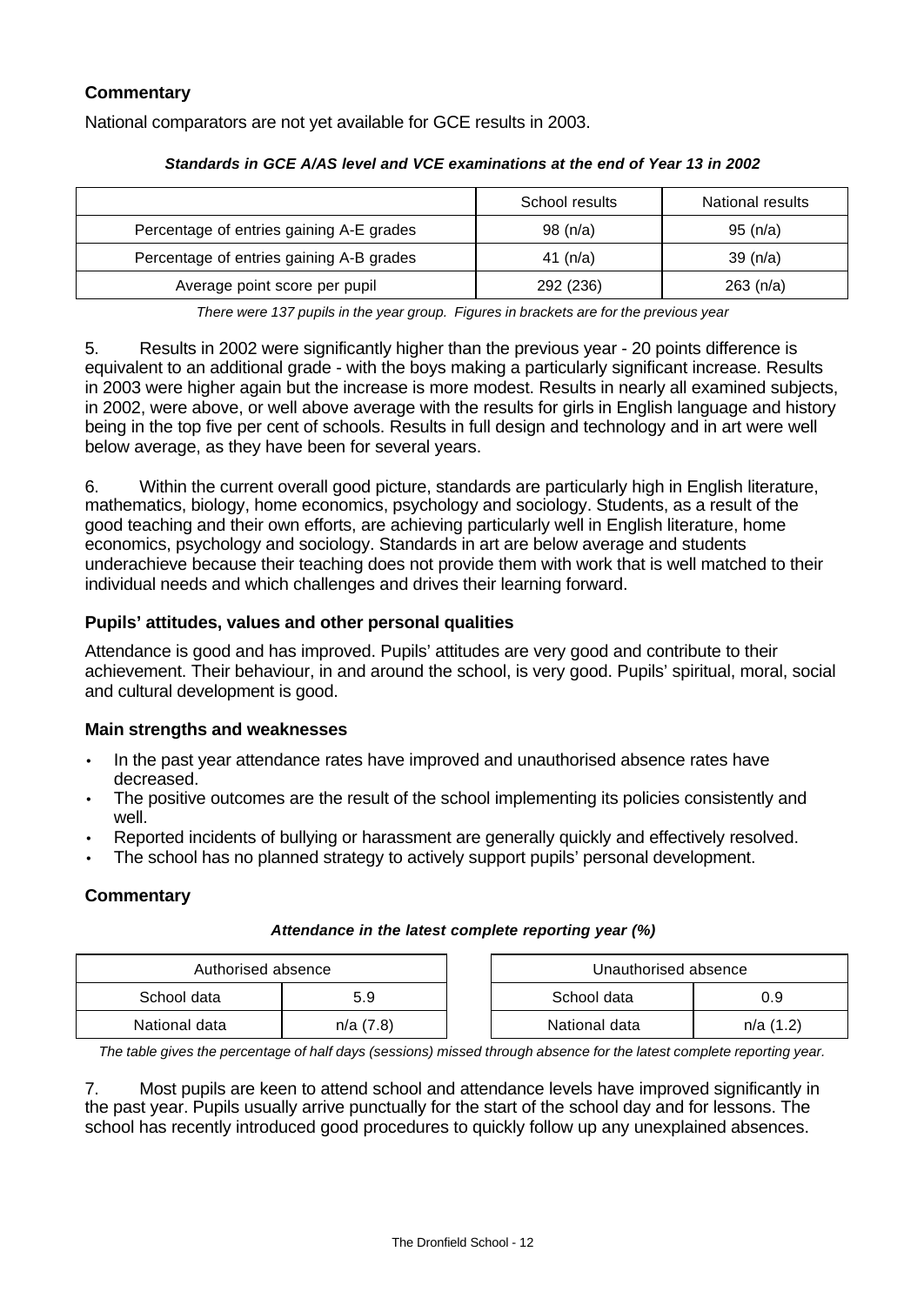8. The attitudes of pupils are very good across the school. They make an important contribution to the learning atmosphere which is present in the majority of lessons and which has a positive impact on pupils' achievement. In lessons, pupils work well together as opportunities arise and support each other in their learning. Pupils with special educational needs display very positive attitudes, and make satisfactory progress as a result.

9. The behaviour support units are effective in including in a mainstream setting pupils whose emotional difficulties create barriers to learning. They do this through providing an innovative alternative curriculum when the needs of individuals have been shown to require this. Pupils who attend the unit feel understood and supported by being able to spend some time in it. As a result, they become less anxious, and more confident they can manage in subject lessons.

10. The behaviour of pupils is very good in lessons. Behaviour in corridors and outside the buildings, before and after school, and during breaks, is almost always orderly. There is very little rowdiness as they move around the sites. Pupils communicate purposefully, without disturbing others. Local shopkeepers comment positively about the behaviour and honesty of the pupils, and there is little fuss when they get on the buses after school. The very good models presented by staff, and the high expectations they have, are key factors in the very good behaviour of the pupils.

11. The school's policies on inclusion are very good, and create an ethos of mutual respect supportive of a learning community. It is symptomatic of this ethos that the rights of staff and pupils alike are recognised in the social inclusion policy, and that there is real consultation with all when policies are being drawn up. Staff are consistent in their implementation of the policies. As a result, pupils are supported in developing focused attitudes to learning and have very good relationships with one another. Their confidence and self-esteem grow accordingly. The school does all it can to prevent bullying and harassment. As a result, there is very little bullying. Any instances are dealt with quickly and effectively. Exclusions are low.

| Categories used in the Annual School Census         | No of pupils<br>on roll | Number of fixed<br>period<br>exclusions | Number of<br>permanent<br>exclusions |
|-----------------------------------------------------|-------------------------|-----------------------------------------|--------------------------------------|
| White - British                                     | 1861                    | 55                                      |                                      |
| White - Irish                                       |                         | 0                                       | 0                                    |
| White - any other White background                  | 10                      | $\Omega$                                | 0                                    |
| Mixed - White and Black Caribbean                   | 6                       |                                         | 0                                    |
| Mixed - White and Black African                     | 6                       | $\Omega$                                | $\Omega$                             |
| Mixed – White and Asian                             | 5                       | $\Omega$                                | 0                                    |
| Mixed - any other mixed background                  | 3                       | $\Omega$                                | $\Omega$                             |
| Asian or Asian British - Indian                     | 3                       | $\Omega$                                | 0                                    |
| Asian or Asian British - Pakistani                  |                         | $\Omega$                                | 0                                    |
| Asian or Asian British - any other Asian background | 3                       | $\Omega$                                | 0                                    |
| Chinese                                             | 2                       | $\Omega$                                | $\Omega$                             |
| Any other ethnic group                              |                         | $\Omega$                                | $\Omega$                             |
| No ethnic group recorded                            | 16                      | 0                                       | 0                                    |

# *Ethnic background of pupils Exclusions in the last school year*

*The table gives the number of exclusions, which may be different from the number of pupils excluded.*

# The Dronfield School - 13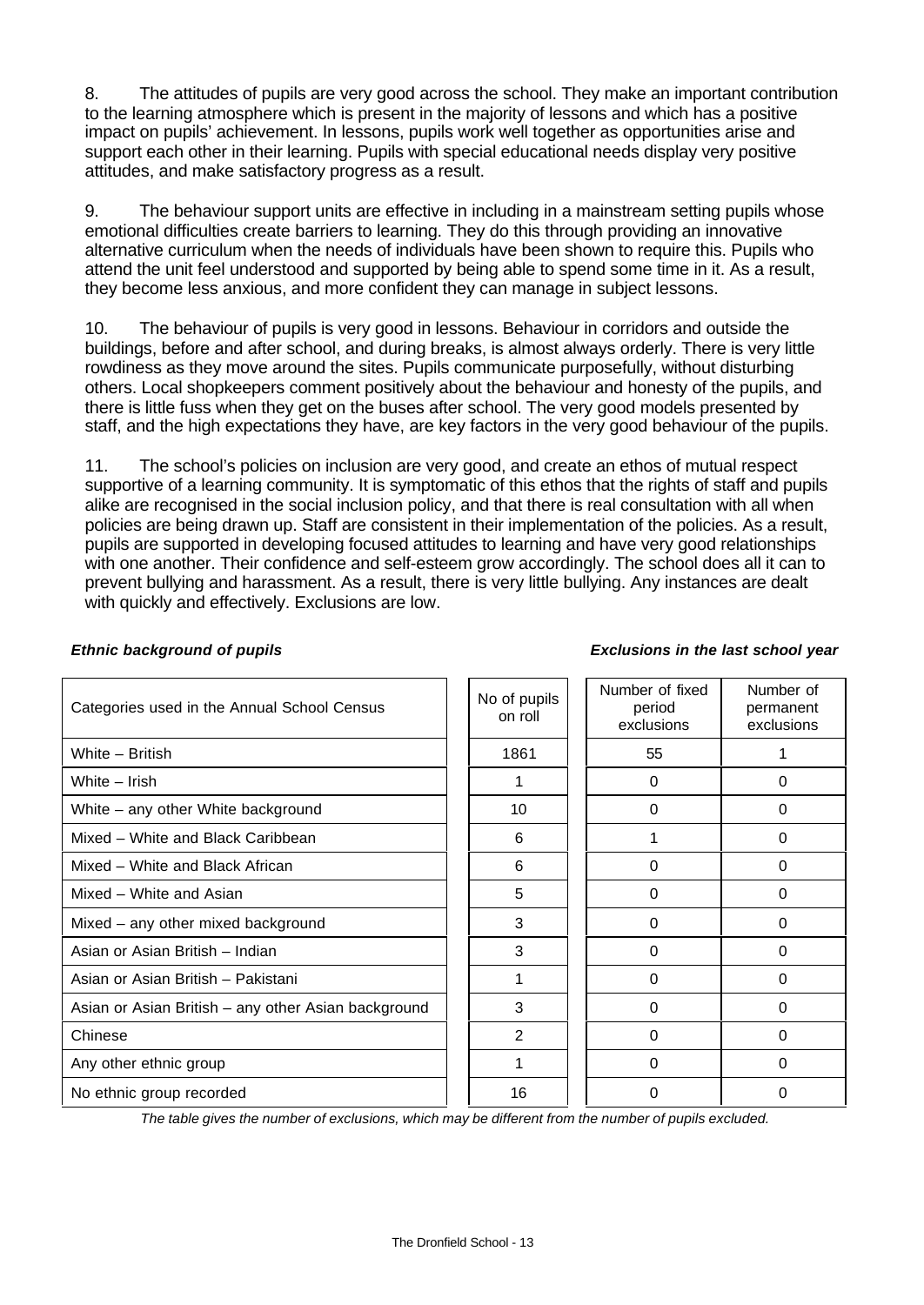12. It is clear that, while at the school, pupils develop and mature. The school has an influence on this through the content of the subjects that are taught, through the teaching by individuals, the relationships which teachers develop with individual pupils and the good role models which they present. This results in pupils having a good understanding of right and wrong and developing a good understanding of their responsibilities of living in a community. Pupils' appreciation of their own and particularly other cultural traditions, and their development of self-knowledge and spiritual awareness is weaker. The school has no planning to actively enable this or to provide some coherence to what pupils experience during their time in the school.

# **Sixth form**

Students have very good attitudes. They are mature and studious.

# **Main strength**

The skills of independent learning which they develop are a significant factor in their achievement in subjects.

# **Commentary**

13. The attendance of students is good and they arrive punctually for lessons. This is an improvement since the last inspection when it was a concern. Their attitudes to learning are very good which leads to lessons where relationships are very good and a good learning climate is established. They work hard and respond well to the guidance that teachers give about ways to improve their work. They respond well to projects and assignments which rely upon them taking the initiative and a degree of responsibility for their own work. They readily take responsibility, for example in chairing the school council, and, as part of the courses which they are following, work with teachers and pupils in a support role.

# **QUALITY OF EDUCATION PROVIDED BY THE SCHOOL**

Good. Teaching and learning are satisfactory in Years 7 to 11, but with much that is good, and are good in sixth form. The learning opportunities provided for pupils through the curriculum are satisfactory in Years 7 to 9 and are good in Years 10 to 13. Pupils work in a safe and caring environment where they are well supported and guided, particularly so in the sixth form. The school works well with parents, the community and other schools and colleges to support pupils' development and achievement.

# **Teaching and learning**

With a balance of strengths and weaknesses, teaching and learning are satisfactory in Years 7 to 9, and in Years 10 and 11. The way in which teachers assess pupils' work and the use they make of this information is inconsistent across subjects but is satisfactory, overall.

## **Main strengths and weaknesses**

- Teaching and learning which are good, in all years, in mathematics, history, geography and physical education leading to generally good achievement. In design and technology, the good teaching in Years 7 to 9 and the very good teaching in Years 10 and 11 leads to correspondingly good and very good achievement.
- Unsatisfactory teaching in music and art in all years, and in German in Years 10 and 11, resulting in underachievement.
- Teachers' good subject knowledge and understanding of examination requirements.
- The use of a range of strategies to introduce and teach new concepts in many subjects but too little use of pair and group work in modern foreign languages and pupil involvement in investigative work in mathematics.
- Planning of work which meets pupils' needs and provides challenge and achievement in Years 10 and 11 but which, in some subjects, does not take account of the wide capability of groups in Years 7 to 9.
- Good class management which is helped by pupils' attitudes and behaviour.
- Marking of pupils' work, in some subjects, is helpful and gives clear guidance on how the work could be improved and in others is inconsistent and provides little help towards improvement.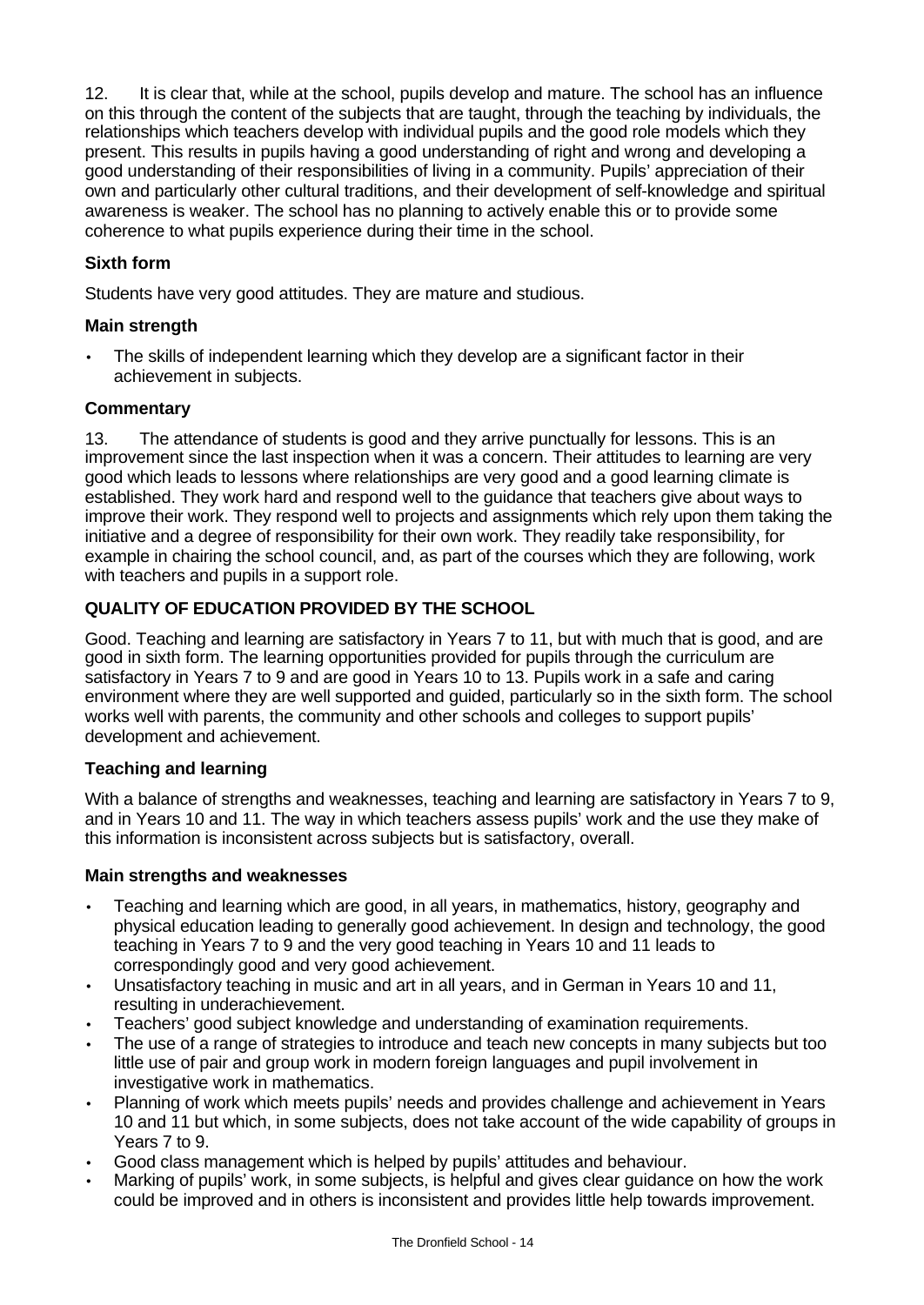# **Commentary**

| Excellent | Very good    | Good     | Satisfactory | Unsatisfactory | Poor   | Very Poor |
|-----------|--------------|----------|--------------|----------------|--------|-----------|
| 2 (1%)    | (16%)<br>23. | 54 (36%) | 58 (39%)     | (7%)<br>11     | 0 (0%) | 0 (0%)    |

#### *Summary of teaching observed during the inspection in 148 lessons*

*The table gives the number of lessons observed in each of the seven categories used to make judgements about lessons; figures in brackets show percentages where 30 or more lessons are seen.*

14. Within the overall satisfactory teaching that was seen there were differences between the subjects. Within English and ICT, teaching was better with older pupils because the requirements of the examination syllabus provided a strong focus for planning. Planning for younger pupils did not provide work which was sufficiently well matched to the needs of all pupils within the mixed ability groups in which they are taught. This led to some pupils not achieving as well as they might.

15. Lessons are characterised by good management, well-behaved pupils with a willingness to learn, and good relationships which create an environment within which pupils can learn and achieve. A clear strength in the teaching is the good knowledge and understanding of the teachers. They use their subject knowledge to give clear explanations of the ideas and concepts in their subject, to respond readily to pupils' difficulties and questions and to plan lessons which gradually develop pupils' own knowledge and understanding. However, in art and music, planning is weak so that the work does not cover all aspects of the subject fully. As a result, pupils underachieve and the teaching in these subjects is unsatisfactory. Pupils are interested and involved in their lessons, generally work hard and learn. Teachers use their good understanding of the requirements of examinations, particularly for older pupils, to focus their planning towards helping pupils to recognise and meet these requirements and so achieve well.

16. Pupils' interest, and therefore their involvement in the lesson and the effort they put into their work, is encouraged through the often good variety of teaching styles and activities that teachers use. These provide challenge for pupils in physical education as tasks gradually become more difficult or, for example, challenging higher-attaining pupils in English by the texts chosen for study in Years 10 and 11. In religious education in Years 7 to 9, the planned activities do not provide sufficient opportunity for pupils to reach the levels expected by the Agreed Syllabus. In most modern foreign language lessons, using the target language to teach the lesson helps develop pupils' listening skills. Too little use is made of pair and group work to develop pupils' speaking skills and independence in the language. This is part of the reason for the unsatisfactory teaching in German and for pupils' achievement not being as high as it should.

17. Lower-attaining pupils and those with special educational needs are usually helped to achieve as well as other pupils through the support provided by their teacher, learning support assistants and appropriate work. This helps them achieve as well as other pupils. In mathematics, the most common teaching style is well suited to the needs of the higher-attaining pupils but is not as appropriate for the lower-attaining.

18. Pupils' work is generally accurately marked. Where marking is most effective it gives pupils a clear idea of how well they are doing in relation to the appropriate National Curriculum or GCSE levels. Annotations to pupils' work explain or give guidance on what is necessary to improve the work and to raise achievement. This is in line with the school policy. Geography and design and technology provide good examples of these processes for younger pupils whereas in English there is not enough guidance for the higher-attaining pupils. Marking, leading to clear guidance, is much better in English in Years 10 and 11. Where teachers pay too little regard to what their marking or other information tells them about what pupils can do, they provide work at too low a level and pupils therefore do not achieve as well as they should. This is part of the reason for unsatisfactory teaching in art and music, and German in Years 10 and 11. The use of marking to tell pupils how well they are doing and what they need to do improve, and to guide teachers in their planning of work is inconsistent across subjects.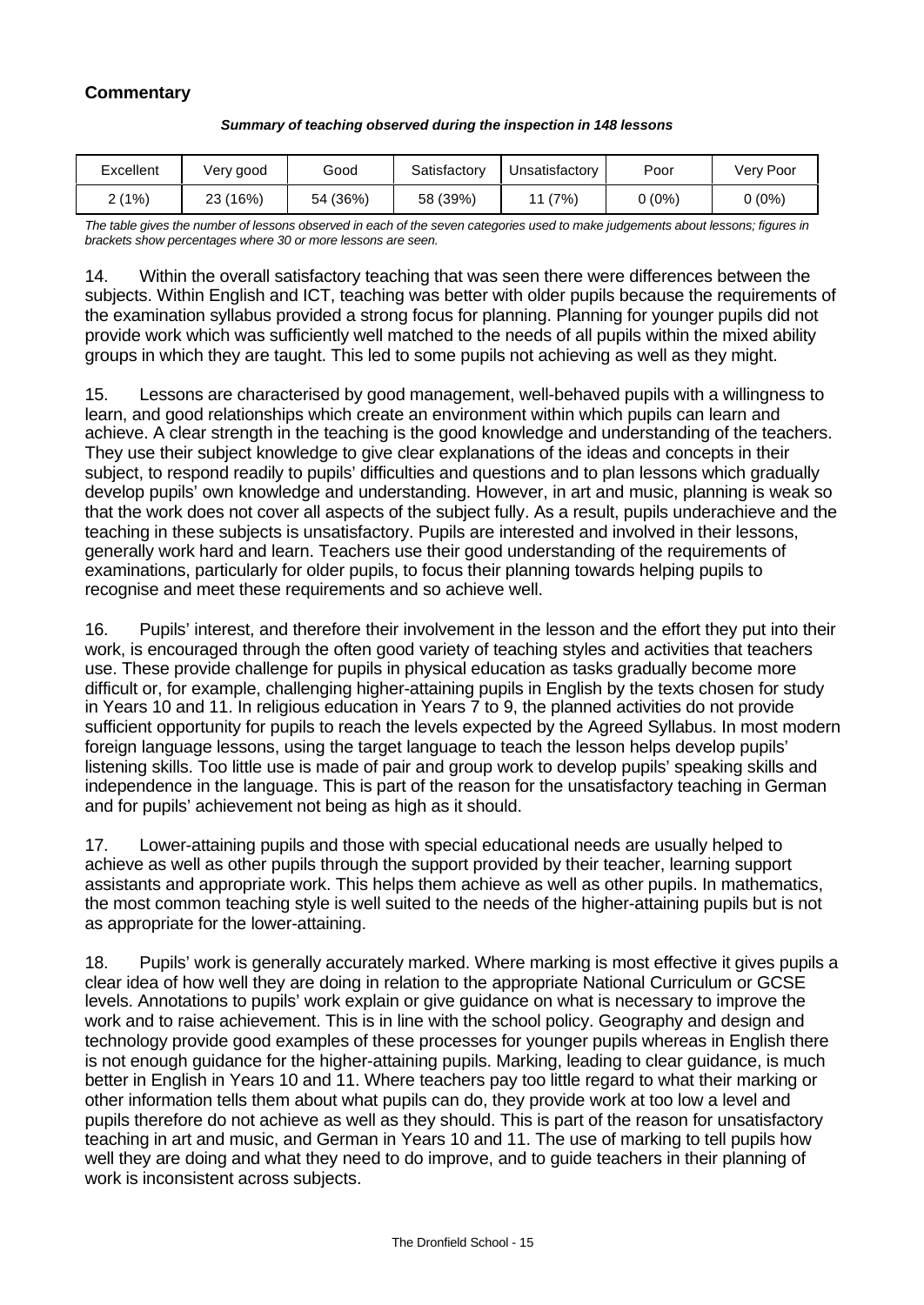19. The Key Stage 3 National Strategy has recently been implemented in mathematics, English and science. Practice is not yet consistent amongst all teachers in a subject and the strategy has not yet made an obvious improvement in standards. The school is aware of the situation and has recently made an appointment at a senior level to drive the initiative forward.

# **Sixth form**

Teaching and learning are good. The assessment of students' work is more helpful in identifying ways in which work can be improvement and contributes to achievement.

## **Main strengths and weaknesses**

- Knowledgeable teachers with a good understanding of examination requirements.
- A variety of teaching strategies which encourage students' independent learning skills.
- Good working relationships with students keen to learn.
- Marking which provides clear guidance for students to improve their work.
- Teaching in art which results in standards which are too low and underachievement.

# **Commentary**

20. All teachers are knowledgeable about the subjects they teach and understand what is required for examination success. The majority plan lessons well to provide challenge and rigour for their students leading to them learning and achieving well. Lessons move at a good pace. Teaching in most subjects uses a good range of activities which reflect different teaching styles and encourage students to develop their learning in different ways. For example, the use of ICT and researching through the Internet helps students to become more independent in their learning and provides a good basis for future success in colleges and universities.

21. Teaching is clearly focused on the requirements of examinations. Work is marked effectively and thoroughly, and students are made clearly aware of how their work might be improved. This helps them understand what they need to do to reach higher standards in examinations and to achieve well. Lessons are characterised by good relationships between teachers and students and these result in good learning environments in which teachers can give of their best and students are keen to learn. Students' very good attitudes to learning are an important factor in their good achievement.

22. The teaching in art does not recognise sufficiently what students can already do and so work is not best matched to individual students' needs to help them learn effectively. There is too little first hand experience and too much reliance on the use of secondary sources in students' work and the rigour and challenge of the work is lacking leading to standards which are too low and students who are underachieving.

| Excellent | Very good | Good     | Satisfactory | Jnsatisfactory | Poor   | Very Poor |
|-----------|-----------|----------|--------------|----------------|--------|-----------|
| 3(5%)     | 14 (24%)  | 29 (49%) | 12 (20%)     | 1(2%)          | 0 (0%) | J (0%)    |

*The table gives the number of lessons observed in each of the seven categories used to make judgements about lessons; figures in brackets show percentages where 30 or more lessons are seen.*

# **The curriculum**

All pupils have access to a worthwhile curriculum that will prepare them for employment or further study. These learning opportunities are good in Years 10 to 11 and in the sixth form. Extra curricular opportunities support learning well and provide a satisfactory range of other experiences, particularly sporting. The school has sufficient, appropriate resources to meet its curricular needs. Statutory requirements are not fully met for a daily act of collective worship.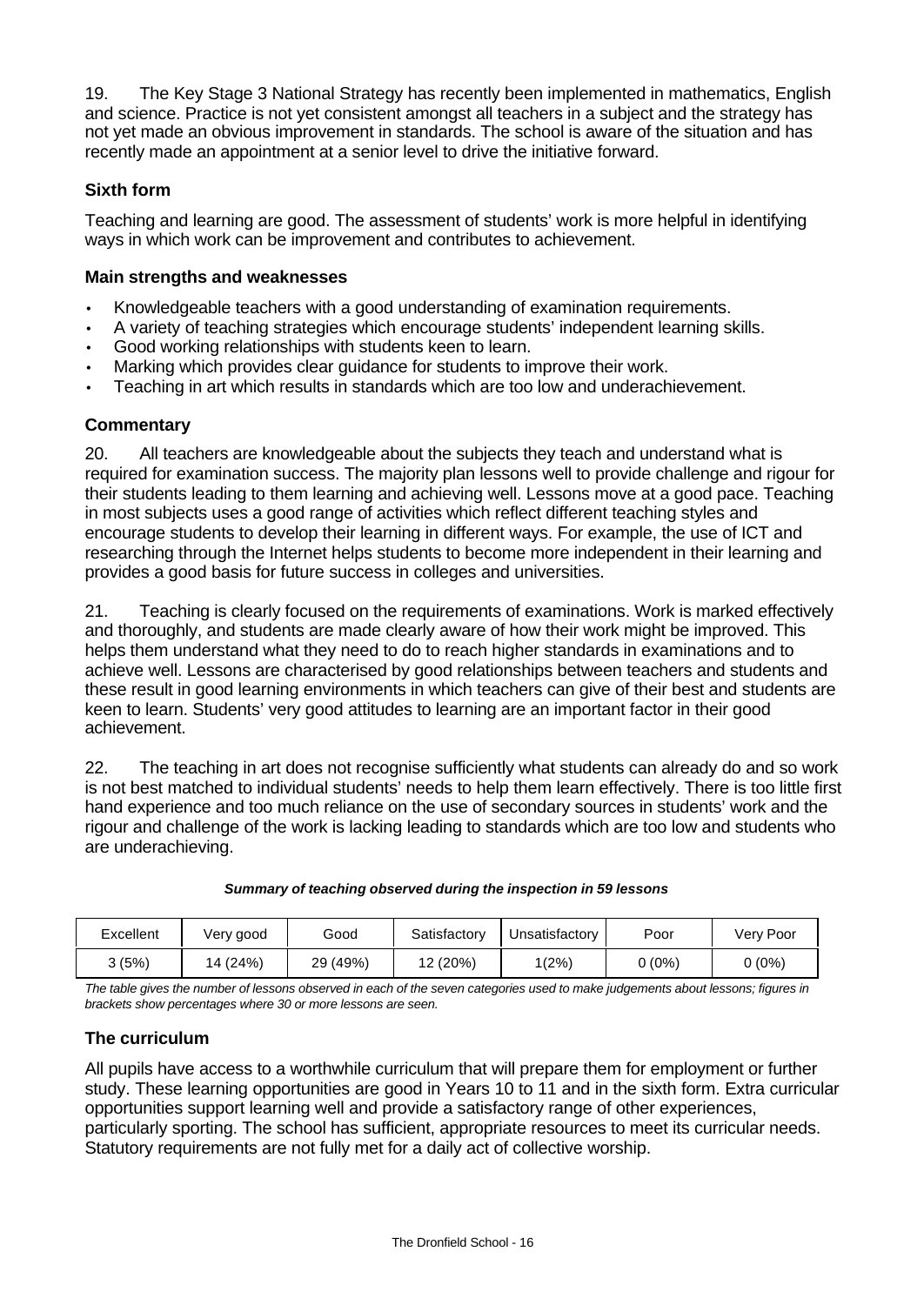# **Main strengths and weaknesses**

- Tutor time is more effectively used than at the time of the previous inspection.
- The school has achieved the majority of the objectives it set when gaining technology college status.
- The curriculum in Years 10 and 11 meets the needs of the full range of pupils well.
- The personal, social and health education (PSHE) programme has been well structured.
- The curriculum lacks a business or vocational course option in Years 10 and 11.
- There are weaknesses in the curriculum organisation in history, art and music, and in some whole school aspects.

# **Commentary**

23. The curriculum meets statutory requirements in Years 7 to 9 but the coverage in history is insecure. The previous report identified the shortness of time provided for the subject and this has been cut further. The time is further reduced because the department has chosen to begin aspects of the CGSE course in the summer term of Year 9. While pupils have a valuable drama experience in Year 7, the school makes no provision in Years 8 and 9. As a result, drama skills are lost and much basic work has to be taken up again at the start of GCSE courses. Several innovations and a range of subject options enhance the curriculum in Years 10 and 11, although these do not include a business or vocational option within the school day. The previous report was critical of the time wasted during the daily meeting of tutors with their forms. The school reorganised the timetable and now has a weekly tutor period. Following professional development for tutors and a structured programme of work, this time is more effectively used.

24. The objectives which the school declared when bidding for and gaining technology status have largely been achieved. These have resulted in curriculum development, for example widening opportunities in design and technology and science, and improving standards in these subjects and in mathematics and ICT, the subjects which were a focus of the bid.

25. The student support centre makes effective curriculum provision for a group of older, lowerattaining or disaffected pupils and this helps to improve their attendance and motivation. These pupils' individual needs are met through work-related courses at college (in hairdressing and painting), regular work experience and entry-level courses in mathematics, French and childcare. In Years 10 and 11, higher-attaining pupils are challenged by taking GCSE mathematics examinations a year early and by studying three separate sciences in the same time that other pupils study for the double award science. Subject planning does not always identify how teaching is to meet the needs of higher and lower-attaining pupils and this leads to some instances where work and teaching styles are not well matched to pupil needs, which adversely affect their achievement.

26. The PSHE programme meets statutory requirements and the needs of the pupils well. It is taught by a relatively small team of experienced teachers who are effectively supported by a detailed and comprehensive scheme of work. It is responsive to parents' concerns. For example, comments from several parents caused the school to hold a 'drugs awareness' evening where parents heard from health experts and teachers, and where their questions and concerns could be answered.

27. There is insufficient guidance for teachers, and a lack of detailed planning, to ensure that all aspects of art and music are covered appropriately. This adversely affects pupils' achievement.

28. The school provides a satisfactory range of extra-curricular activities. Expert visitors enhance the PSHE curriculum and the school organises visits abroad to France, Germany and Spain. Several subject areas enrich their provision by providing 'drop-in clubs' which offer study support and extension activities. For example, ICT has after-school lessons for GCSE and GNVQ as well as an activities club. Design and technology teachers provide a Formula Schools car club while science teachers offer an aquarium club. There are daily opportunities to practise sport but the opportunities to experience music, beyond the programme of visiting instrumental teachers, is minimal. Considerable time is available for drama pupils to rehearse for their coursework assignments but, unusually for a school of this size, there is no regular dramatic production.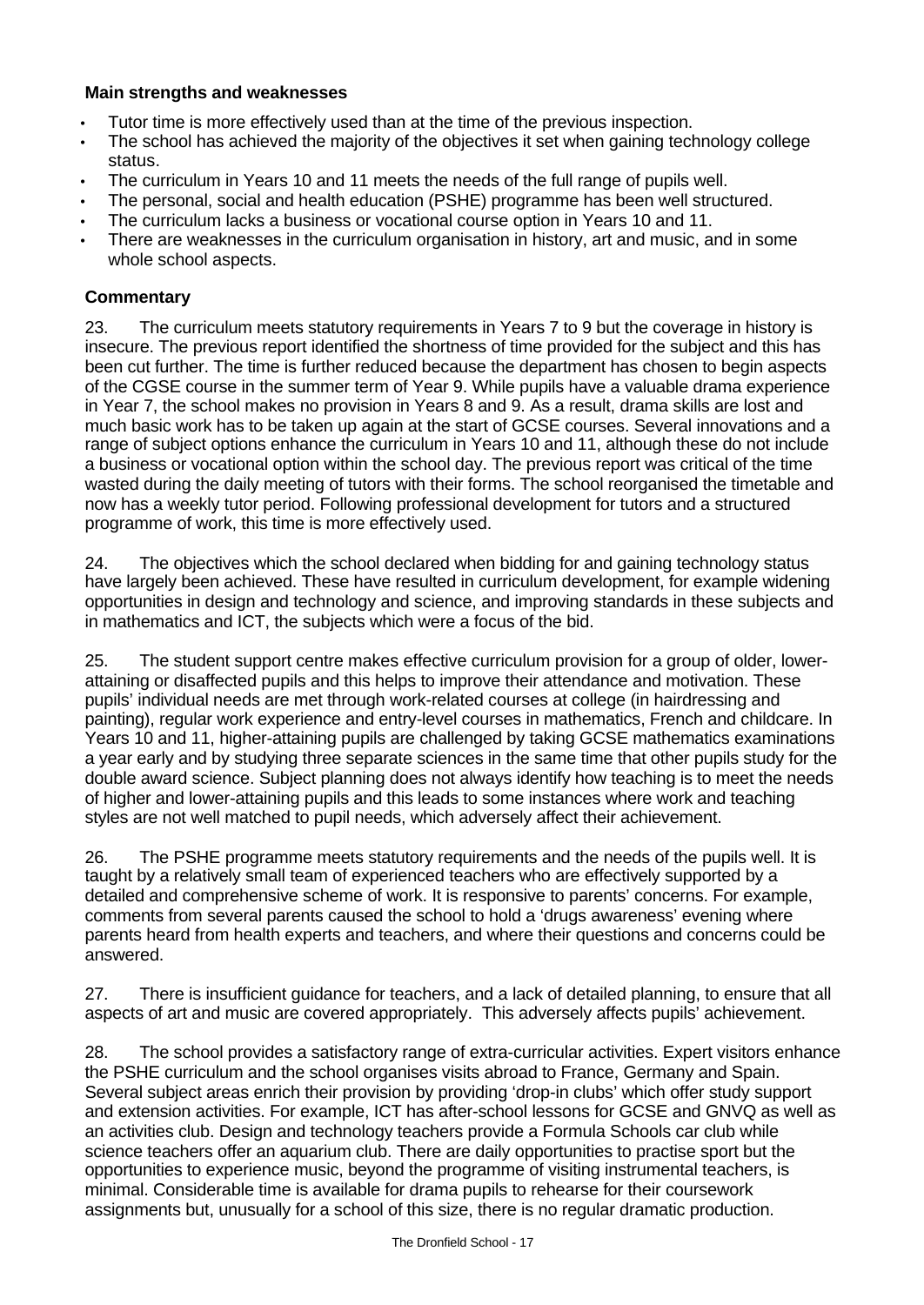29. The educational resources available satisfactorily meet the needs of the curriculum. The numbers, qualifications and experience of teaching and non-teaching staff are appropriately matched to the curriculum in most areas. Teachers have a good knowledge of their subject and examination requirements, and this has helped to raise students' examination performance. The school is currently based on two sites. Accommodation for subject departments is generally adequate. The poor quality of the fabric on the Gosforth site is an issue and a building programme is underway to bring Years 7 and 8 onto the main site in September 2004. In the new buildings, subjects have their own rooms more closely sited and display space is good, but the decorative state of the oldest part of the school is dispiriting. The library on the Fanshawe site is too small for the school it serves but this will be resolved in the new building. This will also provide opportunity to cull the outdated stock. Learning resources are generally satisfactory. The number of computers has significantly increased, associated with the technology college bid, but limited access still inhibits their use in several subjects.

# **Sixth form**

The curriculum in the sixth form is good. It suits the needs, interests and attainment of the school's sixth formers. Students have access to a wide range of courses, including specialist, general and vocational ones.

# **Main strengths and weaknesses**

- A broad range of courses which caters for students' needs and interests with good choice in English and business.
- Limited range of enhancement courses but including effective general studies courses and opportunities to gain sporting qualifications.
- Students' are helped to become more independent in their learning in preparation for courses at colleges and universities.
- Unsatisfactory provision for art.

# **Commentary**

30. The school offers a large number of courses which provides a wide range from which students can choose those best suited to their aspirations. Opportunities in English and business studies provide a wider range than is often the case. The majority of students study four subjects in Year 12 before reducing to three in Year13. Opportunity exists, in this large sixth form, to study A level courses together with a vocational course. In this way the sixth form curriculum meets the needs of its students well.

31. The general studies course, followed by all students, is effective and enhances their more academic curriculum. Sixth form students have good opportunities to pursue sporting activities and physical education provides the chance to coach, umpire and perform at school, local and county level. It also offers a good preparation for leisure pursuits outside school. All Year 12 students follow a key skills course, choosing whether it is to be information and communication technology, application of number or communication. The ICT course is most closely integrated with the other work that students are following. The communication course is satisfactorily organised but is somewhat isolated while the application of number course is not well planned. This leads to these courses being undervalued and not making the most effective contribution to students' learning. There are few other regular opportunities to broaden the curriculum.

32. The provision for computers and software is good within information and communication courses. Students are linked to real clients in local firms through their project work. This provides them all with a motivating experience and challenges the higher-attaining students. ICT plays a greater part in courses in the sixth form than in the main school. Nevertheless, its use remains too variable between the subjects. Fieldwork in geography is well organised and develops students' subject understanding very well. The teaching styles used, together with the planned projects and assignments, help to promote the students' ability to study and learn independently. This is good personal development and preparation for studying at college or university.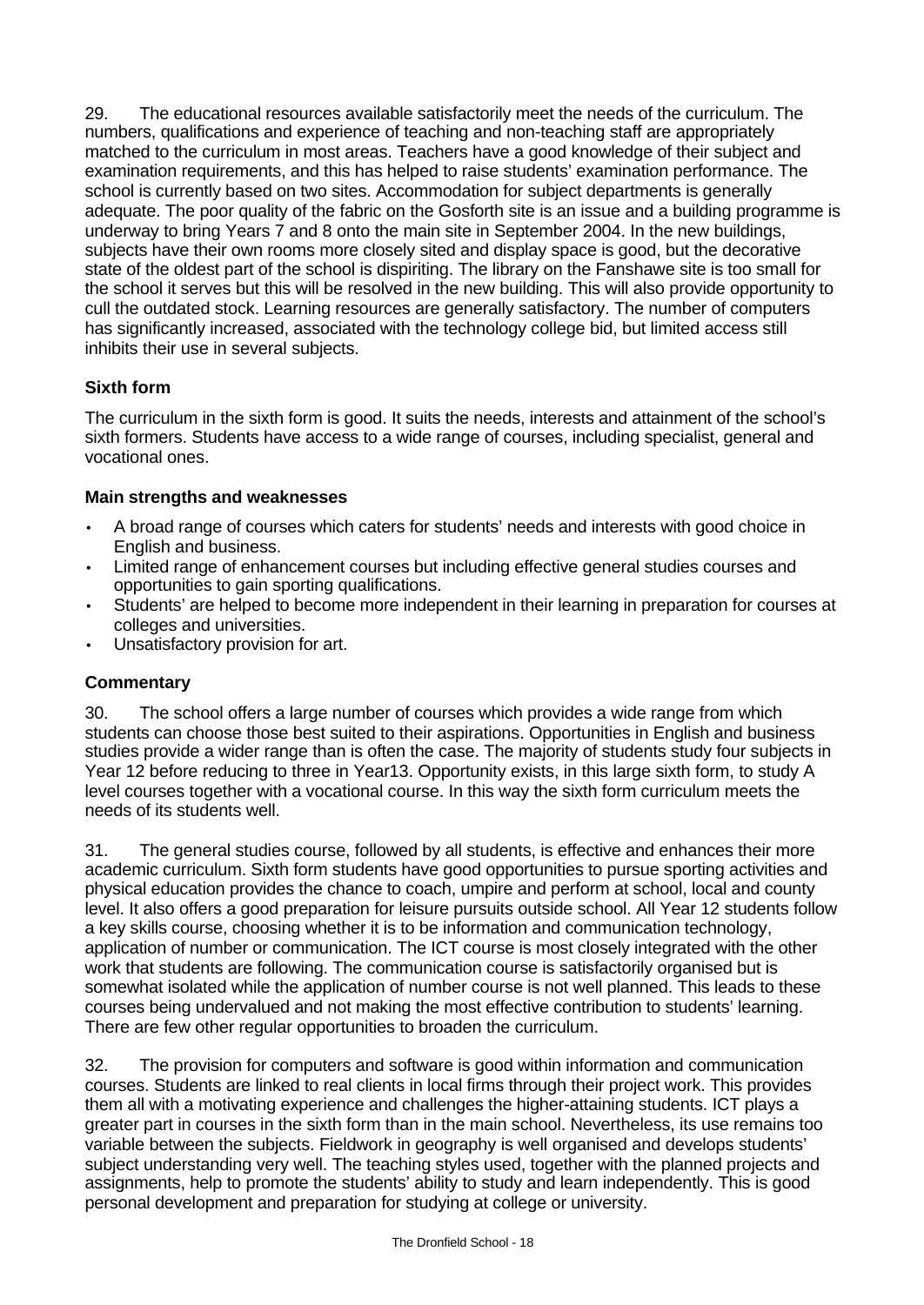33. The curriculum planning for art shows the same weaknesses as in the main school. This leads to standards which are below average and students make less progress in art than in their other subjects.

34. Accommodation and resources in the sixth form are satisfactory. Since the sixth form use the same facilities as pupils in Years 9 to 11, the judgements are the same as those relating to the main school. The main difference being that the sixth form have no teaching on the Gosforth site. Their study and social areas will improve on completion of the building work.

# **Care, guidance and support**

Good. The school ensures the care, welfare and health and safety of its pupils well. It monitors and supports them well as they move through the school. Various councils have been set up and are effective in the matters they consider.

# **Main strengths and weaknesses**

- The pastoral system is strong and pupils value the good support and guidance they receive.
- There are good procedures to ensure that pupils work in a healthy and safe environment.
- The induction for new pupils is good and pupils receive good careers guidance.
- Tutors do not always have enough information about pupils' academic progress to guide and support them in achieving their best.
- The school council is not regularly used as a forum to allow pupils to contribute to improving school life.

# **Commentary**

35. Staff ensure that pupils work in a healthy and secure environment. The school has dealt with issues raised in the last inspection and risk assessments are in place. Child protection procedures are well known by staff and arrangements for first aid are very good. Pupils are well supervised outside lessons.

36. The pastoral system is well managed and structured. Staff know the pupils very well and the ethos of mutual respect permeates many aspects of school life. The questionnaire returns and interviews with pupils clearly show that pupils can turn to a variety of people such as tutors, heads of year, welfare assistants, support staff and the counsellor for pastoral support and advice. Parents are impressed by the induction process and new pupils say that they quickly found new friends and settled into school routines. Pupils receive good careers advice as they move through the school. Since the last inspection, the school has introduced a weekly tutor period. Overall, tutors are making satisfactory use of this time, but not all of them are confident in leading discussions or allowing pupils to think for themselves and resort to mundane worksheets.

37. Although tutors prepare pupils for examinations by advising them on revision techniques and study skills, they are not well equipped to advise pupils on how to improve their academic work. In Years 7 and 10, pupils and parents meet with tutors to discuss progress but the targets which are set are often of a very general nature.

38. Pupils feel that teachers value their ideas. The year councils and school council organise fundraising events for charity and discuss issues such as uniform, but offer few opportunities for pupils to become regularly involved in shaping the school's future.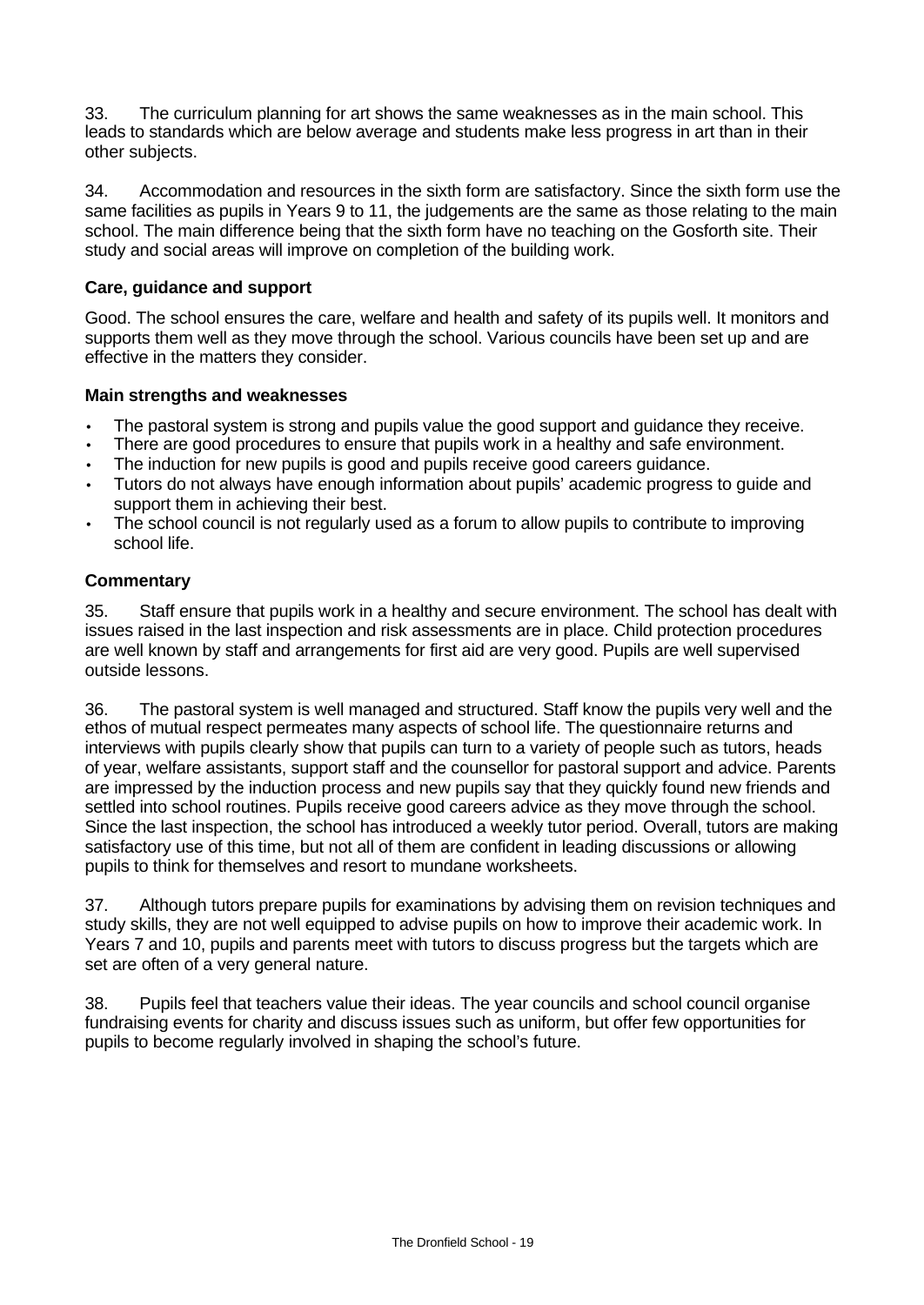# **Sixth form**

The support and guidance offered to students as they join, move through and leave the sixth form is good.

## **Main strengths and weaknesses**

- High quality information is made available in a well-planned sequence at appropriate times, the process is well evaluated and the experience is used well.
- Students and their parents work together with staff to agree helpful targets and to monitor progress.
- Most students feel very well supported and cared for.
- Students have too few opportunities to contribute to improving school life.

## **Commentary**

39. Provision of support, advice and guidance is good because most students feel very well supported by teachers, tutors and others who genuinely care about their welfare and progress. They know they can seek advice on any issue, be it personal, or about present and future progress. Advice is well informed on careers, and on further or higher education. Links to other institutions are good. Students are encouraged to aim high, and most tutors systematically use tracking information. However, inconsistencies in their application lessen the impact of these very good systems, and a minority of students feel that their concerns have not been addressed properly. This may result, in some cases, because communication to students or between teachers has been ineffective, or in others because issues are not fully followed up to students' satisfaction. The planned programme of induction and training of all of tutors is not yet complete. Students are involved in setting personal targets and there are good opportunities in lessons for them to express their views. The Post-16 council members are keen to organise social events but they are not sufficiently encouraged to think about how they can improve school life.

#### **Partnership with parents, other schools and the community**

The school has developed good links with the parents of its pupils, with the community that it serves and with the schools from which pupils come. These links have been strengthened through the school gaining technology college status.

## **Main strengths and weaknesses**

- There are some very good links with local employers.
- The school works closely with the town council to promote citizenship.
- Links with local schools have been enhanced by technology college status.
- Parents support the work of the school and feel they can approach staff if they have concerns.
- Pupils' reports do not always give parents enough information about how their children can improve their work.

## **Commentary**

40. The school has forged valuable links with local employers and these partnerships have enhanced the pupils' understanding of the world of work. A careers assistant has worked hard to build beneficial partnerships with local employers and all Year 10 pupils are offered a valuable work experience placement. Some sixth form students have very good opportunities to extend their learning, for example ICT students design computer programmes for local firms. However the sixth form business studies course has only limited links with local businesses. A national food production company supports a food technology competition and involves students in product development. Good links with a local first division football club lead to the organisation of courses and competitions for pupils. A successful careers convention is held every two years and attracts over a hundred employers.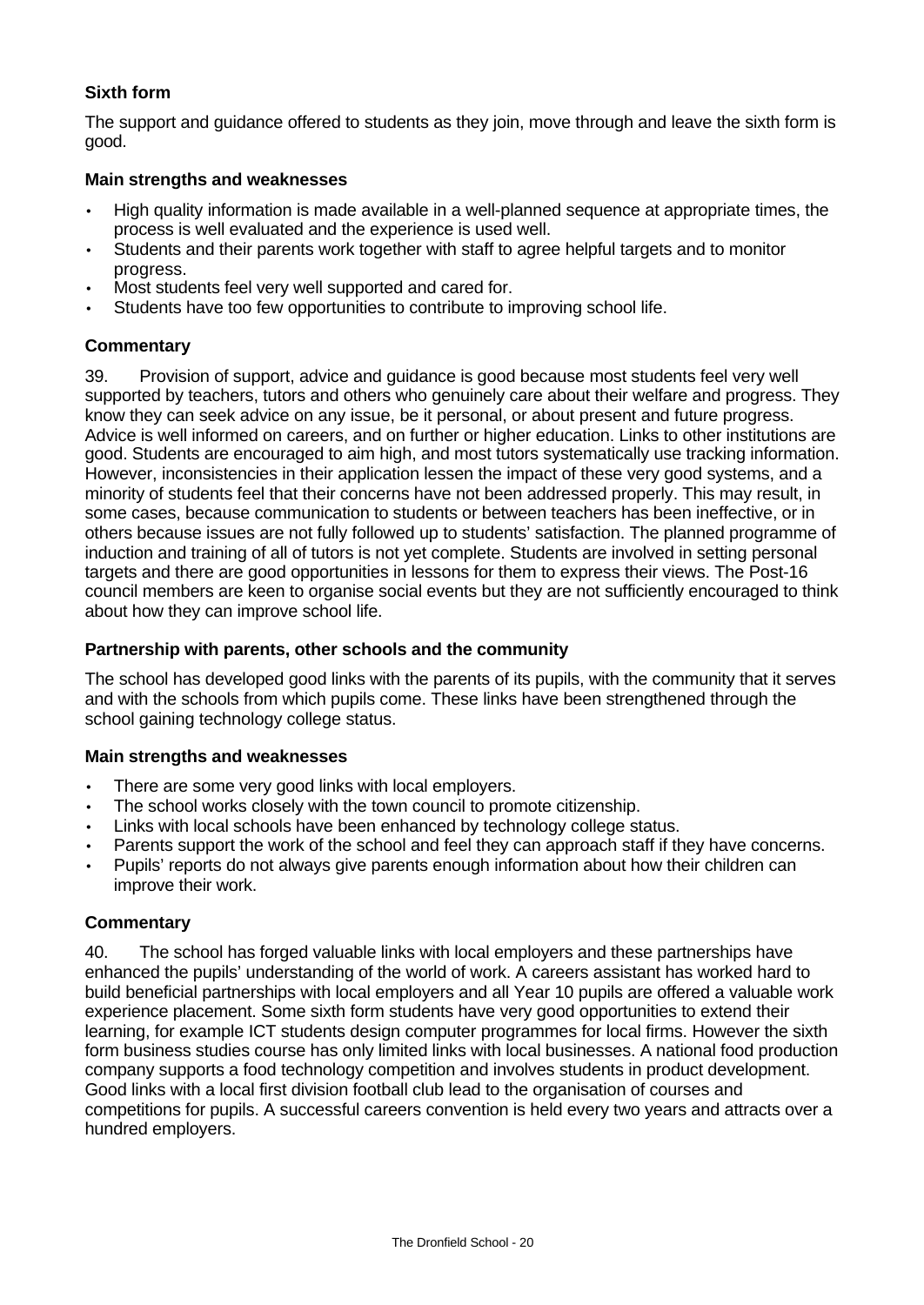41. The well-established links with Dronfield town council enable pupils and students to take an active part in civic life. For example, many of the pupils and students participate in regular surveys conducted by the council and several projects such as basketball courts and an internet café have been undertaken as a direct result of the findings of the questionnaires. Pupils have visited Dronfield's twin town in Germany and taken part in civic events. During the current building work, the council has made sporting facilities available to the school.

42. The school has strengthened its links with local schools through its technology college status. The school has appointed a community co-ordinator and staff from a number of local schools now share expertise and resources. Pupils from a local special school visit The Dronfield School each year to work on computer projects and primary schools make good use of the science resources loaned to them. Primary pupils are well prepared for their secondary education. For example, there are beneficial science master classes and specialists teachers visit primary schools to teach physical education and French.

43. The school is held in high regard by parents and most take a keen interest in their children's education. Parents appreciate the way in which staff are willing to talk with them about any concerns. The school provides parents with satisfactory information about their children's progress. The interim progress reports, although not the easiest document to understand, give parents an additional snapshot of how their children are doing. Parents value the parent-pupil interviews held with tutors in Years 7 and 10. Parents are given appropriate opportunities to discuss their children's progress with subject teachers each year but the progress reports and pupils' annual reports do not always contain clear information about how pupils can improve their work.

# **LEADERSHIP AND MANAGEMENT**

Leadership and management in the main school are satisfactory and good in the sixth form. Governance of the main school and sixth form are satisfactory in all but their ability to ensure a daily act of worship. In the main school, leadership of the headteacher and other key staff is satisfactory and management is fairly effective. There is good leadership and effective management in the sixth form. Leadership is very good within mathematics and design and technology, and is good in the sixth form.

# **Main strengths and weaknesses**

- Determination of the headteacher and governors, and the commitment of key staff, to raising standards.
- The school has successfully achieved specialist technology college status.
- Strong leadership and management in some subjects but leadership and management in creative and expressive arts is poor.
- Analysis of strengths and weaknesses and the action that results from it is not well co-ordinated or rigorous enough.
- The development of teaching and learning has not had a sufficiently high profile.

# **Commentary**

44. The governors are very supportive of the school and have strong links with parents and the local community. The school does not provide a daily act of collective worship, particularly on the Fanshawe site where there are major constraints of space, but in all other respects governors meet their legal obligations. They take their responsibilities very seriously, notably by helping to shape the school's priorities for improvement, monitoring the school's spending and working in partnership with key staff. They have a basic understanding about how well the school is performing but have not been sufficiently robust in holding the school to account. Governors know they need to improve their understanding of performance data and so they are taking part in a training programme designed to help them.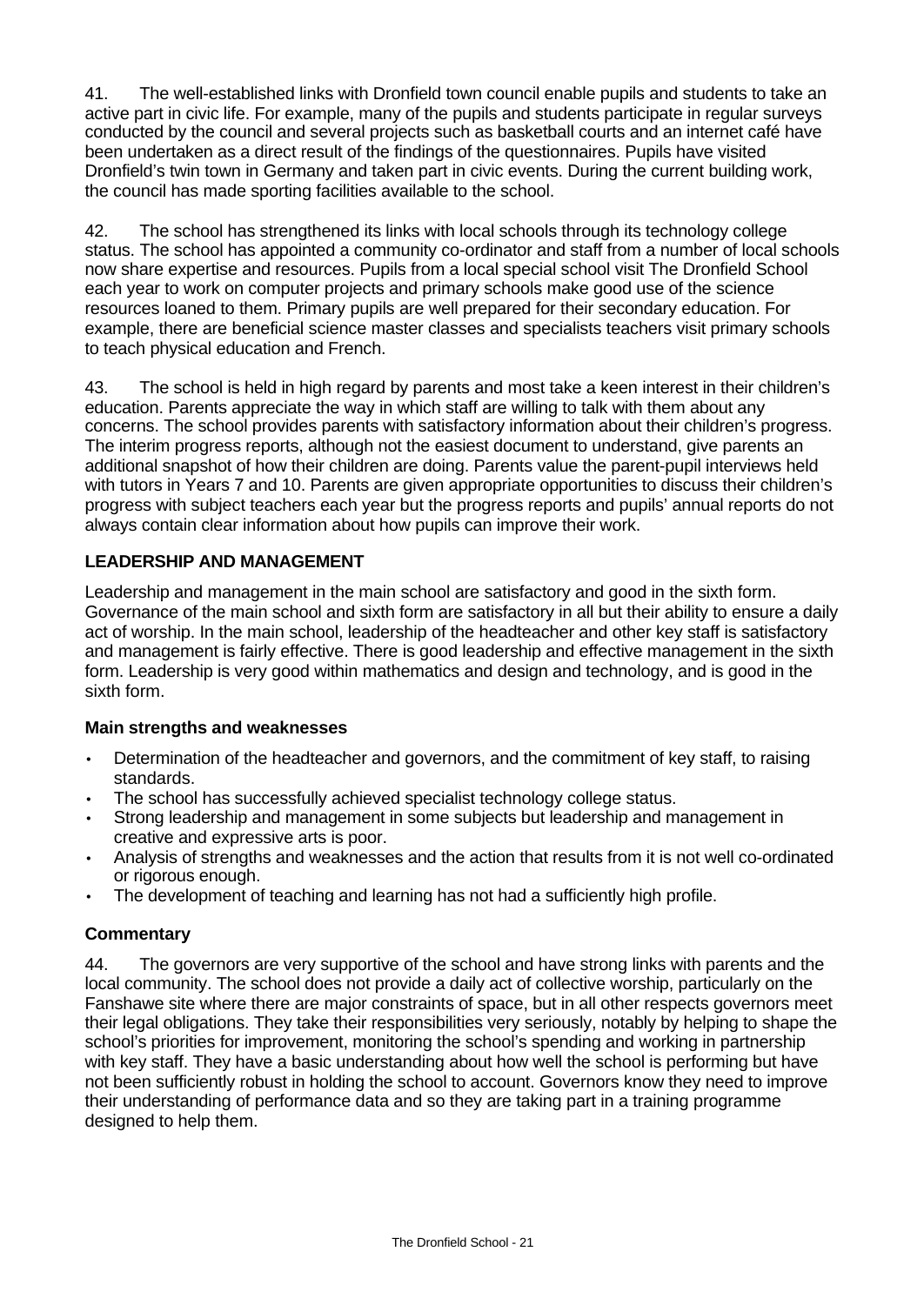45. The headteacher leads a school that is very popular with parents and achieves very good standards. Specialist technology college status has been achieved and performance targets have been met. In the school as a whole, the staff is strongly committed to raising achievement and, standards have improved significantly since the time of the last inspection. Two notable successes are in design technology and in mathematics in the main school, and in English language and literature in the sixth form. These improvements are being achieved through the shared vision and determination of key staff to tackle weaknesses head-on.

46. Where leadership is weaker, there is a lack of co-ordination and sharply focused, firm and decisive action. In creative and expressive arts faculty leadership is poor and teaching and learning unsatisfactory. There has been significant underachievement for several years and senior leaders have not acted decisively to put this right.

47. The leadership team has drawn up a satisfactory plan for improvement. However, the action that flows from this is not thoroughly analysed, rigorously monitored and well co-ordinated at all stages. This leads to variable practice, some successful and some unsuccessful. Some subject leaders manage developments well. They share responsibilities across the team and keep up-todate and well-informed about how well their intentions are being realised by observing teachers at work, monitoring work and analysing results. This information enables them to take prompt action and to adjust their plans so that what is working well can be shared, and what is not successful can be put right. In other subjects and faculties this does not happen and longstanding weaknesses go unchallenged. In the school as a whole the plans for improvement are not always well led and coordinated and so improvements are patchy.

48. National initiatives, like the Key Stage 3 Strategies, have been slow to embed themselves in the day-to-day work of the school. This has been recognised and there are plans to improve this situation. Nevertheless, to date there has not been a sharp enough focus on improving teaching and learning as a crucial step to whole-school improvement. A significant proportion of the staff is not familiar with current thinking and best practice and so have a limited base from which to evaluate how well they are adapting their teaching to match the learning needs of the pupils. Teaching and learning, particularly in Years 7 to 9, reflect this weakness in lesson planning where it was found that higher-attaining pupils were marking time and not fulfilling their potential. The school has recently appointed several key staff to help develop teaching and learning. However their skills and time have not yet been co-ordinated and managed effectively to have the maximum impact and to ensure teachers who are most in need of their expertise can be helped to improve.

# **Financial information**

## *Financial information for the year April 2002 to March 2003*

| Income and expenditure $(E)$ |           | Balances (£)                        |          |  |
|------------------------------|-----------|-------------------------------------|----------|--|
| Total income                 | 5,604,272 | Balance from previous year          | - 28,506 |  |
| Total expenditure            | 5,673,483 | Balance carried forward to the next | - 97.717 |  |
| Expenditure per pupil        | 2.927     |                                     |          |  |

49. The school finances are managed well against a background of budgetary constraints. Spending is prioritised in line with the school improvement plan. Standards have improved and performance targets have been met. The impact of management decisions are not thoroughly evaluated to pin point any inefficiencies and shape future decisions.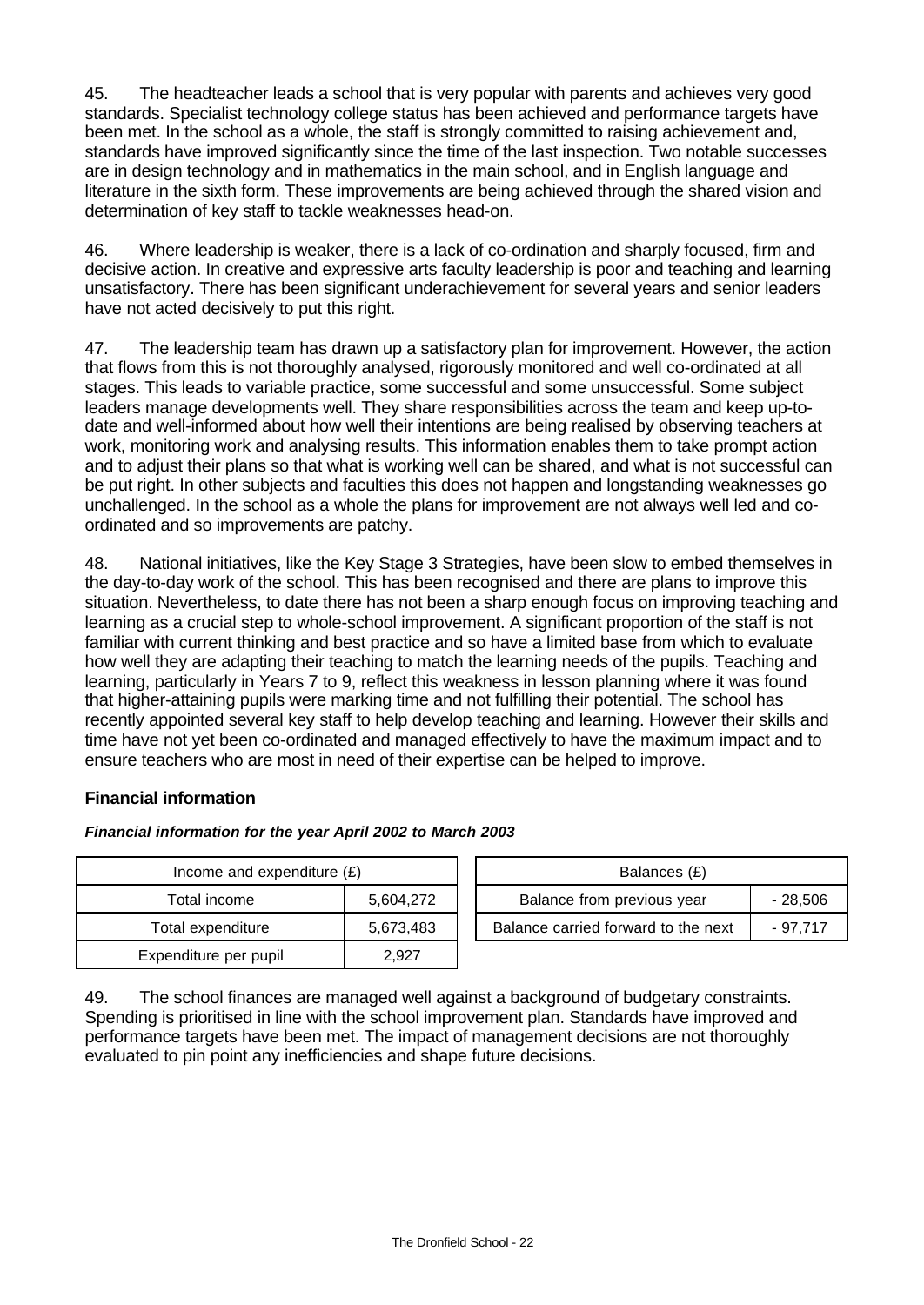# **Sixth form**

Governance is satisfactory. Leadership of key staff is good and management effective.

#### **Main strengths and weaknesses**

- Leadership is good and has made a significant contribution to raised standards.
- The tutorial programme is well managed.
- Good monitoring of performance has helped students achieve personal goals.
- The management structure gives only limited powers to key staff to act on behalf of students and intervene where teaching and learning are weak.
- Governors have not challenged underperformance.

#### **Commentary**

50. Governors have been fairly effective in helping to shape the school as whole and, as part of this remit, the sixth form. They are very committed and supportive. However they do not have a sufficiently realistic picture of performance in some subjects and have not held senior leaders to account over underperformance.

51. The good leadership in the sixth form is characterised by effective delegation and teamwork coupled with a passionate desire to build on success and improve further. This has led to good achievement and progress since the last inspection. Close attention is given to how well students are achieving, through regular monitoring, by analysing examination performance and by setting challenging targets. Alongside the good quality guidance given by subject teachers these strategies have successfully contributed to improvements in standards and in helped students fulfil their personal goals and aspirations. Key staff share a vision that has helped broaden the curriculum and make it more attractive to a wider group of students. The sixth form is a strength of the school.

52. The tutorial programme underpins the work of key staff and this has improved considerably since the last inspection. The effective management of tutors supports students well and makes a significant contribution to their excellent attitudes to study and their personal development.

#### **A barrier to raising achievement**

53. A weakness within this otherwise positive picture is that the key member of staff has a very big part to play in shaping students' personal development but has limited powers of influence over students' academic development. The management structure does not allow intervention, for example where monitoring has revealed weaknesses in teaching and learning in a particular area. Some underachievement has not been rigorously pursued at the highest level because wholeschool monitoring is weak.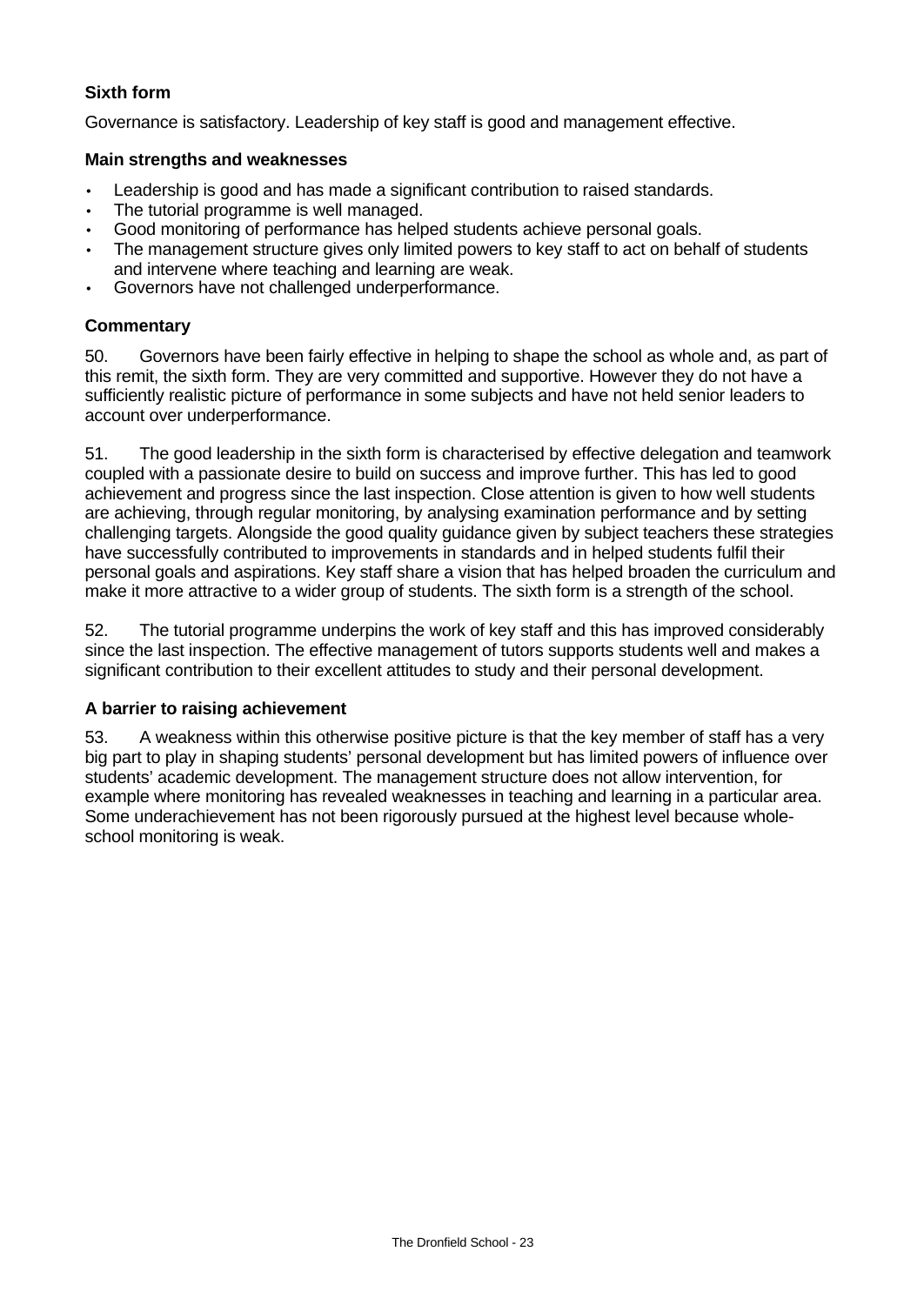# **PART C: THE QUALITY OF EDUCATION IN SUBJECTS AND COURSES**

# **SUBJECTS AND COURSES IN KEY STAGES 3 and 4**

# **ENGLISH AND MODERN FOREIGN LANGUAGES**

## **English**

Provision in English is **satisfactory**.

|                       | Year 9             | Year 11            |
|-----------------------|--------------------|--------------------|
| <b>Standards</b>      | Well above average | Well above average |
| Achievement           | Satisfactory       | Good               |
| Teaching and learning | Satisfactory       | Good               |

| Leadership                             | Satisfactory |
|----------------------------------------|--------------|
| Management                             | Satisfactory |
| Progress since the previous inspection | Satisfactory |

#### **Main strengths and weaknesses**

- 2003 GCSE results were an improvement on above average results in 2002.
- Teachers use a good range of methods and manage classes well.
- Pupils' attitudes to work and their behaviour are very good.
- End of Year 9 test results are too low, especially for higher-attaining pupils.
- Too many lessons in Years 7 to 9 are pedestrian and don't demand enough from pupils.
- Assessment and marking in Years 7 to 9 are inconsistent in quality, frequency and usefulness.

#### **Commentary**

#### **Examination results**

54. English results in the national tests taken at the end of Year 9 have been less consistent than those in mathematics and science. In 2002 they were above national average but below maths and science because of the smaller proportion of pupils gaining higher levels. They equalled results achieved in schools with a similar pupil intake. Boys and girls performed equally well. In 2003 English results fell whilst those in mathematics and science improved. Teacher assessments were accurate. The most notable decrease was at the higher levels, indicating underachievement by higher-attaining pupils.

55. At GCSE in 2002, English language and literature results were above average, especially in terms of the highest A\*/A grades. Pupils performed less well in English compared with their other subjects. However, in each subject a pupil gained one of the five best marks nationally. In 2003, pupils' English results improved, particularly in literature.

## **Standards and achievement**

56. In Year 9 pupils' standards are well above average. Reading standards are very good and pupils show good progress in using class and group discussion to share and pursue ideas and points of view. As pupils get older, most choose pleasure reading which is undemanding, and this is not discouraged by library lessons. Most pupils produce copious amounts of writing, but achievement is variable. Some early drafts show too little care and accuracy and there is, generally, too much indiscriminate writing. This particularly affects the achievement of higher-attaining pupils. The evidence of pupils' work and lessons observed showed that standards in Year 11 are well above average. Pupils respond very well to demanding texts and topics. They learn to analyse and justify opinions, and to work on improving how these are expressed in discussion or print. Essays are well organised. Higher-attaining pupils engage and impress the reader; lower-attaining pupils always attempt style and are aware of the purpose behind their writing. Pupils achieve well on GCSE courses because of a shared teacher/pupil understanding of the standards required.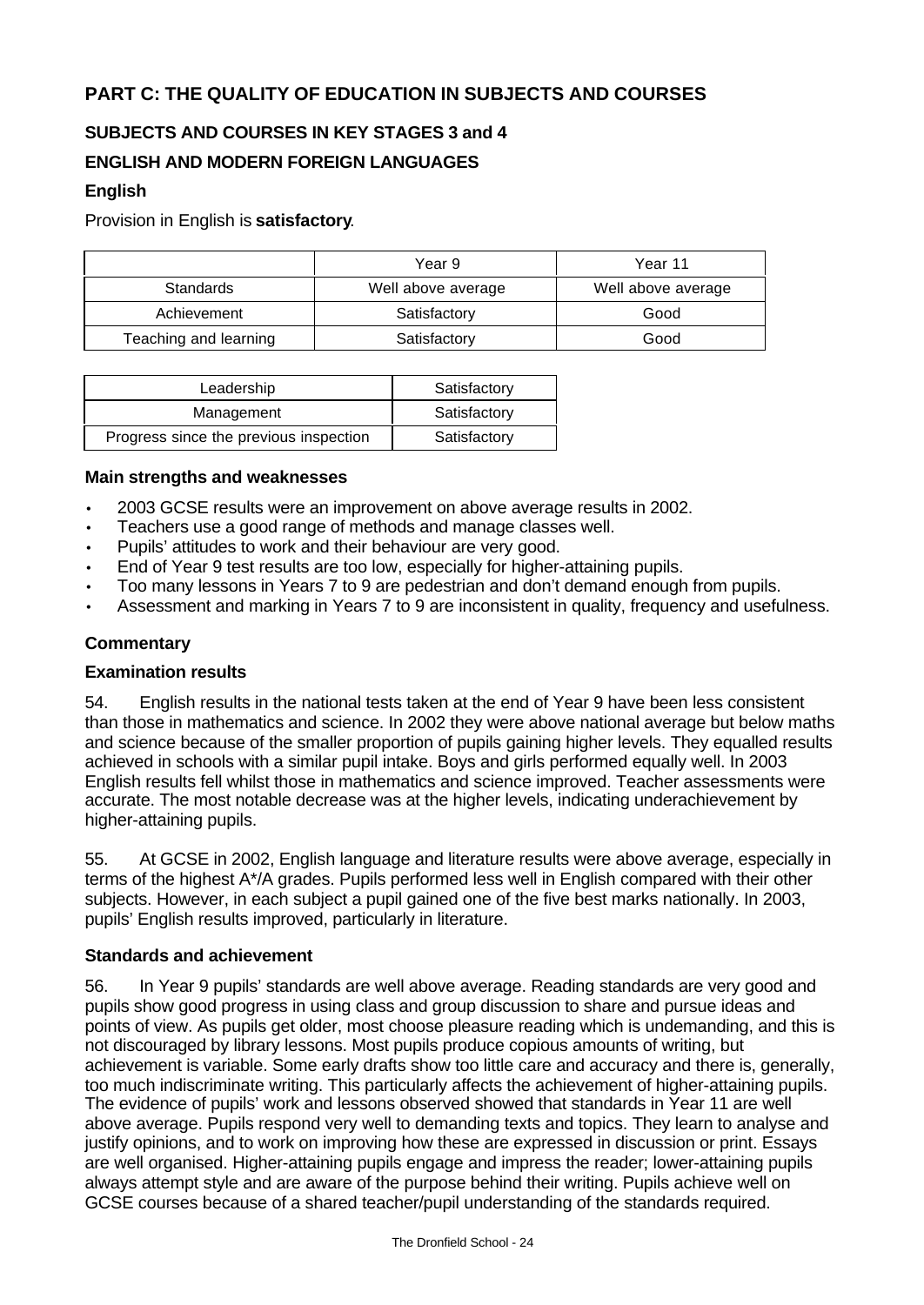# **Teaching and learning**

57. Teaching is better to pupils on GCSE courses than in the earlier years. Teachers have good subject knowledge and manage and organise classes well. They deliver lessons with interest and get pupils involved from the beginning. Methods, including group discussion, brisk note-taking, and analysing precise video extracts are well used. At its best, class discussion is brisk and stimulating but on many occasions, particularly with younger pupils, the range, pace and depth of questioning are too predictable. Pupils learn very good listening skills, but do not use them sufficiently to respond with their own ideas. Their attitudes and behaviour are consistently very good. These are used in the best teaching, more often seen in Years 10 and 11, to generate an atmosphere of enquiry and systematic study. Despite many positive features, teaching in Years 7 to 9 rarely pays heed to the full range of ability in classes. Pupils do not get systematic advice, through comment or marking, about their level of achievement. They do not fully understand what skills they have shown, and how they can progress by improving or widening these.

# **Leadership and management**

58. The department is well organised and shares a good sense of direction. The curriculum time given to classes in Years 9 and 11 is now appropriate. GCSE results have improved and lessons are less teacher-dominated. The effect of good schemes of work and agreed approaches is not maximised. There is not enough robust questioning of how pupils best learn, and the qualities in teaching which lead to this. As was the case previously, there is no planning for pupils to use and develop ICT skills within the English curriculum.

# **Language and literacy across the curriculum**

59. Pupils have very good literacy skills, and school strategies for improving these are satisfactory. There is a current focus on writing 'frames' and key vocabulary. Teachers are aware of the techniques behind the literacy strategy. Too many see these as tips and tricks to be added on to their teaching, rather than ideas to stimulate a fundamental review of what works best for pupils' learning. Thus most rooms have 'key word' displays, but even in strong departments like design technology these are rarely referred to. Spelling guidance is given, but mistakes like 'equashuns' go uncorrected in mathematics books. Reading skills are well promoted but many teachers make assumptions about how well pupils can access written information given to them. Teachers make good use of pupils' speaking and listening skills, and are good models of how to develop ideas through speech. Pupils use Standard English and technical vocabulary very well, because teachers model it and expect it in return.

# **Modern foreign languages**

Provision in modern foreign languages is **satisfactory**.

|                       | Year 9        | Year 11        |
|-----------------------|---------------|----------------|
| Standards             | Above average | Average        |
| Achievement           | Satisfactory  | Unsatisfactory |
| Teaching and learning | Good          | Unsatisfactory |

| Leadership                             | Satisfactory   |
|----------------------------------------|----------------|
| Management                             | Unsatisfactory |
| Progress since the previous inspection | Satisfactory   |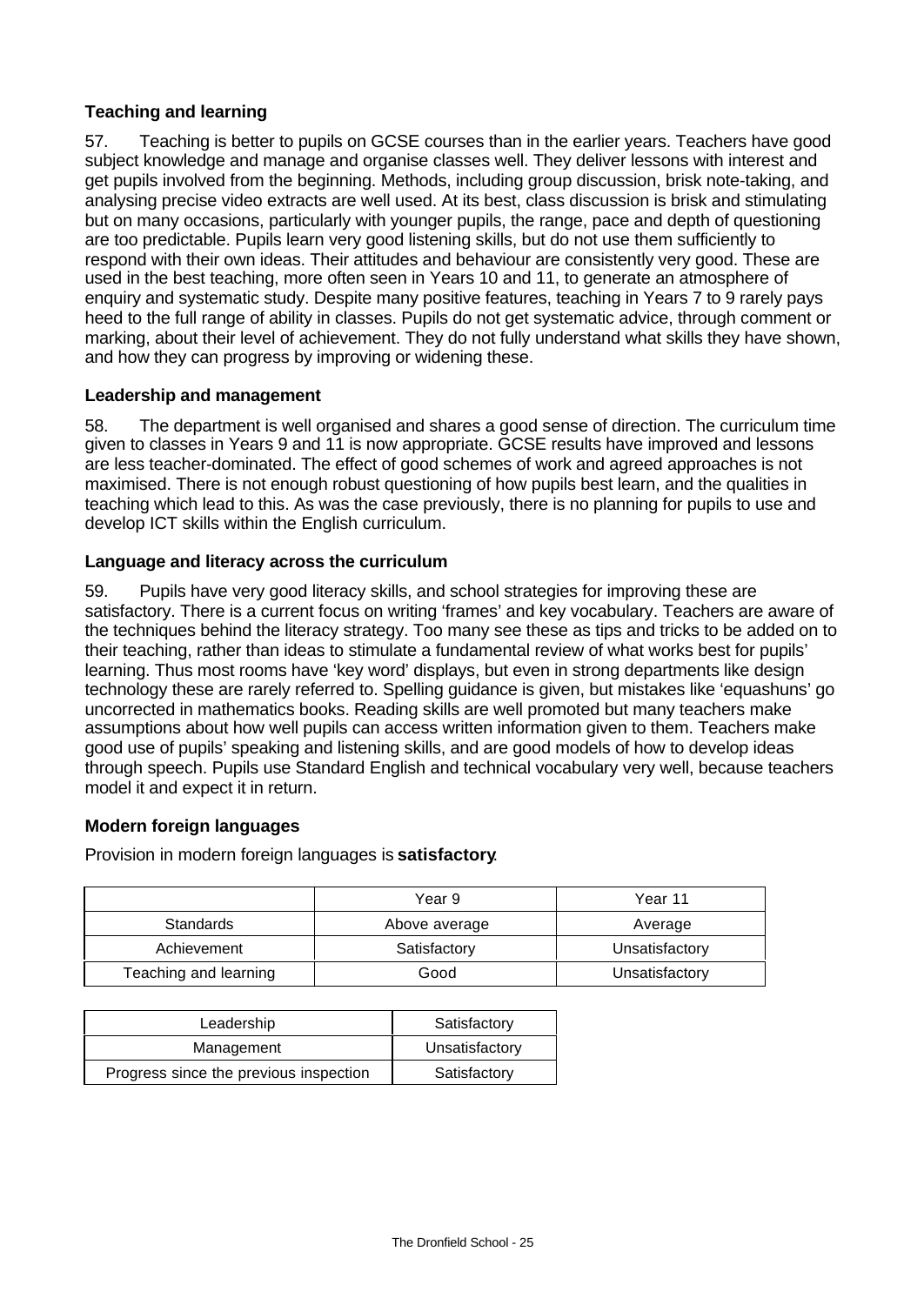## **Main strengths and weaknesses**

- Very good links with primary schools help to ensure continuity of the curriculum.
- Effective teaching and pupils' attitudes to learning ensure good progress in Years 7 and 8.
- A range of study trips abroad boosts motivation and the development of language skills.
- A lack of challenge to higher-attaining pupils, especially in mixed ability groups, leads to underachievement.
- Inconsistency in teaching leads to unsatisfactory achievement in Years 10 and 11, especially in German.
- The lack of monitoring of classroom teaching makes it difficult to share good practice.
- Assessment data are not used effectively to help raise standards.

# **Commentary**

## **Examination results**

60. Overall GCSE results have improved since the last inspection. In 2002 the percentage of candidates attaining grades A\* to C in French was well above the national average. Spanish results were just above average. Results in German were below average and pupils made significantly less progress than in their other subjects. In 2003 French results were not so high, and Spanish results were similar to 2002. German results deteriorated further.

## **Standards and achievement**

61. Pupils make good progress in French in Year 7 and 8 and enjoy their lessons, gaining confidence in speaking and understanding the language. They have very good attitudes to learning and all groups of pupils achieve well at the outset. However, in the mixed ability groups in Year 7 to 9, pupils with special educational needs sometimes find the work too difficult, when they are expected to do the same tasks as the rest of the class with no learning support. Higher-attaining pupils are often not challenged appropriately and underachieve. In Year 9, standards are above national expectations. Overall, achievement is satisfactory. Currently, all pupils also study either German or Spanish in Year 9. Their achievement in the second language is satisfactory.

62. In Year 11, standards are above average in French, average in Spanish and below average in German. In relation to their attainment at the beginning of Year 10, pupils' achievement is satisfactory in French but unsatisfactory in German and Spanish. Attitudes to learning are satisfactory overall, but a minority of pupils, mostly boys, has negative attitudes.

## **Teaching and learning**

63. In Years 10 and 11, teaching in French is satisfactory but it is unsatisfactory in German and inconsistent in Spanish. Where successful learning takes place, a variety of activities maintain the pace of learning, and an element of fun motivates and enthuses pupils. Teaching is at its best when the foreign language is used as the main medium of communication and all pupils are included in oral work. However, pupils rarely work in pairs or groups, and therefore opportunities for developing speaking skills and independent learning skills are lost. Teachers' planning is sometimes unsatisfactory; time is not well used, tasks are dull or go on too long. Too often teachers do not provide work appropriate to the needs of all pupils. Marking is regular, but gives too few hints on how to improve. Little use is made of ICT to enhance learning.

64. Visits to Spain, France and Germany boost pupils' motivation and language skills in addition to supporting their personal development. The generous provision of two languages for all will be restricted from next year to committed Year 9 pupils, who are willing to take up the second language outside normal lesson times.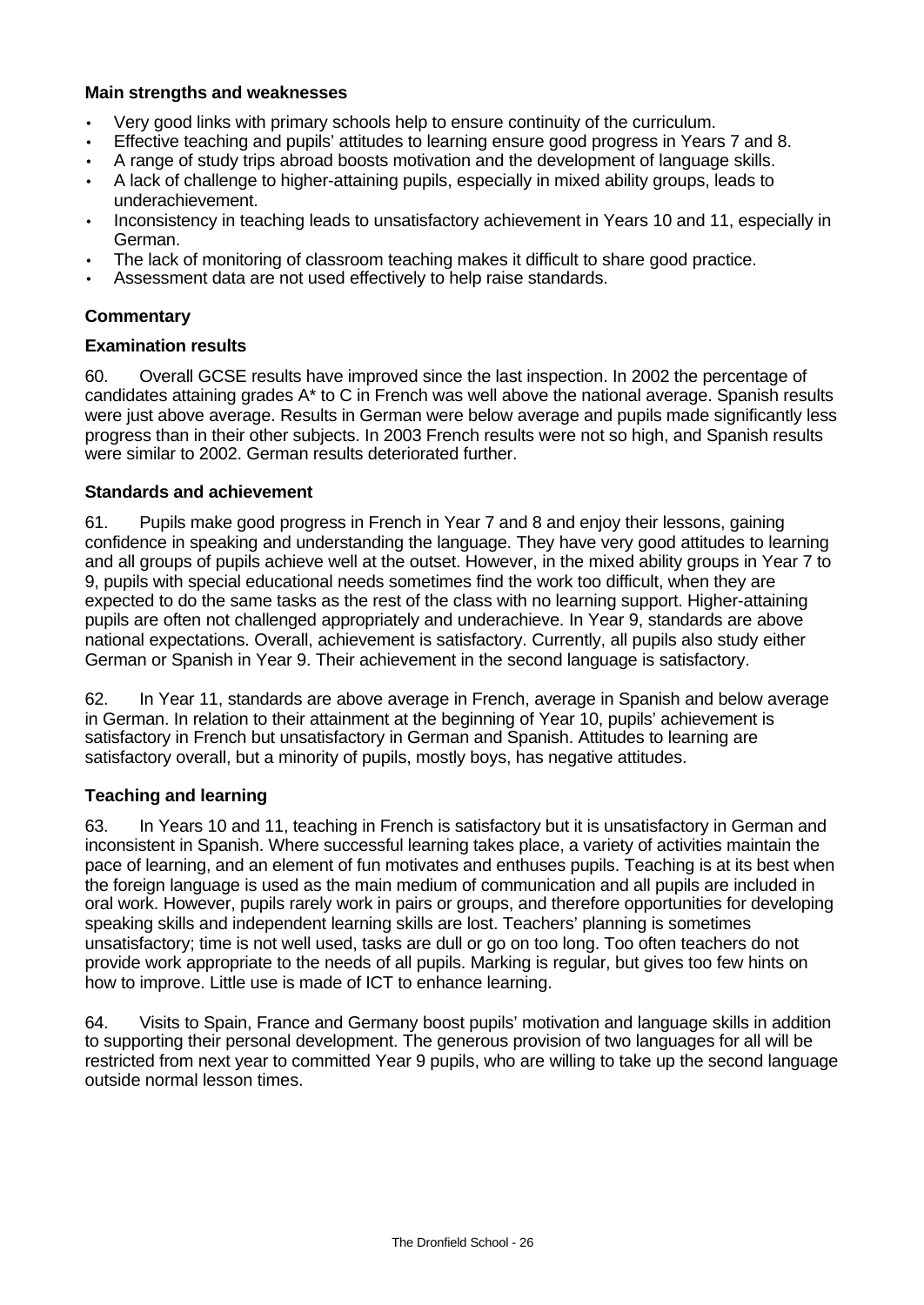## **Leadership and management**

65. The head of faculty has good vision for future developments in modern foreign languages, is an experienced practitioner and provides a good role model as a teacher. Very good links with all local primary schools have been developed, where the faculty provides five-week taster courses in French for all. This helps ensure a smooth transition to the secondary school. However, there is no formal monitoring of classroom teaching, which makes it difficult to share good practice. Information from assessment and testing is thoroughly analysed, but is not used effectively to set work at the right level and raise standards. Curriculum changes are planned to arrest the decline in standards in German. Weaknesses in teaching remain, but teachers have the subject expertise and commitment necessary to improve standards in teaching and learning.

# **MATHEMATICS**

Provision in mathematics is **good.**

|                       | Year 9             | Year 11            |
|-----------------------|--------------------|--------------------|
| <b>Standards</b>      | Well above average | Well above average |
| Achievement           | Good               | Good               |
| Teaching and learning | Good               | Good               |

| Leadership                             | Very good |
|----------------------------------------|-----------|
| Management                             | Good      |
| Progress since the previous inspection | Good      |

#### **Main strengths and weaknesses**

- Standards are well above average in both Years 9 and 11.
- Higher-attaining pupils achieve very well because they receive good quality teaching.
- Very good planning documentation which supports teachers and ensures high expectations.
- Pupils are not given sufficient opportunity to use and apply the skills they have been taught.
- Marking does not give pupils enough advice on how to improve their work.

## **Commentary**

## **Examination results**

66. Test results for Year 9, in 2002, were well above the national average and well above the average for similar schools. There has been a further substantial improvement in 2003. GCSE results were well above the national average in 2002 and broadly in line with those of schools with similar pupils. In 2003 there has been a very substantial rise in performance.

## **Standards and achievement**

67. In Years 7 to 9, pupils are making good progress and reaching high standards in most areas of the curriculum. Higher-attaining pupils are achieving especially well. They reach particularly high standards in algebra where, for example, Year 9 pupils can confidently solve simultaneous equations. However, pupils are less proficient in applying their skills to solve problems. In Years 10 and 11, pupils are highly skilled in algebra and formal geometry where, for example, averageattaining pupils know abstract theorems relating to angles formed in circles. One class of Year 11 pupils has taken GCSE early and is now working on an AS level course. Pupils are settling in to the new course well and their work is of a very high standard.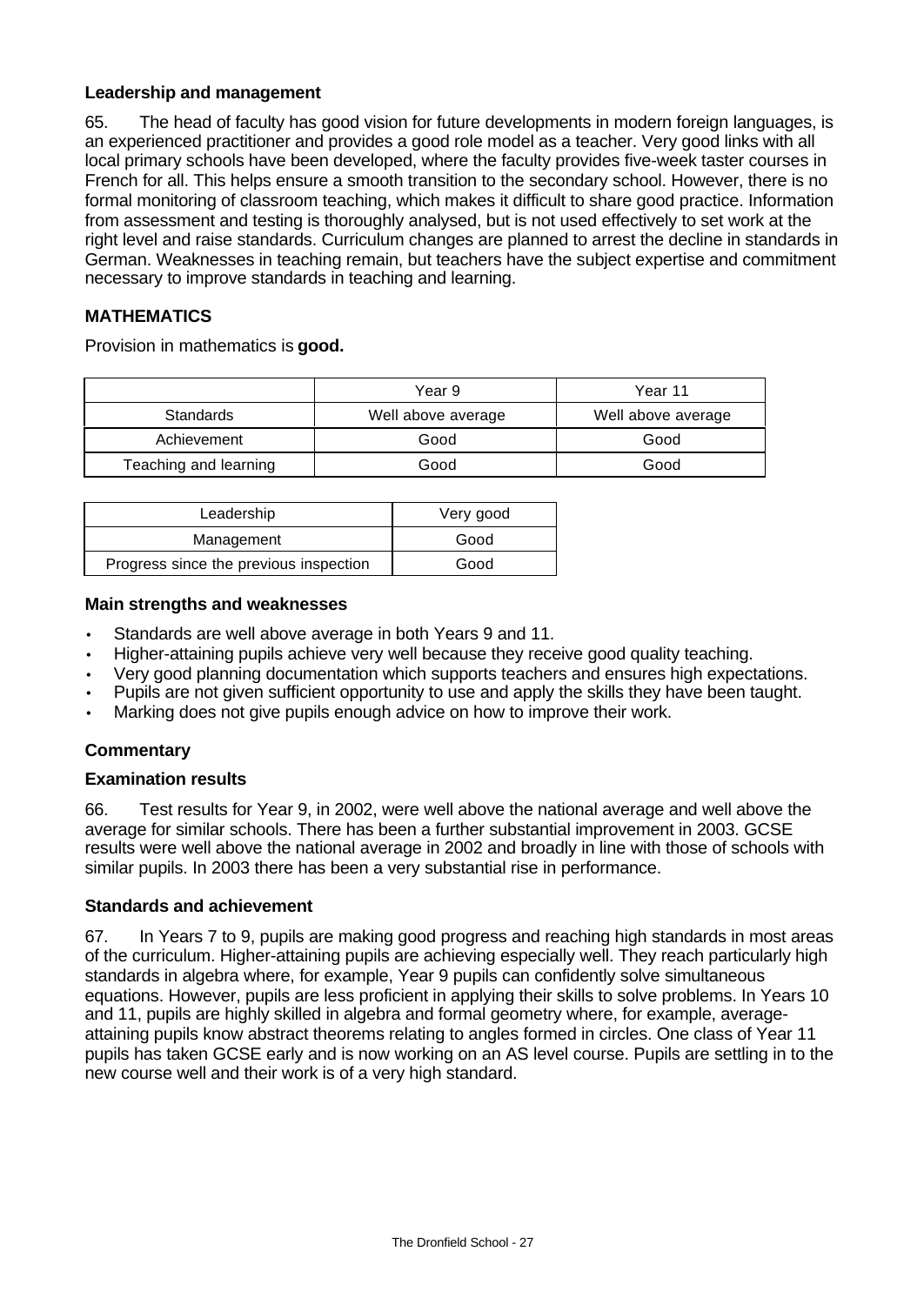# **Teaching and learning**

68. Teachers have a very good knowledge of their subject. This enables them to explain concepts clearly and simply and as a result, pupils learn new skills quickly. From Year 7 onwards, pupils are placed in classes that suit their mathematical ability and teachers then pitch the level of challenge to pupils accurately. They are supported by very good planning guidance which ensures that the teaching is coherent and progress is rapid. Across all years, teaching is at its best in the groups of higher-attaining pupils. Nonetheless, all pupils expect to work hard and be challenged. Lessons throughout Years 7 to 11 tend to have a similar style; the teacher explains a technique and then pupils practise, using a textbook or worksheet. This generally works very well for improving the skills of higher-attaining pupils but is relatively less successful with average and lower-attaining pupils who make less progress. This teaching style is less useful in developing pupils' understanding, which would benefit from time for discussion and reflection. Teachers mark books regularly but rarely comment on work. Consequently, pupils are unclear as to how their work could be improved. There is some innovative use of ICT to demonstrate, for example, complex graphs, but computers are not yet fully exploited as a tool for learning mathematics. Plans to increase its use are advanced and the mathematics team will be well placed to take advantage of the new facilities that are currently under construction.

## **Leadership and management**

69. Leadership is focused on raising standards throughout Years 7 to 11. This has led to very good work on curriculum planning and using assessment data. As a result, the quality of teaching across the faculty has improved since the last inspection and pupils are achieving more. However, the narrow range of teaching styles employed by the team was commented on in the last inspection and this has yet to be rectified.

#### **Mathematics across the curriculum**

70. As a result of the implementation of a recent national initiative to increase standards in numeracy, number skills are currently relatively higher in Years 7 and 8 than in Year 9 and are above average overall. Standards of numeracy in Years 10 and 11 are in line with pupils' general mathematical abilities. Pupils use numeracy well in a range of subjects across the curriculum. In geography, for example, they skilfully analyse data and interpret graphs and in design technology Year 11 pupils use ratio and scale well to design and build models. Training has been given in using numeracy in different subject areas but, currently, the school has no widely accepted policy and practice and faculties rarely plan their contribution.

## **SCIENCE**

Provision in science is **satisfactory**.

|                       | Year 9             | Year 11       |
|-----------------------|--------------------|---------------|
| Standards             | Well above average | Above average |
| Achievement           | Good               | Satisfactory  |
| Teaching and Learning | Good               | Satisfactory  |

| Leadership                             | Satisfactory |
|----------------------------------------|--------------|
| Management                             | Satisfactory |
| Progress since the previous inspection | Satisfactory |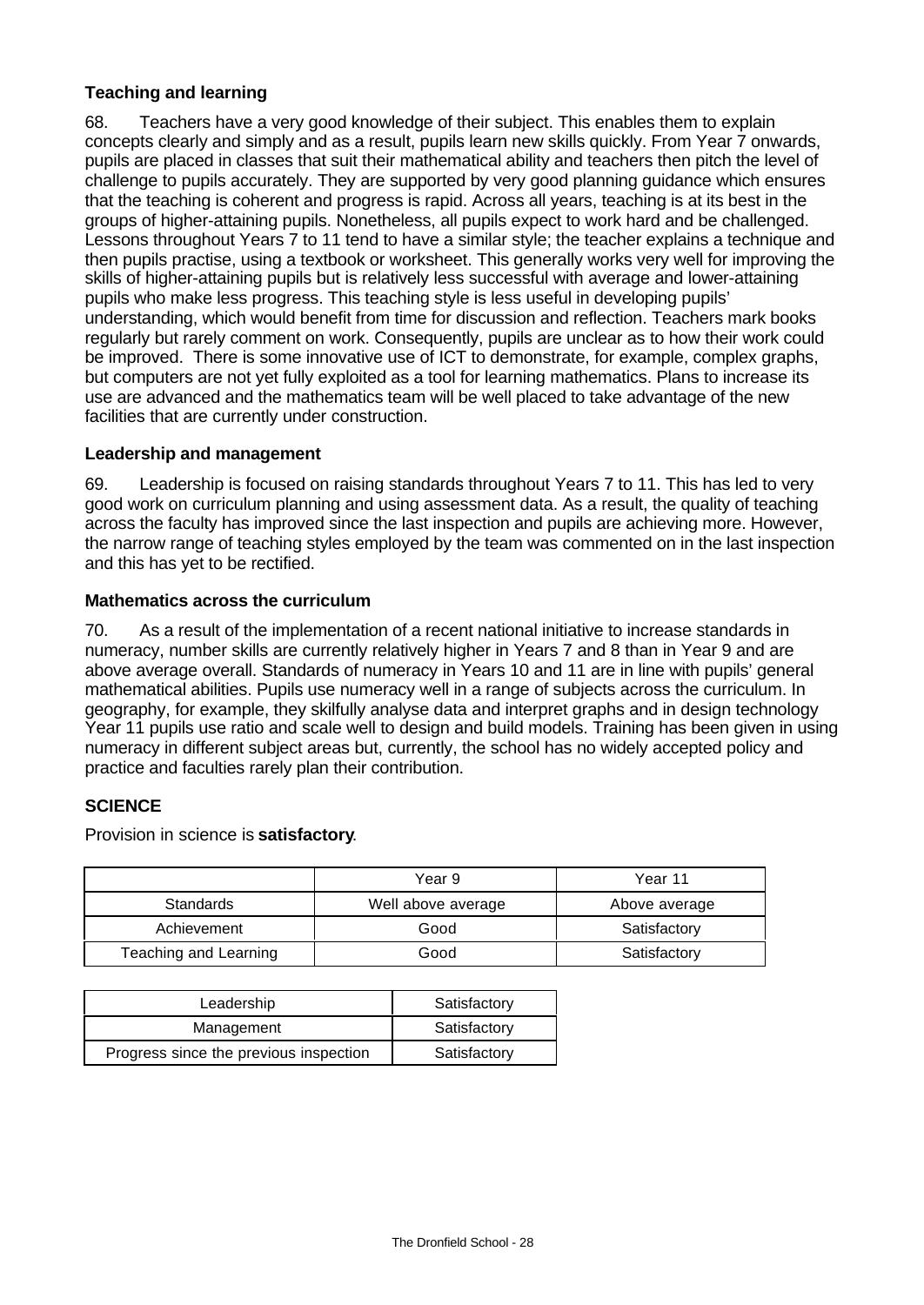## **Main strengths and weaknesses**

- GCSE results in 2002 were significantly above average and have risen further in 2003.
- Results in the end of Year 9 tests were well above average in 2002 and were above those in similar schools.
- Standards in Year 9 are well above average and are above average in Year 11.
- In Years 7 to 9, pupils learn and achieve well because they are taught well.
- In Years 10 and 11, the range of teaching and learning styles is too narrow and some average ability pupils in Year 11 underachieve.
- A new applied science course has been introduced, to better meet the needs of average and lower-attaining pupils.

# **Commentary**

## **Examination results**

71. Results in the end of Year 9 tests in 2003 were similar to those in 2002 and remain well above average. Although GCSE results in 2002 were significantly above average, pupils performed less well in science in comparison with the other subjects they studied. An issue relating to the motivation of average and lower-attaining pupils was identified and measures have been taken to try and tackle this.

## **Standards and achievement**

72. In Year 9, pupils are well above average in their ability to write word equations and to use formulae to calculate moments of forces, speed and pressure. Pupils' achievement is good. In Year 11, pupils have an above average understanding of topics such as atomic structure, rate of reaction and displacement reactions. Achievement is satisfactory overall but there is some underachievement by average-attaining pupils.

## **Teaching and learning**

73. In Years 7 to 9, effective use is made of commercial worksheets matched to pupils' needs. Teachers have good subject knowledge. They have high expectations and lessons are conducted at a good pace. Pupils' learning of concepts is effectively developed through a combination of teacher explanation, written activities that require them to use their knowledge and understanding, and practical activities. Pupils' investigative skills are developed through a combination of practical work and paper-based activities but many practicals lack challenge and there is not enough open investigative work. Teaching in Years 10 and 11 includes a significant amount of good teaching but is less effective than in Years 7 to 9. The range of teaching and learning styles is too narrow and fails to engage all pupils. There is insufficient use of ICT to support learning and too little independent and group work. Some teaching in middle sets was unsatisfactory because the teachers' expectations were too low, too long was spent on repetition of earlier work and pupils made too little progress. Pupils' work is marked regularly but with inconsistency in the system used and in the extent to which the teacher's comments help pupils to understand what they need to do in order to improve.

## **Leadership and management**

74. The department identified that lower-attaining pupils were not motivated by the courses they were being taught and so has introduced a new applied science course in Year 10. Early indications are that pupils are responding well to aspects of the course, including the company structure. Since the last inspection, triple award science has been introduced to challenge the more able pupils. It is taught in less than the recommended amount of time and the proportion of pupils, overall, gaining the higher A\* and A grades fell in 2003. There is insufficient monitoring and evaluation of teaching.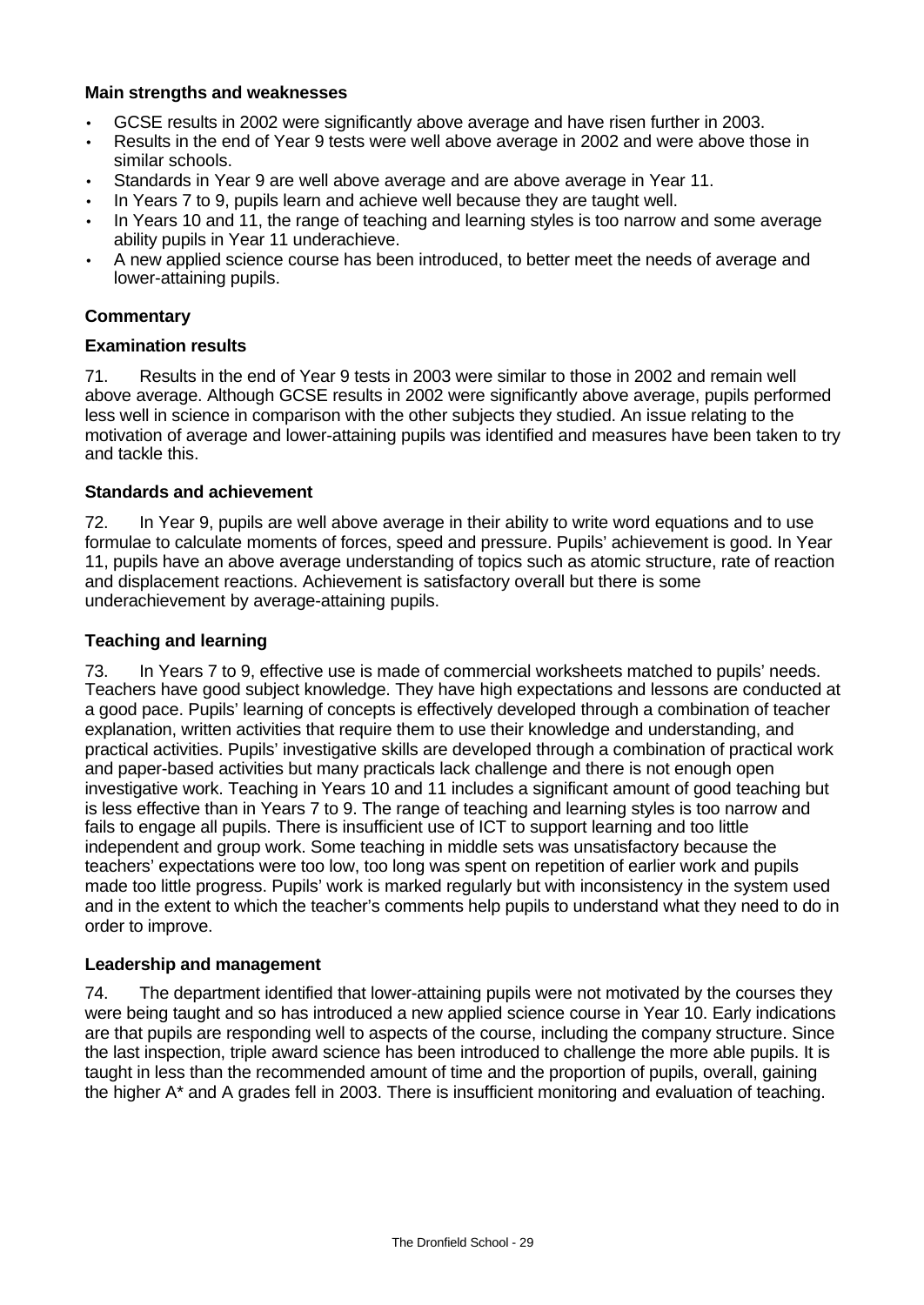# **INFORMATION AND COMMUNICATION TECHNOLOGY**

Provision in information and communication technology is **good**.

|                       | Year 9       | Year 11       |
|-----------------------|--------------|---------------|
| Standards             | Average      | Above average |
| Achievement           | Satisfactory | Good          |
| Teaching and learning | Satisfactory | Good          |

| Leadership                             | Good      |
|----------------------------------------|-----------|
| Management                             | Good      |
| Progress since the previous inspection | Very good |

#### **Main strengths and weaknesses**

- Improvement in results resulting from well-planned courses.
- A wide range of courses caters for pupils' needs.
- Good leadership and management which is driving forward change.
- A limited range of teaching and learning styles is used.
- The lack of challenge for younger students with a lot of prior knowledge restricts their achievement.

#### **Commentary**

#### **Examination results**

75. GCSE results in 2002 were above average. GCSE results were lower, in 2003, but overall results were enhanced by the successful GNVQ Intermediate course.

#### **Standards and achievement**

76. In Year 9, where pupils start GCSE coursework and teaching is focused on examination requirements, standards are average and pupils achieve well in this year. In the earlier years, a proportion of pupils do not make as much progress as they should because of unsatisfactory aspects of teaching. Examples of completed GCSE coursework confirm standards in Year 11 are above average and pupils are achieving well.

#### **Teaching and learning**

77. Most pupils make progress due to their eagerness to engage with the tasks. In Years 7 and 8, teaching was sometimes unsatisfactory because the teacher did not manage behaviour effectively and pupils did not make enough progress. Satisfactory lessons avoided behaviour problems because pupils were anxious to use the computers but tasks often lacked challenge. Pupils were required to practise skills with which they were already very familiar, leading to underachievement by higher-attaining pupils and those with greater ICT experience and higher levels of skills. The teaching styles used do not engage pupils as fully as they might and this has a negative impact on pupils' learning. The learning situation improves markedly in Year 9 where the introduction of GCSE work provides interesting contexts for the tasks and teaching is more demanding.

78. In Years 10 and 11 the wide range of courses meets pupils' needs and their differing ICT expertise. The work they are given is well matched to their understanding and challenges the higher-attaining pupil and supports the lower attaining. Good relationships lead to a positive atmosphere for learning. Pupils learn well. In the best teaching, a fast pace was established and pupils were clearly focused on their work. Good integration of whole class instruction and individual computer based work resulted in good learning. Teachers have good knowledge of their subject and communicate it confidently. The range of teaching style used does not engage all pupils as fully as it could.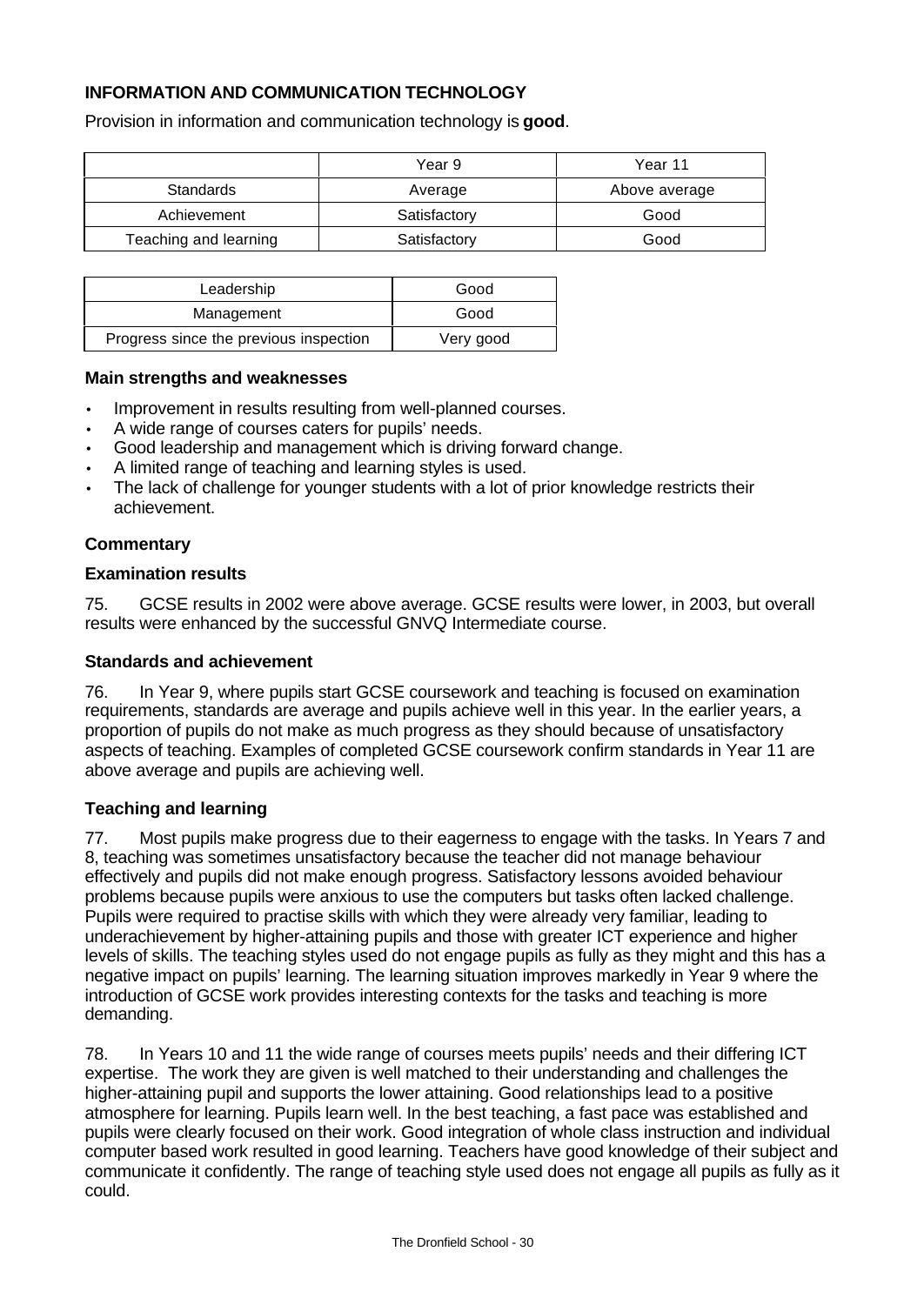## **Leadership and management**

79. Good leadership, with a clear view of the way forward, has resulted in well thought out and carefully constructed courses. Effective learning resources have been developed to support teaching. Devolved responsibility within the department is clear with good support and mentoring for teachers. The very good resources and the availability of high quality computers represent a significant investment and are a marked improvement in provision. The use of modern equipment aids effective learning because information can be presented in more efficient and effective ways. All pupils now follow a taught course in ICT.

# **Information and communication technology across the curriculum**

80. Very good investment has been made with more departments and staff making use of equipment. Technical backup is very good and with a good hardware infrastructure to support developments. However, with the notable exception of design and technology, few departments make good use of ICT within their own teaching. In major subject areas, such as English and mathematics, the use of ICT to support learning is unsatisfactory. Teachers lack confidence in the use of ICT and government mandated training from the new opportunities fund has been ineffective in bringing about change. Pupils indicated that opportunities to use computers, in lessons other than ICT, were occasional. The management of ICT across the curriculum is unclear. Pupils' competence with ICT is satisfactory in Years 7 to 9 and good in Years 10 and 11.

# **HUMANITIES**

# **Geography**

Provision in geography is **good**.

|                       | Year 9             | Year 11       |
|-----------------------|--------------------|---------------|
| <b>Standards</b>      | Well above average | Above average |
| Achievement           | Good               | Good          |
| Teaching and learning | Good               | Good          |

| Leadership                             | Good         |
|----------------------------------------|--------------|
| Management                             | Good         |
| Progress since the previous inspection | Satisfactory |

#### **Main strengths and weaknesses**

- Teaching is consistently well planned and conscientious, so pupils learn and progress at a good pace, allowing time for consideration of more complex issues.
- Pupils achieve well in Years 7 to 9, as the teaching moves them from their varied earlier experiences in geography to above average standards, and in Years 10 and 11 as these standards are maintained.
- Relationships are very good and support good learning.
- Not all pupils do not clearly understand the strengths and weaknesses in their work and how to best improve it.

## **Commentary**

## **Examination results**

81. The results of teacher assessment, at the end of Year 9 in 2002, were above those reported nationally. They were higher again in 2003. GCSE results are broadly average with little change in 2003. Boys performed slightly better than girls. GCSE results are lower than when last inspected, but pupils achieved broadly at their predicted levels.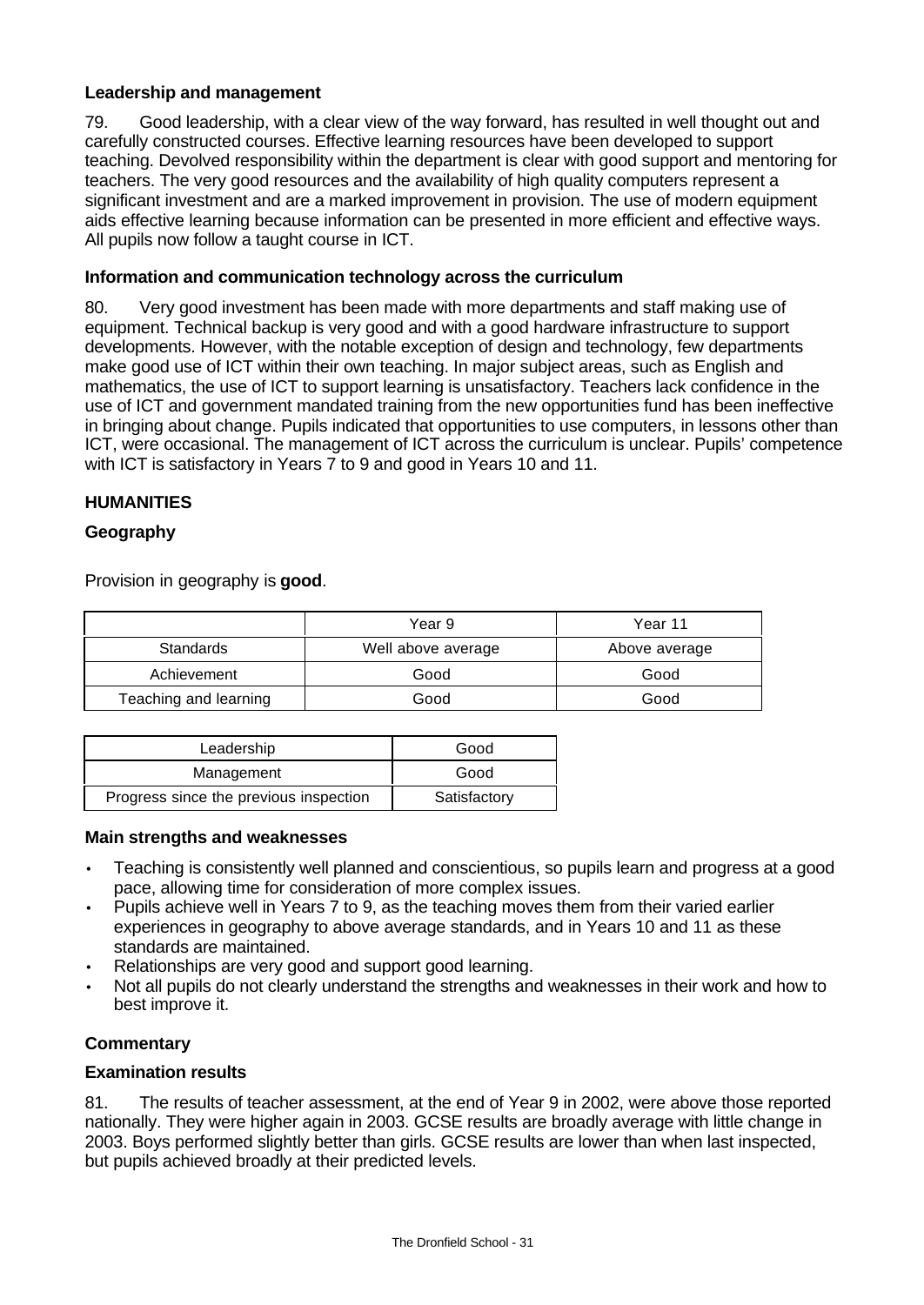# **Standards and achievement**

82. Standards in Year 9 are well above average and pupils achieve well in relation to their attainment when they come to the school. In Year 11, pupils' standards are above average and most achieve well from their earlier attainment. Younger pupils understand geographic terms such as less economically developed country, magma and plates, well. They can explain why sources are useful or not and describe basic processes and patterns well, for example volcanic eruptions. Year 11 students have good understanding of complex skills, for example interpreting weather symbols, and have good research skills. They use a range of ways to present and explain their findings, for example in word-processed text, graphs, maps and sketches. More able students organise their work independently.

# **Teaching and learning**

83. Teachers provide a wide range of interesting activities and pupils enjoy their work and have good relationships with teachers. They cooperate well with each other. This results in good pace in lessons where much work is covered and understood. It enables teachers to challenge pupils with more complex ideas and so they learn well. Work is well structured, particularly in GCSE coursework and fieldwork, so that pupils can achieve well. Pupils with special educational needs are well supported by learning support staff, when available, but generally not enough work is provided specifically for individual lower or higher-attaining pupils.

## **Leadership and management**

84. Good leadership has led to well-planned schemes of work including different tasks appropriate to the differing needs of pupils. The use of ICT is improving. New teachers are supported well. The National Key 3 Strategy has been introduced but not yet consistently used. Better use is being made of school systems of evaluation and data analysis, than when last inspected, but does not yet lead to all pupils having a clear understanding about their own strengths and weaknesses and how they could improve their work.

## **History**

|                       | Year 9       | Year 11       |
|-----------------------|--------------|---------------|
| Standards             | Average      | Above average |
| Achievement           | Satisfactory | Good          |
| Teaching and Learning | Good         | Good          |

Provision in history is **good**.

| Leadership                             | Satisfactory |
|----------------------------------------|--------------|
| Management                             | Satisfactory |
| Progress since the previous inspection | Satisfactory |

## **Main strengths and weaknesses**

- The well-structured lessons enable pupils to acquire good historical knowledge and understanding.
- Teachers provide effective help to GCSE pupils which enables them to complete coursework assignments to a high standard.
- The positive attitude of pupils towards learning enables them to achieve above average standards by Year 11.
- Inconsistent and infrequent use of marking and assessment results in pupils receiving insufficient guidance on how to improve their work.
- Studying insufficient European and World history pre-1914 and post-1945 before Year 10 limits pupils' ability to make links between British history and the wider world.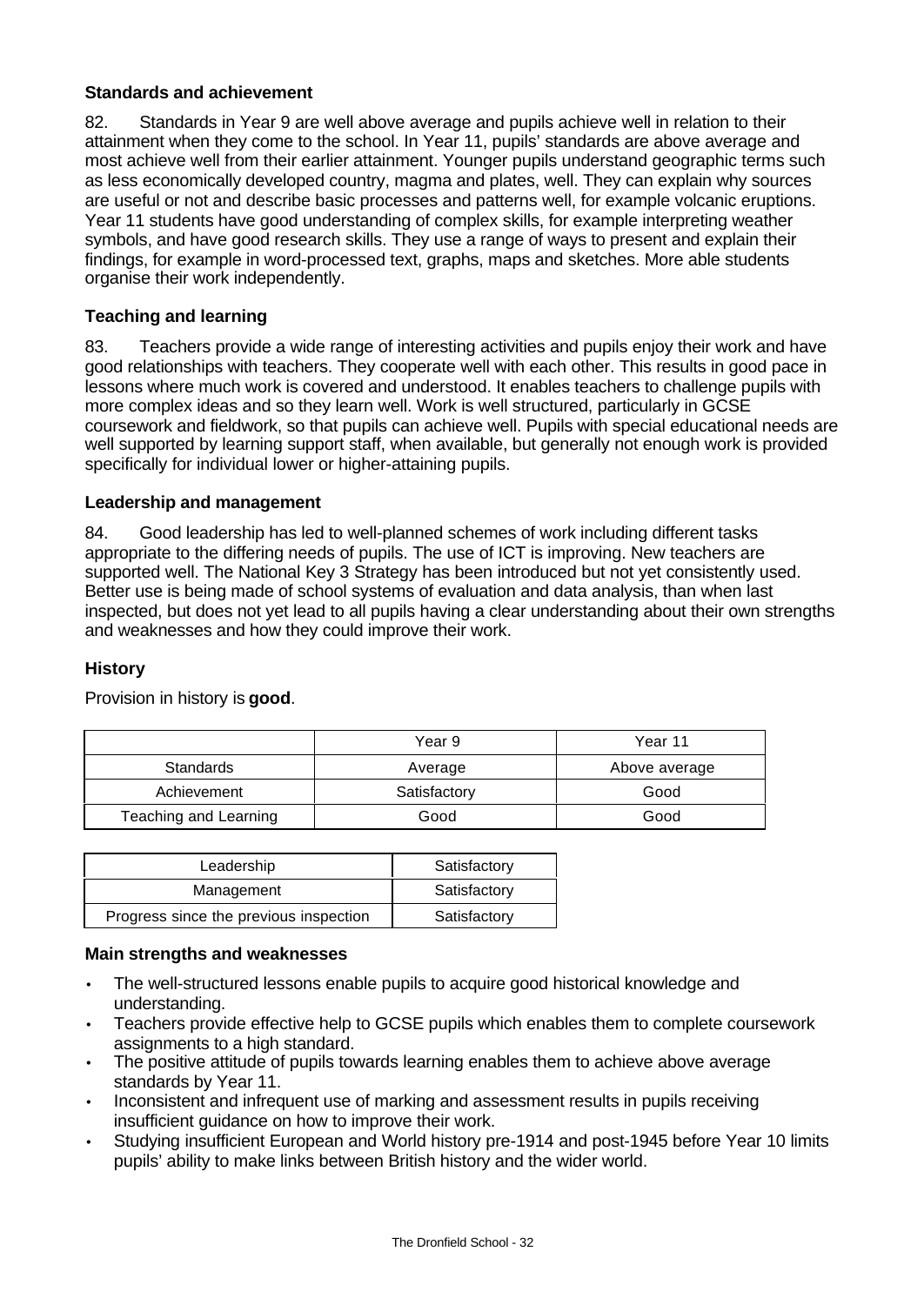# **Commentary**

#### **Examination Results**

85. In 2002, the results of the teacher assessments at the end of Year 9 were similar to those reported nationally, but in 2003 they were above. In 2002, GCSE results were broadly average with little change in 2003. In both cases girls performed better than boys.

#### **Standards and Achievement**

86. In Year 9, pupils confidently use a wide range of sources and produce well-structured extended writing. They have a detailed knowledge of aspects of British history, but standards are not well above average because pupils are unable to make links with events in Europe and the wider world. In Year 11, pupils are able to compare and contrast sources effectively and reach balanced conclusions. They have a very good understanding of causation and motivation and can explain how and why the past is interpreted in different ways. They achieve well at this level.

## **Teaching and learning**

87. Well-planned lessons enable pupils to make good gains in historical knowledge. Incisive questioning challenges pupils to develop their thinking. This improves understanding and analytical skills. Pupils have a positive attitude towards learning and support each other by working cooperatively in groups. Pupils enjoy their history lessons and the number of pupils who choose to study GCSE history is above the national average. Teaching helps to develop good study skills that are of use in other subjects. Weaknesses in classroom management sometimes allow a minority to dominate discussion, which means other pupils do not get involved in the lesson and switch off. Easy tasks enable pupils to acquire adequate historical knowledge but do not enable pupils to achieve well above average standards.

## **Leadership and management**

88. The use of common assessment tasks in Years 7 to 9 ensures that the progress of pupils is tracked, but not enough use is made national data to set targets and to compare the performance of different groups of pupils, e.g. boys and girls. There is no marking policy and the quality and frequency of teachers' feedback to pupils is not monitored. As a result, pupils' class work goes unchecked. The coverage of the National Curriculum requirements in Year 7 to 9 is insecure because of a shortage of time. Since the last inspection the trend in attainment at the end of Year 9 has remained above average whilst GCSE attainment has been variable with no overall pattern. In 2002 GCSE attainment was just below the national average in comparison to above the national average in 1998. The quality of teaching and learning continues to be good.

## **Religious education**

Provision in religious education is **satisfactory**.

|                       | Year 9         | Year 11      |
|-----------------------|----------------|--------------|
| <b>Standards</b>      | Below average  | Average      |
| Achievement           | Unsatisfactory | Satisfactory |
| Teaching and learning | Satisfactory   | Satisfactory |

| Leadership                             | Satisfactory |
|----------------------------------------|--------------|
| Management                             | Satisfactory |
| Progress since the previous inspection | Satisfactory |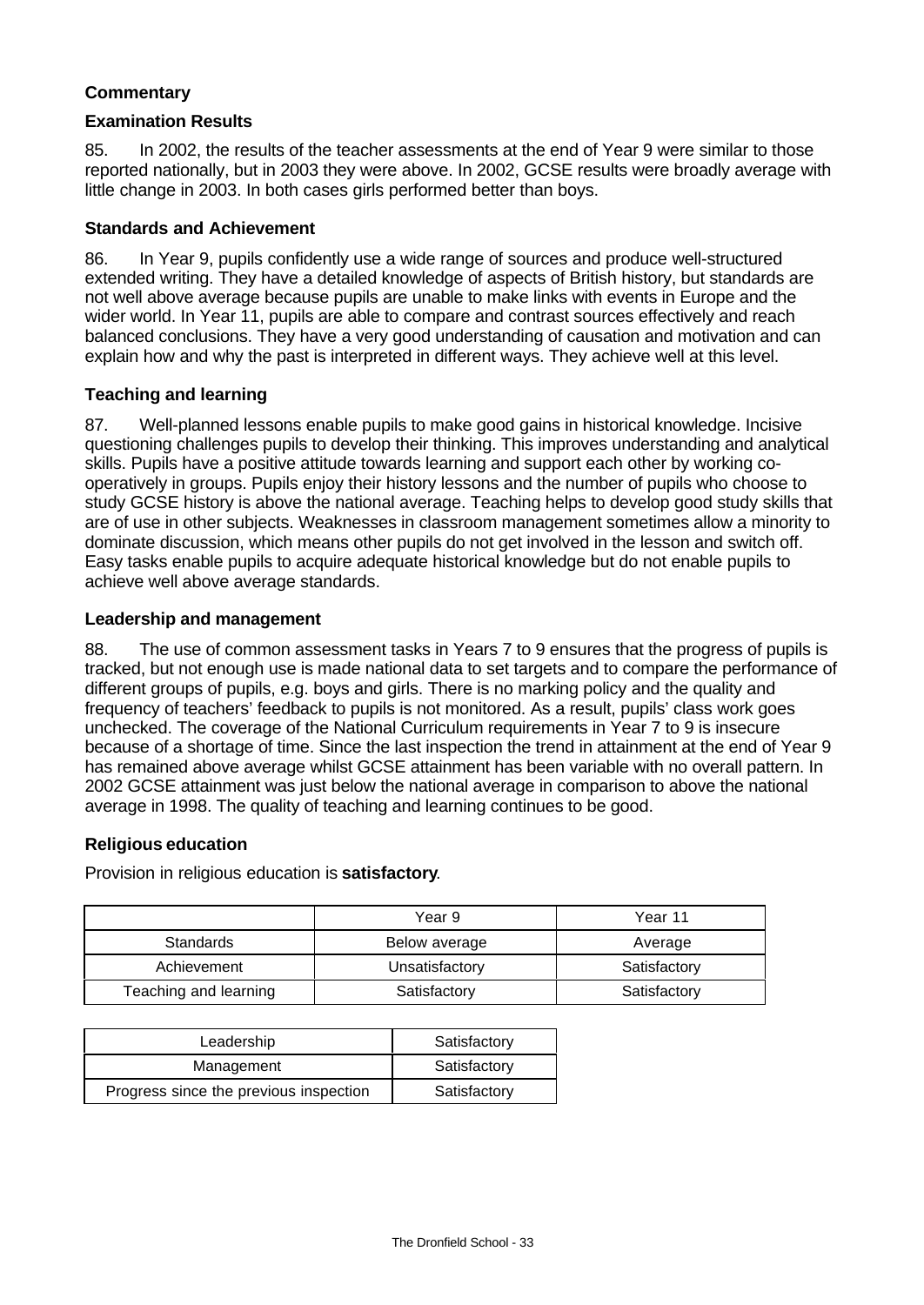### **Main strengths and weaknesses**

- Standards meet or exceed the national average in Years 10 and 11.
- Teaching covers the content required by the new Agreed Syllabus.
- When teaching is stimulating, students are eager and co-operative learners.
- Standards in Year 9 are below those expected by the Agreed Syllabus.
- Teaching methods do not cater for the range of pupils' learning needs.
- Teaching time in the early years is below that expected by the Agreed Syllabus.

## **Commentary**

#### **Examination results**

89. GCSE short course results, in 2002, were broadly average. Results in 2003 were at a similar level.

#### **Standards and achievement**

90. Standards in Year 9 are below the level expected by the new Agreed Syllabus because the time these pupils have had for the subject has been less than it now is and because what teachers plan to do does not address the higher attainment levels in knowledge, understanding and response. For example, pupils compiled detailed information on aspects of Hinduism but the higherattaining pupils were not required to focus on individuals or communities, or identify differences within Hinduism. Pupils are able to describe aspects of religion and make some responses. Achievement is satisfactory in Year 10 where pupils produced extended writing on abortion and euthanasia, and related Christian teaching to racial harmony.

#### **Teaching and learning**

91. In Years 7 to 9, pupils responded well where the teaching was interesting. Year 7 pupils responded enthusiastically to the story of Rama and Sita. In Year 9, pupils were challenged to suggest words beginning with the letter 'd' that could describe Dr. Martin Luther King. They listened carefully to an audio extract of the 'I Have a Dream' speech. However, interest and motivation waned in lessons that used worksheets with short answer responses. A wider range of teaching approaches, utilising more visual sources, would make learning more vivid and meet the range of pupils' learning needs. There are insufficient learning resources which provide a focus on the lives of individuals and communities, including local or regional examples, The examination course is well planned and the work enables pupils to produce extended writing about complex religious and ethical issues. For example in Year 10 work on evil and suffering, recent newspaper reports of 'moral' and 'natural' evil were displayed to stimulate interest, and to provide memorable examples.

#### **Leadership and management**

92. Teachers are led to cooperate in curriculum planning although there are few formal arrangements for departmental planning, monitoring or evaluation. Teaching time is below what is expected by the Agreed Syllabus. Since the last inspection examination results have improved through an increase of teaching time. Subject leadership has not sought to identify good practice from religious education web sites or from other schools.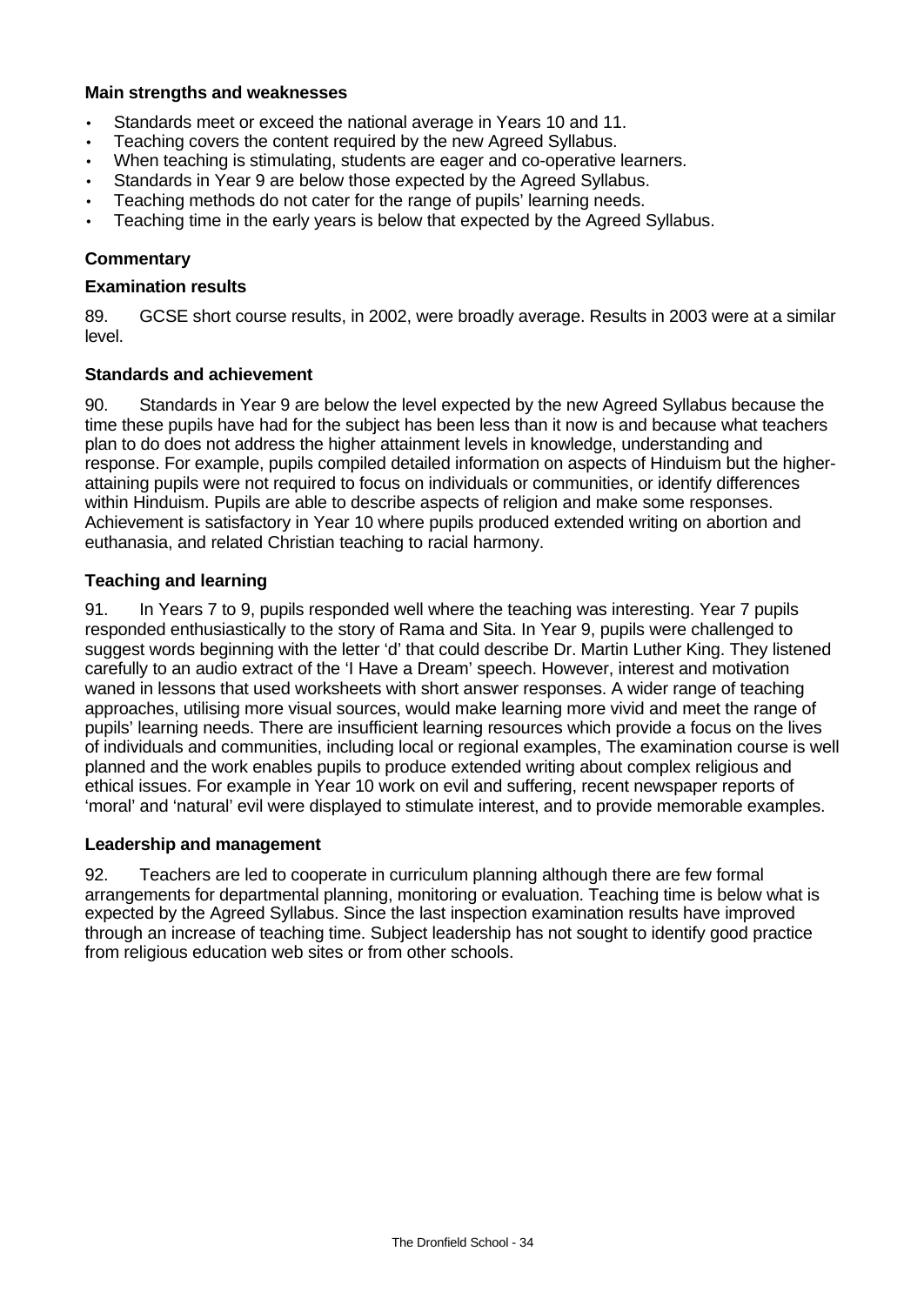# **TECHNOLOGY**

# **DESIGN AND TECHNOLOGY**

Provision in design and technology is **very good**.

|                       | Year 9        | Year 11            |
|-----------------------|---------------|--------------------|
| <b>Standards</b>      | Above average | Well above average |
| Achievement           | Good          | Very good          |
| Teaching and learning | Good          | Very good          |

| Leadership                             | Very good |
|----------------------------------------|-----------|
| Management                             | Very good |
| Progress since the previous inspection | Very good |

#### **Main strengths and weaknesses**

- Pupils' above and well above average standards result from the quality of the teaching they have.
- Quality teaching by a well-qualified team who plan and teach lessons with a wide range of challenge and activities.
- Pupils learn and achieve well because their interest is captured by the work they are given to do.
- The high quality of teamwork, leadership, management, accommodation and resources helps to raise achievement.
- One hour lessons are too short for examination food technology courses to develop pupil selfevaluation most effectively.

## **Commentary**

#### **Examination results**

93. GCSE results in 2002 were significantly above average and pupils' performance in design and technology was significantly better than in the other subjects they studied. Results in 2003 continue the rising pattern.

#### **Standards and achievement**

94. Pupils' attainment in design and technology on entry to the school is low because of a lack of previous experience. In Year 7, pupils rapidly develop confidence in handling a range of tools and materials in all contributing areas of the subject. By Year 9 their progress has been such that their standards are above average. The quality of design folders and practical work produced in all specialist areas in Year 11 is almost always very good. Lower-attaining pupils, and those with special educational needs make particularly good progress and achieve very well, especially in Years 10 and 11.

## **Teaching and learning**

95. Teachers are very well qualified and work very effectively as a team to plan lessons which are of good quality and proceed at a brisk pace. A wide range of often quite demanding work, such as the systems and control work in Years 7 and 8, engages the interest of pupils who work hard and show very positive attitudes towards the subject. Pupils apply computer aided designing and making, and systems and control, well throughout Years 7 to 11. Although all pupils respond well to the teaching, insufficient thought has been given to ways in which teaching can extend higherattaining pupils. Homework is used well throughout and good use is made of assessment to inform subsequent lesson planning. A Young Engineers club and the Formula Schools scheme provide very good opportunities for pupils to develop their design and technology capability outside of formal lessons.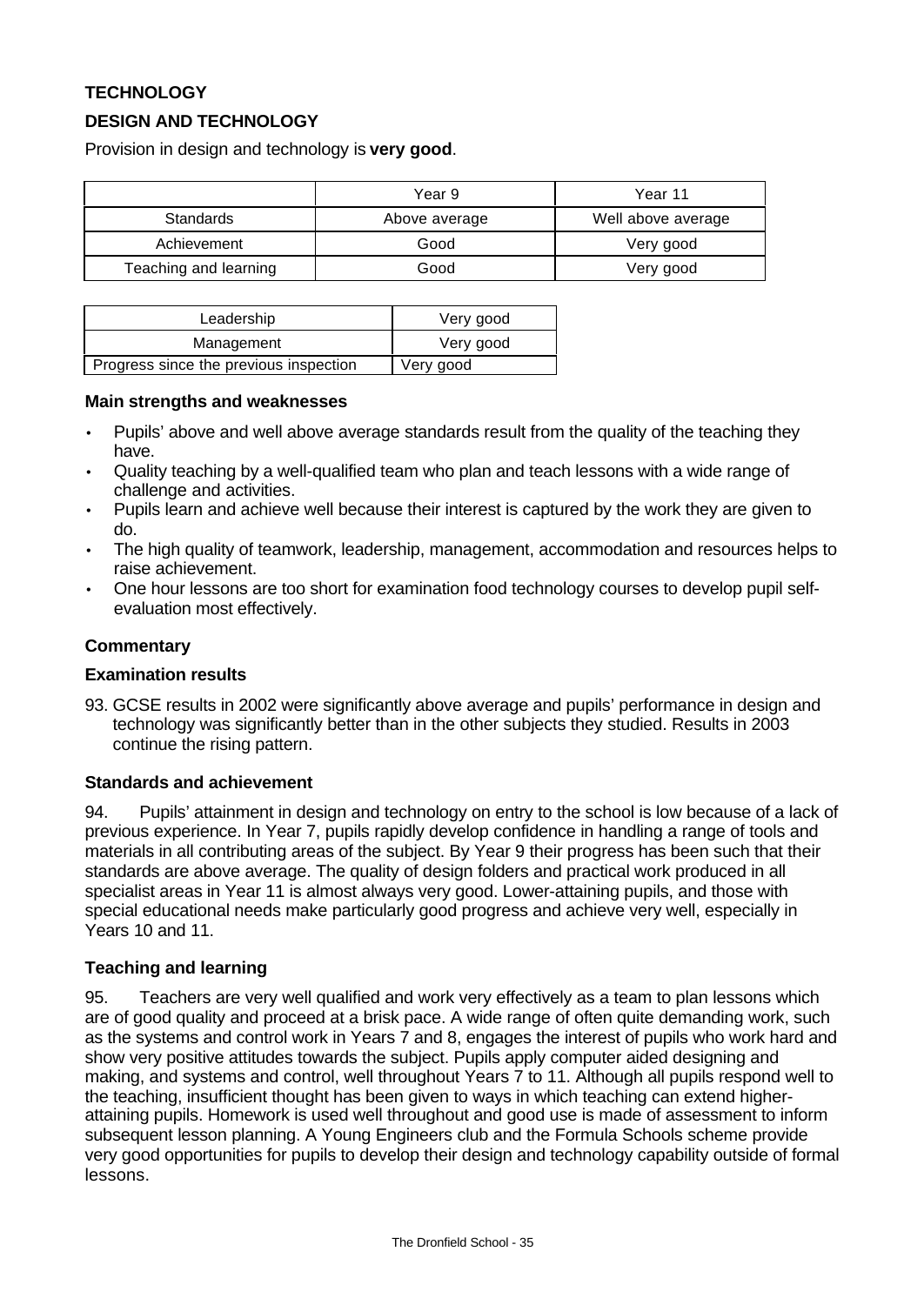## **Leadership and management**

96. The very good leadership has developed excellent teamwork from all staff, including very good contributions from more junior members of staff. The faculty has made very good progress towards meeting the targets of the technology college bid. Effective links have been established with local industry, especially in food technology. The very good accommodation and resources make a positive contribution to raising achievement although there remains a shortage of storage space for practical work. Improvement since the last inspection has been very good. The single one-hour lessons in Years 10 and 11 inhibit the type and range of work which can be done in food technology and do not allow pupils to learn from the work of their peers, or to develop effective self-evaluation skills.

# **VISUAL AND PERFORMING ARTS**

**Art**

Provision in art is **unsatisfactory**.

|                       | Year 9         | Year 11        |
|-----------------------|----------------|----------------|
| <b>Standards</b>      | Average        | Average        |
| Achievement           | Unsatisfactory | Unsatisfactory |
| Teaching and learning | Unsatisfactory | Unsatisfactory |

| Leadership                             | Poor           |
|----------------------------------------|----------------|
| Management                             | Poor           |
| Progress since the previous inspection | Unsatisfactory |

#### **Main strengths and weaknesses**

- Improved standards in Year 11 in 2003 GCSE results.
- Teachers' command of the subject and their determination to raise standards.
- Significant numbers of pupils underachieve because too little is asked of them.
- There is no scheme of work to guide teachers to develop pupils' skills progressively.
- Leadership has lacked direction, neglecting to focus on improving teaching and learning and not facing up to falling standards.

## **Commentary**

## **Examination results**

97. In 2003, teacher assessments for pupils in Year 9 suggested standards were average. Results in GCSE examinations dipped significantly after the last inspection from well above average to well below. In 2002 results were average but both boys and girls performed less well in art than their other subjects. The latest results showed some improvement.

## **Standards and achievement**

98. In the work seen, standards in Years 9 and 11 are in-line with expectations but below the standards expected of these pupils, given their starting points. There is no scheme of work around which teachers can systematically and progressively build pupils' skills, knowledge and understanding. Year on year there is insufficient progress. Some teachers expect too little of pupils, getting them to copy out information, not challenging them when information is downloaded from the Internet or using secondary rather than primary source materials. A lack of pace and urgency is missing in some lessons. Pupils chatter and waste time and some miss homework deadlines.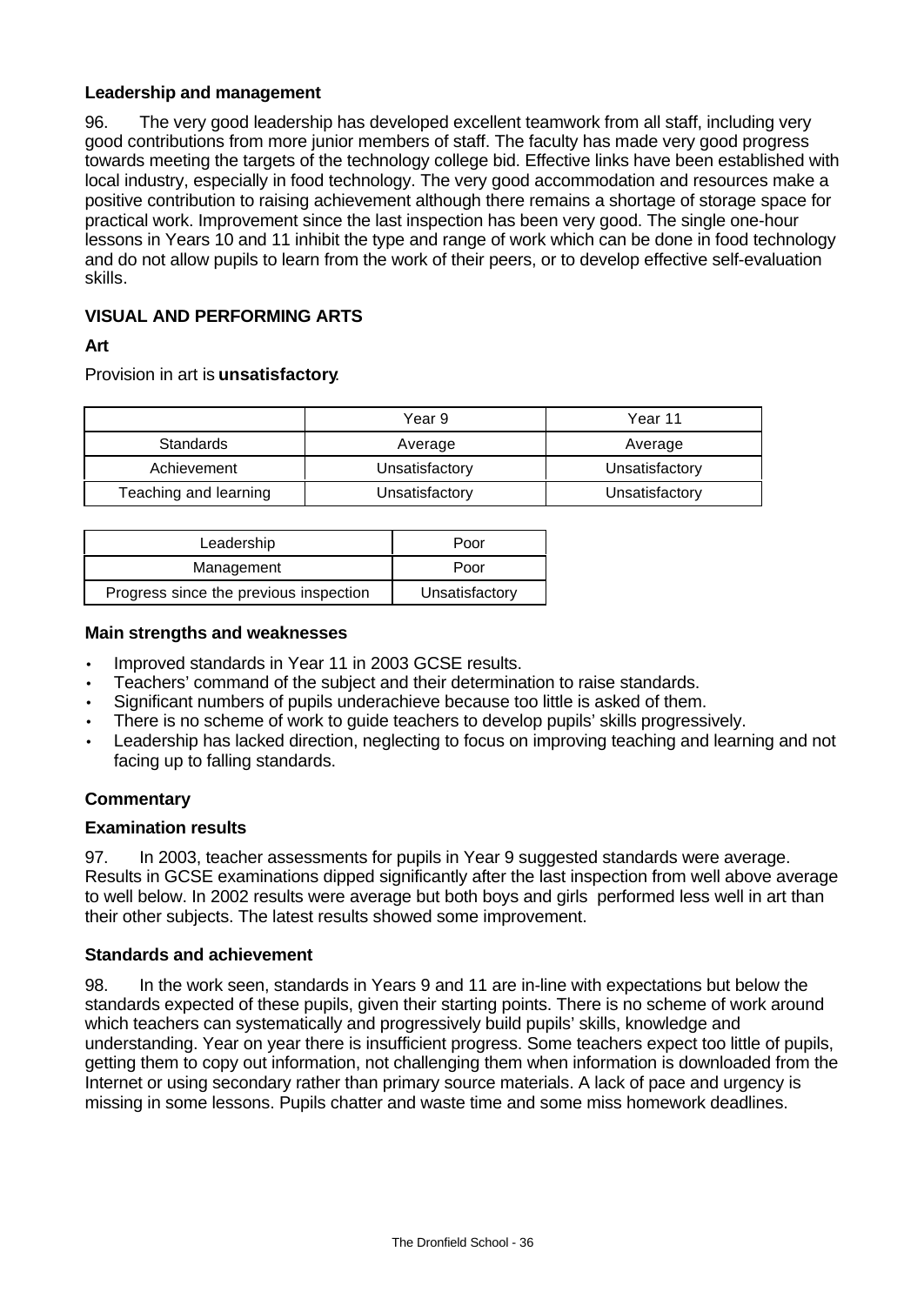# **Teaching and Learning**

99. Some good teaching was seen but overall the quality of teaching and learning is too variable. In Years 7 to 9 expectations are set too low and skills, knowledge and understanding are not progressively planned and developed term on term, year on year. Information about pupils' attainment across the curriculum as a whole is not used enough, either to plan work or as a basis for discussing with them how well they are achieving. Good teaching and learning led to good achievement in a lesson where pupils shared their ideas for a piece of sculpture based on the Iron Man. Written work challenged both higher and lower-attaining pupils, extending their understanding and use of specialist terminology and the development of drawing and practical skills were supported well through the teacher's demonstrations. Pupils learn well when teachers use actual work to explain particular techniques and exemplify standards.

## **Leadership and Management**

100. Weaknesses have not been squarely faced up to in the past and with a lack of direction and determination to tackle underperformance. Despite this, individual staff have worked very hard to raise standards, widen the curriculum and give the arts a stronger focus. The Silver Artsmark is a good achievement that has enabled the school to benefit from an enriched curriculum and to build productive relationships with practicing artists, designers and craftspeople. Amongst the staff there is an understanding of what needs to be done and a desire and determination to move forward. Improvement since the last inspection has been unsatisfactory.

## **Drama**

101. During the inspection week practical examinations severely restricted times when lessons could be seen. In lessons seen, teachers laid down clear routines and guidelines for practical work, which was above average in quality. Younger pupils showed the ability to create character or machine by movement, mime and gesture. In a GCSE class pupils' very good achievement was seen in the quality of three tableaux performances. Pupils also showed very good ability to compare and discuss the merits of the various ideas presented.

102. GCSE results in 2002 were well above average and notable for the unusually high proportion of pupils gaining grades A\*/A. All pupils passed, none with less than grade E. There was some decline in 2003 results, but the overall pass rate and the performance of higher-attaining pupils remained strengths. The drama curriculum in Years 7 to 9 is unsatisfactory. Pupils have a valuable drama experience in Year 7, but the school makes no provision in Years 8 and 9. As a result, drama skills are lost and much basic work has to be taken up again at the start of GCSE courses. Considerable opportunities for younger pupils to learn how to discuss, plan, take initiative, and develop teamwork and trust are lost. This is not compensated for within the English curriculum. To compound matters, drama has no head of department so planning and direction rely on the goodwill of the three part-time teachers. Whilst pupils show enthusiasm and respect for the subject it has low status in the school's planning and priorities. There are no school productions other than those required by examination syllabuses. Given these issues, there has been good improvement in GCSE standards since the last inspection.

## **Music**

Provision in music is **poor**.

|                       | Year 9         | Year 11        |
|-----------------------|----------------|----------------|
| Standards             | Average        | Average        |
| Achievement           | Unsatisfactory | Unsatisfactory |
| Teaching and learning | Unsatisfactory | Unsatisfactory |

| Leadership                             | Poor           |
|----------------------------------------|----------------|
| Management                             | Poor           |
| Progress since the previous inspection | Unsatisfactory |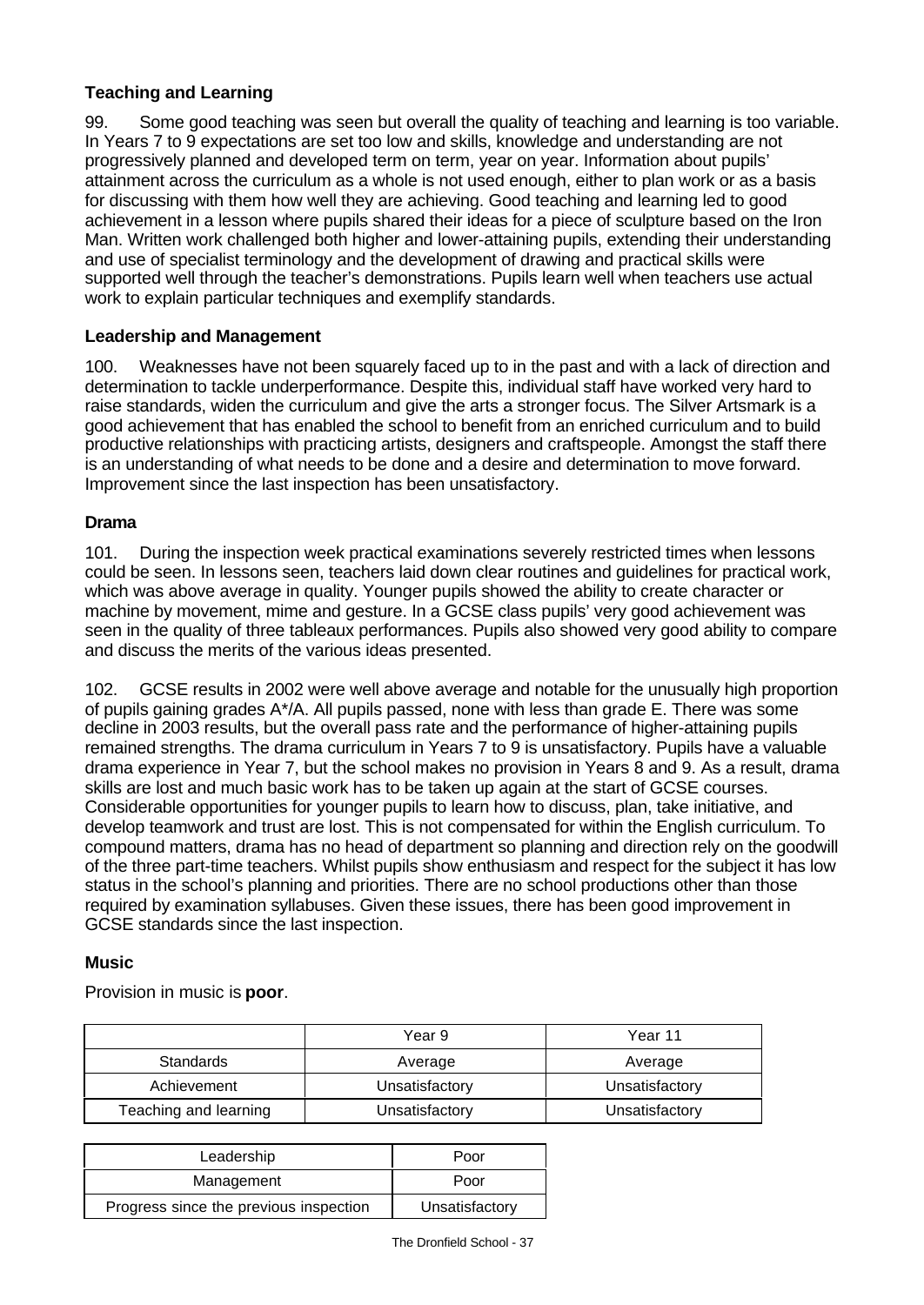# **Main strengths and weaknesses**

- The teachers have good technical knowledge and performance skills.
- Pupils' achievement is unsatisfactory over time because work is not well matched to their varied capabilities.
- Assessment of what pupils achieve is poor and not related to National Curriculum requirements in Years 7 to 9.
- The development of music has been poorly supported by senior management and the teachers work in professional isolation.

# **Commentary**

### **Examination results**

103. Results in the 2002 GCSE examinations were average. Results vary from year to year, reflecting the nature of the groups.

## **Standards and achievement**

104. Pupils' factual knowledge is above average. Pupils who learn instruments perform and compose competently, but standards are below expectation for these pupils because too long is spent on individual assignments in Years 7 and 8, and work is not well matched to pupils' capabilities in Years 7 to 9. By Year 11, performance standards are well above average for the majority of GCSE pupils because they have instrumental lessons and have achieved high grades in national performance examinations. Pupils' knowledge of musical styles is limited, and the course is not geared to pupils' individual needs over the whole range of examination requirements.

## **Teaching and learning**

105. In Years 7 to 9, pupils' learning is restricted by the teachers' over-use of worksheets that are preoccupied with basic theory and musical terminology. This is rarely linked to a meaningful musical experience. Time is poorly used and teachers' expectations are too low and not informed by meaningful assessment of what the pupils are achieving. Pupils worked mechanically to a set of rules when observed composing and were not given the chance to use instruments to stimulate the creative process. Pupils' very good attitudes and exemplary behaviour were significant factors in the progress they made.

106. In Years 10 and 11, pupils do not see their lessons as satisfactory. Pupils with existing knowledge and musical skills do well, but the course and teaching are not calculated to spur on individual pupils and develop their needs from their varied starting points. Questioning is not used to recall topics, find out what pupils know or consolidate what they have learned. The teaching improved during the inspection, and one lesson was very good. Teachers do not use their own good technical knowledge and performance skills to best effect.

## **Leadership and management**

107. The teachers have received inadequate support in the development of their work, and the leadership and management of the subject are poor. The scheme of work in Years 7 to 9 does not adequately reflect the requirements of the National Curriculum. Teaching methods are not geared towards helping pupils to achieve the required standards. Resources, apart from keyboards, are unsatisfactory. Progress since the last inspection has been unsatisfactory.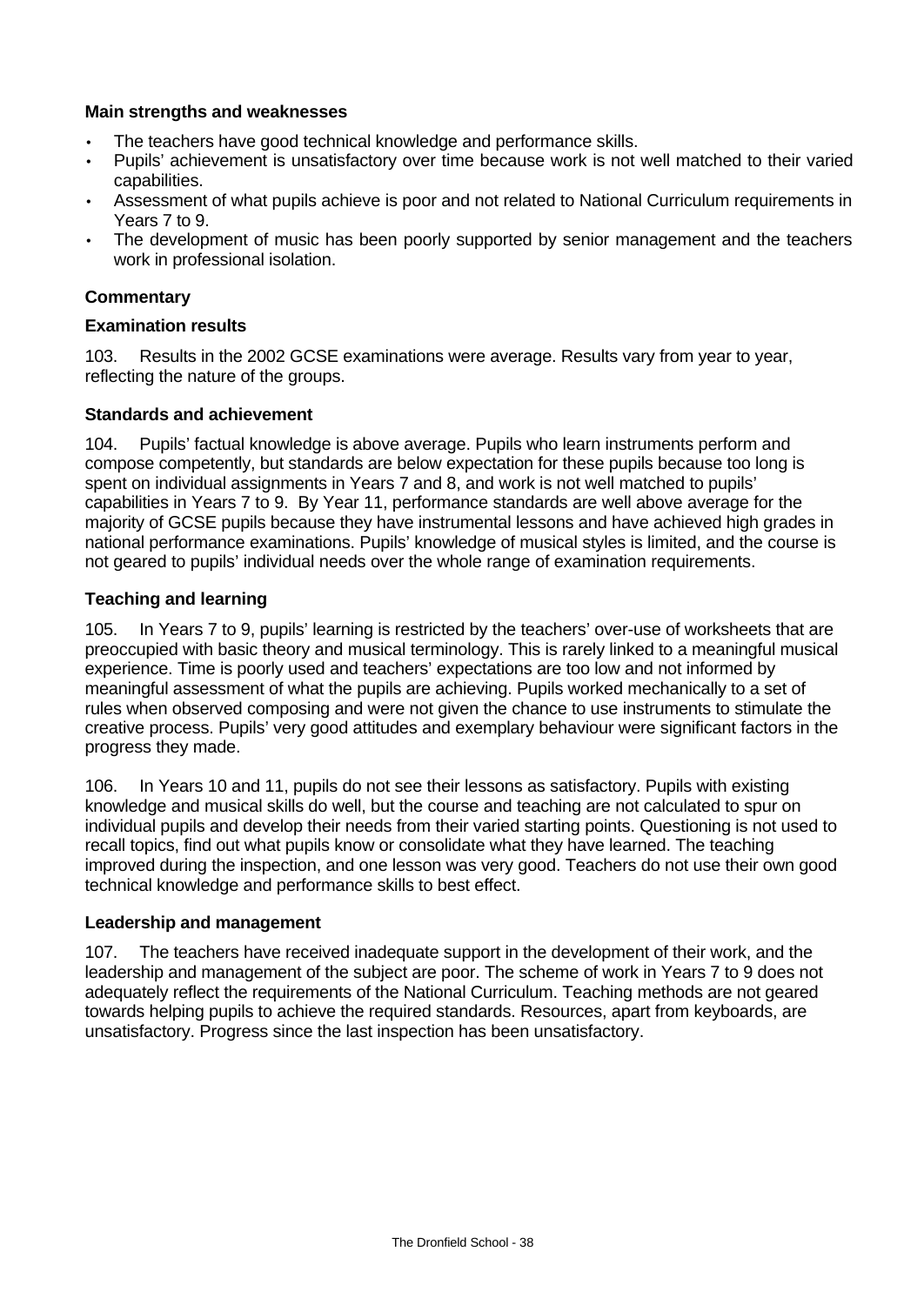# **PHYSICAL EDUCATION**

## **Physical education**

Provision in physical education is **good**.

|                       | Year 9  | Year 11       |
|-----------------------|---------|---------------|
| <b>Standards</b>      | Average | Above average |
| Achievement           | Good    | Good          |
| Teaching and learning | Good    | Good          |

| Leadership                             | Good         |
|----------------------------------------|--------------|
| Management                             | Satisfactory |
| Progress since the previous inspection | Good         |

#### **Main strengths and weaknesses**

- Standards are rising, so that by Year 11 they are above average on the 2003 new GCSE course.
- Pupils learn and achieve well from the good teaching they receive.
- Pupils outside the examination course are not sufficiently aware of their own progress.
- Leadership is good and management is improving.
- Extra-curricular activities give very good opportunities for pupils to extend their learning.
- Some inefficiency in the use of staffing and facilities.

# **Commentary**

#### **Examination results**

108. GCSE results in 2002 were broadly average with girls performing better than boys. Pupils performed less well in physical education when compared with the other subjects they took. Results in 2003 were higher.

## **Standards and achievement**

109. Standards in Year 9 are average in all aspects of the subject and, from their attainment at the start of Year 7, pupils are achieving well in Years 7 to 9. Standards, in Year 11, in the examination course are above average and pupils are learning and achieving well. Standards in the core curriculum are average and here, the achievement of pupils of all abilities is satisfactory. Boys achieved better than girls in lessons seen in Years 10 and 11, unless the activity was new to boys, for example in netball.

## **Teaching and learning**

110. Teachers demonstrate skills well and give clear explanations that help all pupils understand. Questioning is effective. Teachers usually review learning well to check understanding and consolidate knowledge before moving on to new work. They know their pupils' strengths and, in good lessons, challenge pupils to achieve. Pupils have good attitudes and learn well. On occasion, however, achievement is restricted when pupils are not given enough responsibility for their own work or where large group sizes mean pupils do not get sufficient opportunities to practise an activity. Talented pupils are encouraged to participate in extra-curricular work and occasionally demonstrate or lead groups in lessons. Assessment, closely related to examination criteria, is used well to help pupils to check their progress but pupils outside the examination course are not sufficiently aware of their own progress.

111. Safety expectations, outlined in practical areas and in department policies, are sometimes contravened. Non-participants, although few, are not effectively engaged in lessons and achieve little and can distract others.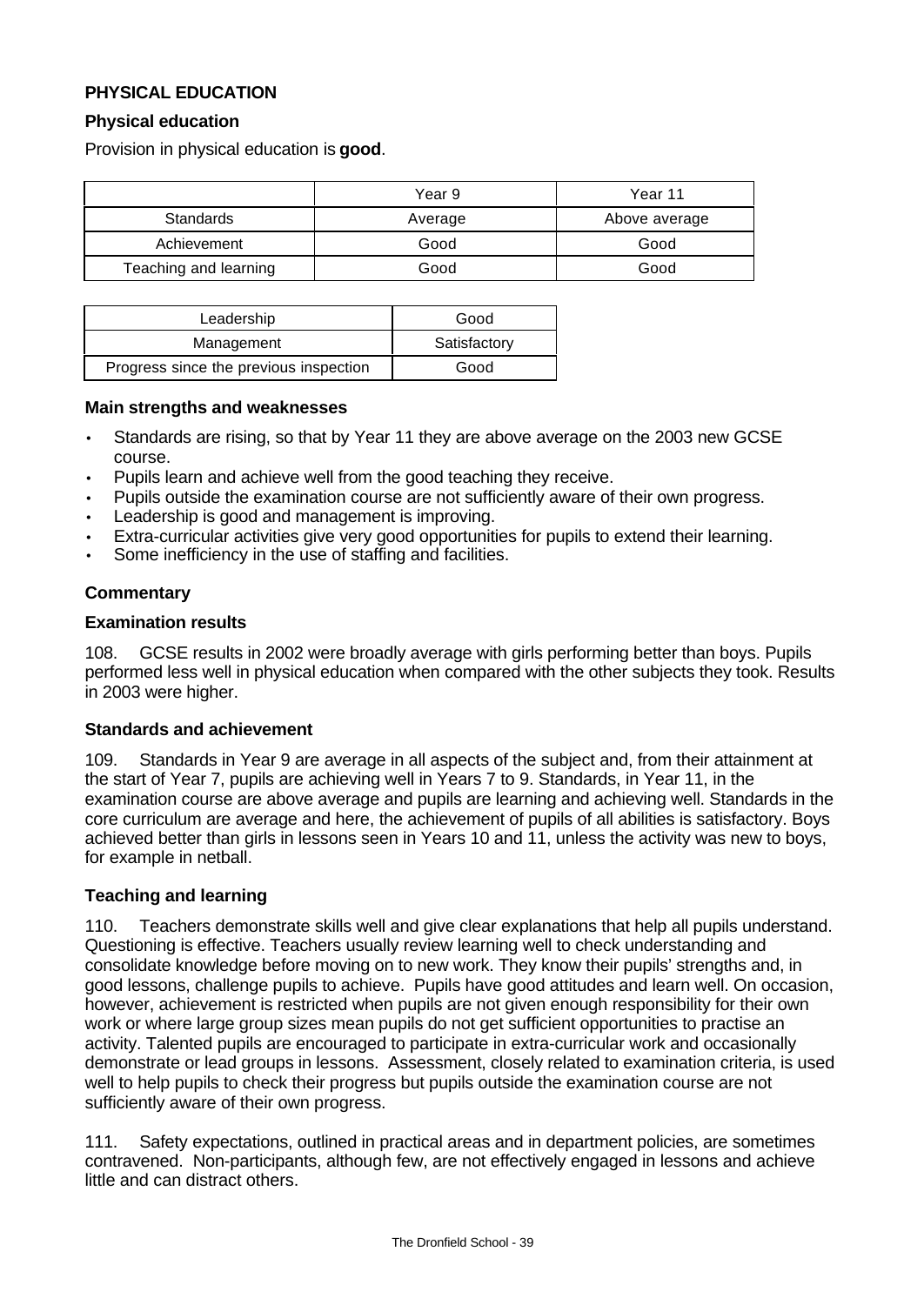112. The very extensive range of extra-curricular activities and team games enhances opportunities for learning. An external organised and sponsored coaching programme includes pupils from nearby schools. Talented pupils are able to attend coaching and umpiring sessions leading to awards. The school has achieved the Sportsmark Award in recognition of the range of sports activities available to pupils.

## **Leadership and management**

113. Good, new leadership has focused attention strongly on lesson planning, and marking and feedback to examination pupils. This is already showing through in the improved results in 2003. Greater guidance for teachers is provided by more detailed schemes of work. Best use is not being made of outdoor space, reduced by the building work, because at times too many pupils are timetabled to use while, at other times, it is unoccupied. Resources are good although access to ICT is limited. Analysis and improvement of practical performance is enhanced by use of a video camera.

# **Dance**

114. The first examination in dance was in 2003. School data suggests that pupils are close to the national average in performance and that achievement is satisfactory. In Year 11, standards are above average. Pupils focus and concentrate on fluidity and sustained movements. They understand the importance of timing, good interpretation of music and use of gesture. They respond well and teamwork is emphasised effectively with pupils working well together. Talented pupils have the opportunity of leading the group.

115. Teaching in Year 11 is very good. In one lesson, on an Eastern theme, the use of a video camera for analysis and evaluation assisted learning, improvement and progress. Specially organised extra-curricular provision supports pupils' practise and enhances their work. Teachers review previous learning, to check understanding before moving on, well. Good demonstration, effective questioning and thorough evaluation at the end of lessons contribute strongly to the progress pupils are making. The facilities for dance are good. The course is led and managed well.

# **PERSONAL, SOCIAL AND HEALTH EDUCATION AND CITIZENSHIP**

# **Citizenship**

Citizenship is taught as modules within the PSHE programme. Only one unit was being taught during the inspection. One lesson was seen in Year 8. There is evidence from year council meetings and from scrutiny of the planning of work.

|                  | Year 9       |
|------------------|--------------|
| <b>Standards</b> | Average      |
| Achievement      | Satisfactory |

Teaching and learning | Good

| Provision for citizenship is <b>satisfactory</b> . |  |  |  |
|----------------------------------------------------|--|--|--|
|                                                    |  |  |  |

| Leadership | Satisfactory |
|------------|--------------|
| Management | Satisfactory |

## **Main strengths and weaknesses**

- Schemes of work to support teaching and learning are in place and readily available.
- Teaching seen in Year 8 was good, enabling pupils to learn effectively.
- Pupils show good attitudes and behaviour when working in groups.
- Monitoring of teaching and learning are not well developed.
- Opportunities for citizenship across the curriculum have not been identified.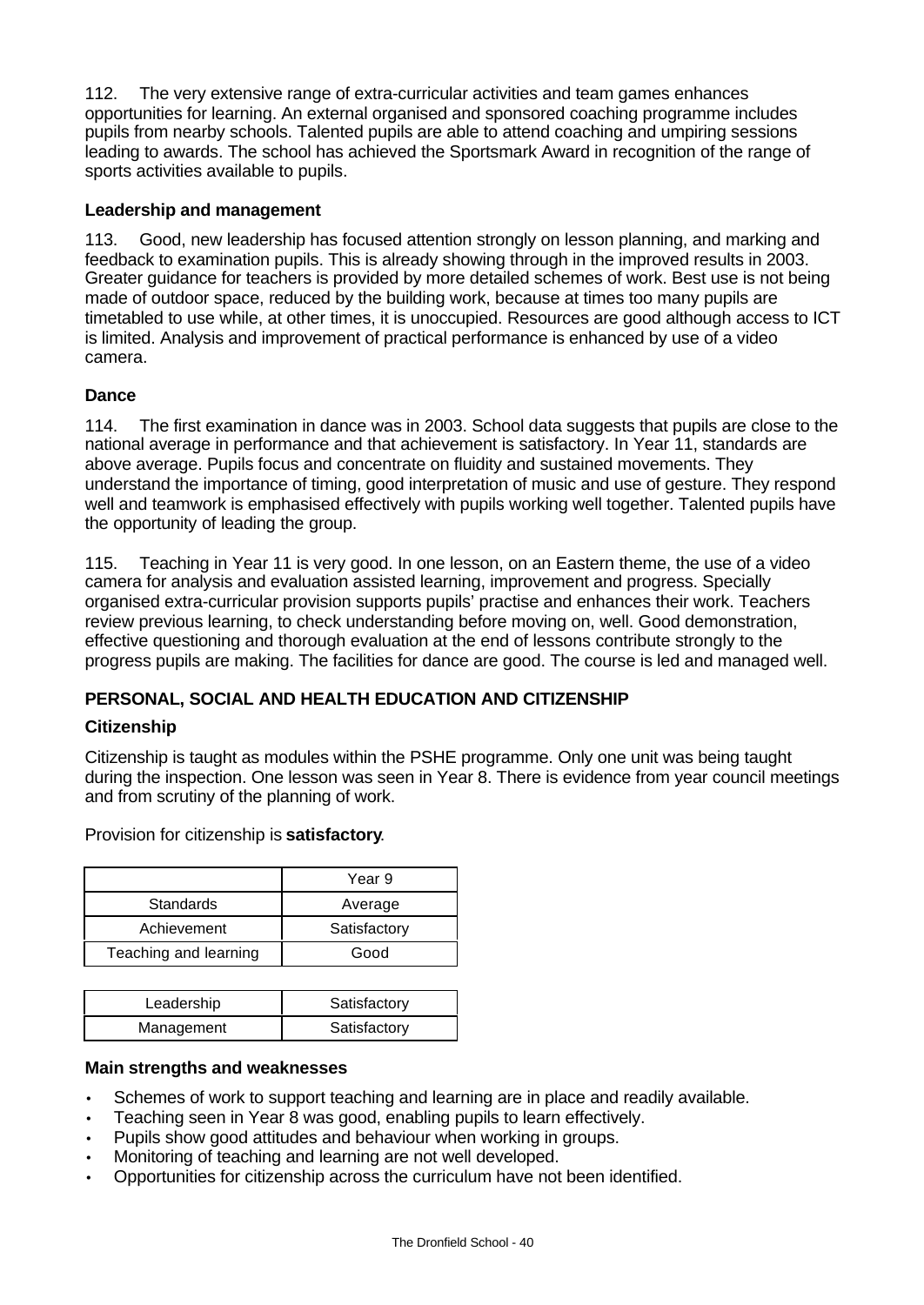# **Commentary**

#### **Standards and achievement**

116. Standards in the Year 8 lesson observed were average. Pupils made good progress in their knowledge of how decisions are made in relation to financial constraints in a local council. They achieved well and the majority satisfied the lesson objectives. No direct evidence is available to judge standards in Years 10 and 11 but the assessments made by the co-ordinator show that standards are average.

## **Teaching and learning**

117. Observed teaching in Year 8 was good. The teacher had good knowledge and planned challenging and purposeful activities involving pupils in the decision making process that enabled them to learn effectively. Objectives were very clear and shared with pupils so that they knew what they had to learn. Relationships were good and pupils worked well together, acting as local councillors to plan a leisure centre for the community. They gained understanding of financial constraints when dealing with public money. The teacher gave very clear instructions so that pupils knew what to do. Pupils learned to consider the opinions of others when working in groups. In Year 8 form time pupils gain better understanding of election procedures through electing two year council representatives. In a Year10 council meeting to elect posts on the school council, the year head displays good leadership and guidance to enable pupils to take on civic responsibility roles.

#### **Leadership and management**

118. Leadership and management are satisfactory and developing well. Staff changes during the past two years mean that the new co-ordinator has been in role for a short time. During that period the co-ordinator has worked very hard to write schemes of work and lesson plans to give good support to teachers. Very good links between PSHE, through which citizenship is taught, and ICT have led to all plans being available through the school's internal computer network. Procedures to monitor pupils' progress by the ends of Year 9 and 11 are not in place but have been identified for future development. The contribution that other subjects do or might make to citizenship have not been identified.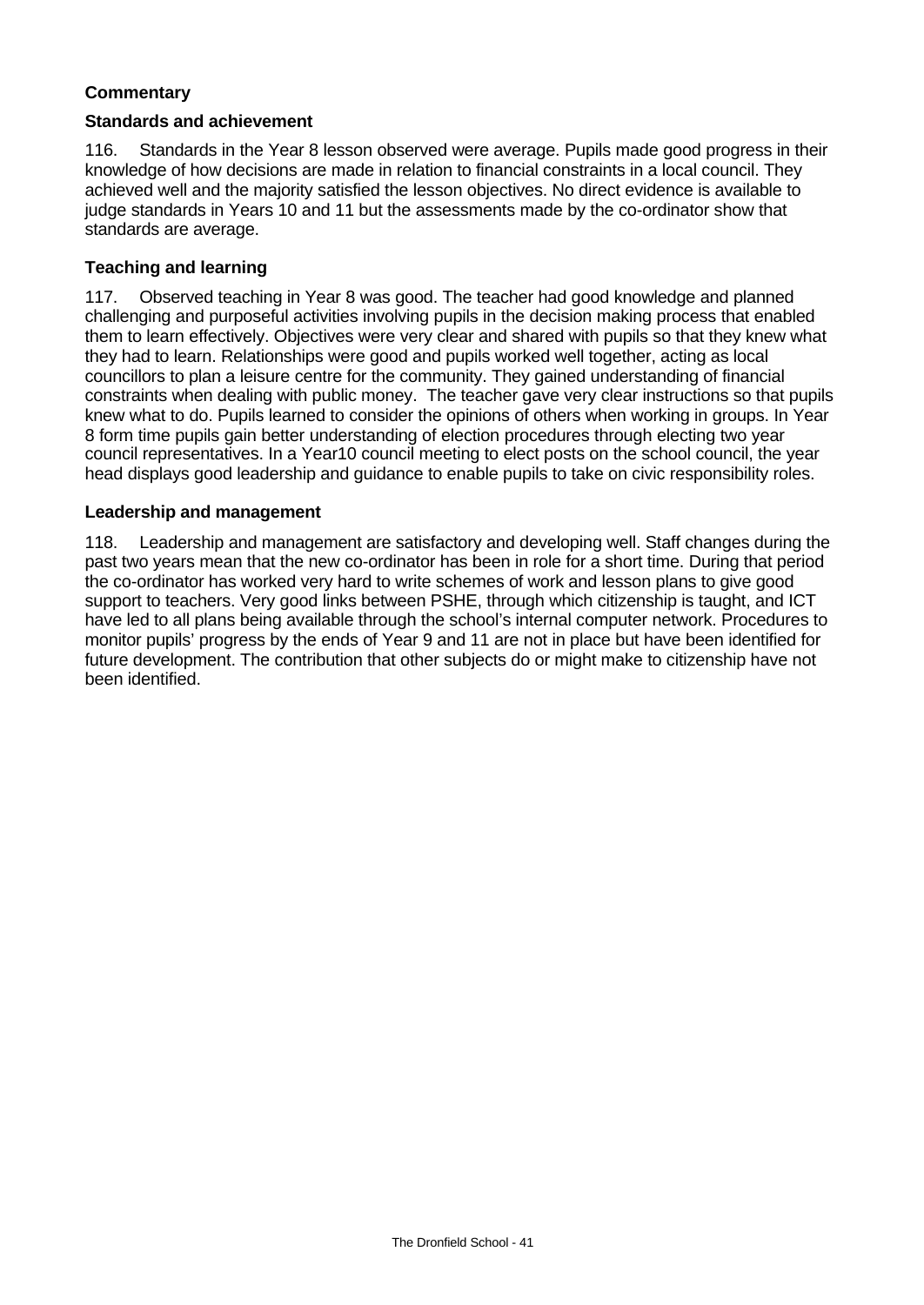# **SUBJECTS AND COURSES IN THE SIXTH FORM**

In the inspection, thirteen subjects and courses were inspected and are reported on in detail. Work in other subjects and courses was sampled and contributed to the overall picture of teaching and learning in the school.

The table below shows entry and performance information for courses completed in 2002.

| <b>Subject</b>          | <b>Number</b><br>entered | % gaining grades A-E |         | % gaining grades A-B |         | Average point score |         |
|-------------------------|--------------------------|----------------------|---------|----------------------|---------|---------------------|---------|
|                         |                          | School               | England | School               | England | School              | England |
| Art and design          | 5                        | 80                   | 90      | $\mathbf 0$          | 43      | 24                  | 39      |
| Biology                 | 11                       | 73                   | 82      | 0                    | 33      | 18                  | 33      |
| <b>Business studies</b> | 13                       | 100                  | 98      | 23                   | 32      | 31                  | 35      |
| Chemistry               | 5                        | 80                   | 85      | 0                    | 37      | 22                  | 35      |
| English                 | 13                       | 92                   | 92      | 8                    | 30      | 35                  | 36      |
| General studies         | 23                       | 96                   | 79      | 4                    | 26      | 25                  | 30      |
| Geography               | 11                       | 100                  | 88      | $\mathbf 0$          | 36      | 29                  | 36      |
| History                 | 5                        | 80                   | 92      | 80                   | 37      | 46                  | 38      |
| <b>Mathematics</b>      | 8                        | 75                   | 74      | 13                   | 34      | 19                  | 31      |
| Other social studies    | 12                       | 58                   | 83      | 8                    | 33      | 18                  | 34      |
| Sociology               | 5                        | 60                   | 84      | 20                   | 34      | 22                  | 34      |
| Spanish                 | 6                        | 83                   | 88      | $\mathbf 0$          | 36      | 25                  | 36      |

# *Level 3 GCE AS level courses*

# *Level 3 GCE A level and VCE courses*

| <b>Subject</b>              | <b>Number</b><br>entered | % gaining grades A-E |         | % gaining grades A-B |         | Average point score |         |
|-----------------------------|--------------------------|----------------------|---------|----------------------|---------|---------------------|---------|
|                             |                          | School               | England | School               | England | School              | England |
| Art and design              | 14                       | 86                   | 96      | 21                   | 49      | 63                  | 85      |
| Biology                     | 36                       | 100                  | 92      | 42                   | 36      | 84                  | 74      |
| <b>Business studies</b>     | 28                       | 100                  | 96      | 29                   | 33      | 78                  | 77      |
| <b>Business studies VCE</b> | 12                       | 68                   | 87      | $\Omega$             | 17      | 31                  | 60      |
| Chemistry                   | 30                       | 100                  | 94      | 43                   | 46      | 85                  | 81      |
| English language            | 20                       | 100                  | 98      | 55                   | 37      | 93                  | 80      |
| English literature          | 19                       | 100                  | 99      | 42                   | 44      | 90                  | 84      |
| French                      | 8                        | 100                  | 96      | 38                   | 46      | 80                  | 83      |
| Design and technology       | 5                        | 100                  | 95      | 20                   | 36      | 60                  | 77      |
| General studies             | 96                       | 100                  | 90      | 43                   | 29      | 83                  | 69      |
| Geography                   | 12                       | 100                  | 97      | 50                   | 41      | 90                  | 80.9    |
| History                     | 25                       | 100                  | 97      | 72                   | 41      | 102                 | 81      |
| Home economics              | 10                       | 100                  | 97      | 30                   | 31      | 80                  | 76      |
| <b>Mathematics</b>          | 37                       | 100                  | 93      | 60                   | 52      | 91                  | 85      |
| Other social studies        | 23                       | 100                  | 94      | 39                   | 39      | 82                  | 78      |
| Physics                     | 19                       | 100                  | 93      | 53                   | 43      | 90                  | 79      |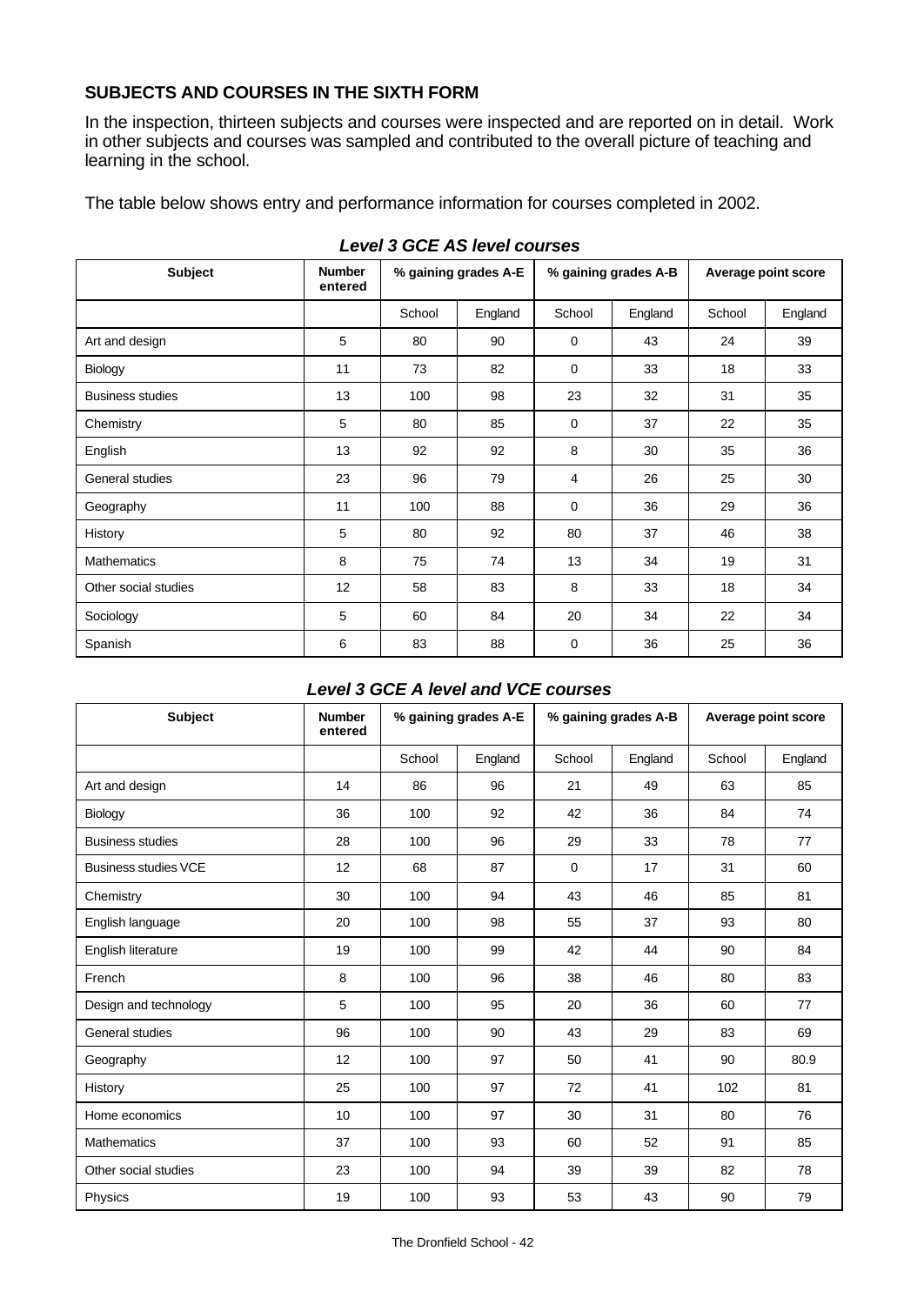| <b>Subject</b>         | <b>Number</b><br>entered | % gaining grades A-E |    | % gaining grades A-B |    | Average point score |    |
|------------------------|--------------------------|----------------------|----|----------------------|----|---------------------|----|
| Sociology              | 7                        | 100                  | 95 | 71                   | 40 | 103                 | 79 |
| Spanish                | 5                        | 100                  | 96 | 20                   | 47 | 68                  | 84 |
| Sports studies         | 6                        | 100                  | 95 | 17                   | 30 | 63                  | 73 |
| Health and social care | 13                       | 100                  | 90 | 8                    | 16 | 55                  | 63 |
| Leisure and recreation | 7                        | 100                  | 87 | $\Omega$             | 13 | 51                  | 58 |
| Travel and tourism     | 15                       | 87                   | 88 | 7                    | 16 | 59                  | 61 |

# *Level 2 vocational qualifications*

| Qualification                   | No in final<br>year | % gaining qualification |         | % gaining merit |         | % gaining distinction |         |
|---------------------------------|---------------------|-------------------------|---------|-----------------|---------|-----------------------|---------|
|                                 |                     | School                  | England | School          | England | School                | England |
| <b>GNVQ Business</b>            | 9                   | 78                      | n/a     | 0               | n/a     | 0                     | n/a     |
| GNVQ Health and social care     | 2                   | 100                     | n/a     | 0               | n/a     | 0                     | n/a     |
| <b>GNVQ Leisure and tourism</b> | 3                   | 100                     | n/a     | 0               | n/a     | 0                     | n/a     |

# **ENGLISH, LANGUAGES AND COMMUNICATION**

119. The focus for the inspection in this curriculum area was English literature and French. Lessons were observed in English language and Spanish. Results in English language, in 2002, were above average. In a Year 13 lesson, students made satisfactory progress in how to explore a theory (genetic predisposition) to develop and balance arguments. The teacher showed skill in drawing out and probing their ideas and understanding. In the Year 13 Spanish lesson, standards were average and students' achievement satisfactory. The teacher's fluent Spanish set a challenging pace. Students struggled at times but effective question and answer left them able to carryout the set tasks. Teaching was effective and there was good learning. Results in recent years have been below average and students have underachieved compared with performance in their other subjects.

# **English**

## **English literature**

Provision in English literature is **very good**.

| <b>Standards</b>      | Well above average |
|-----------------------|--------------------|
| Achievement           | Very good          |
| Teaching and learning | Very good          |

| Leadership                             | Very good |
|----------------------------------------|-----------|
| Management                             | Very good |
| Progress since the previous inspection | Good      |

#### **Main strengths and weaknesses**

- Results in 2002 were above average, those in 2003 were higher.
- Teaching is very good, combining academic challenge with vitality.
- The course is very well managed.
- Students' excellent attitudes are evident in their enthusiasm and diligence.
- Some class discussion involves too few students, and supplementary questioning could be widened.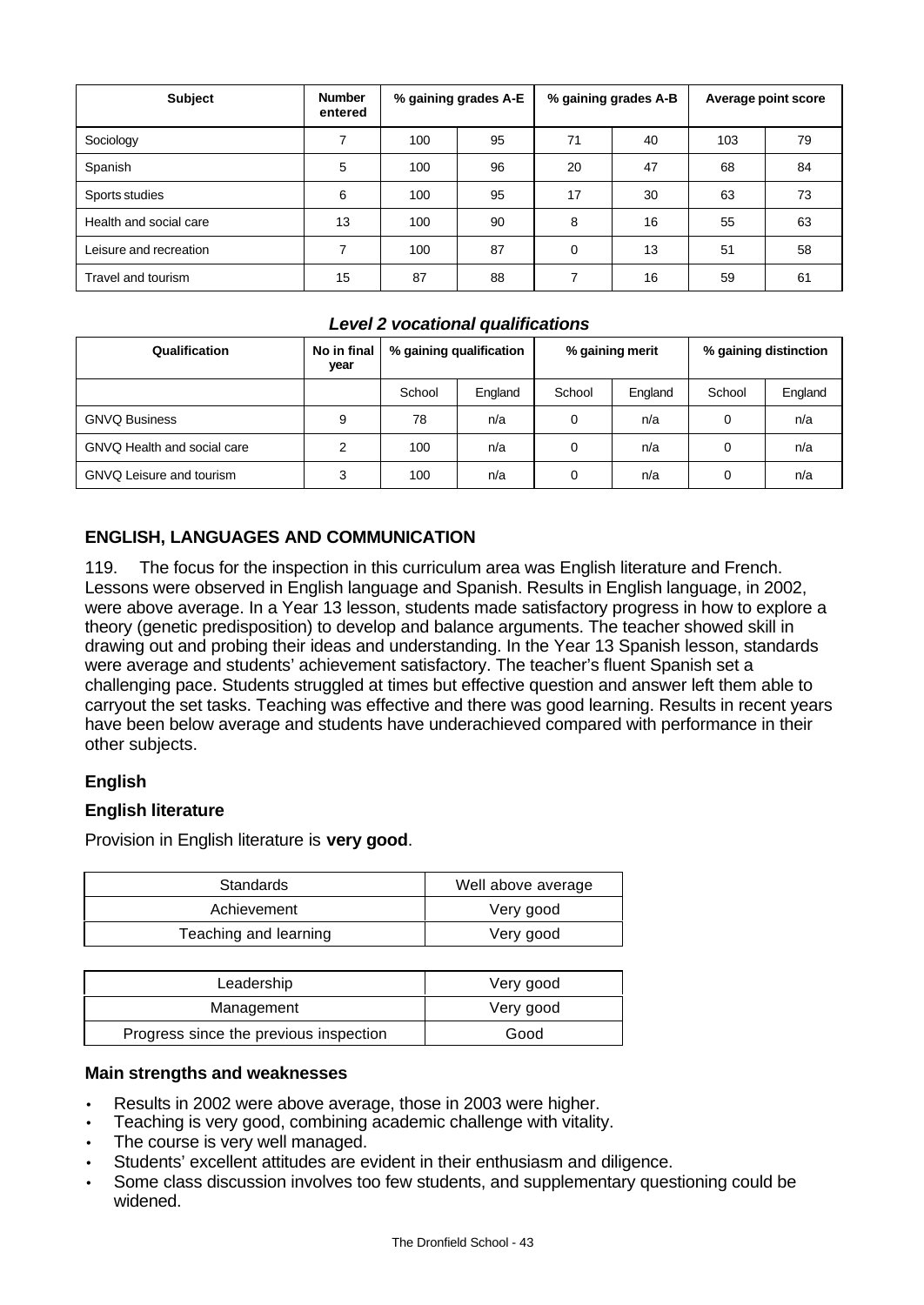# **Commentary**

# **Examination results**

120. Results in A level English literature in 2002 were above average, because boys did so well. 2003 results showed substantial improvement. A feature of recent years has been the increasing number of students who opt for the subject, and the excellent retention rates.

# **Standards and achievement**

121. Lesson observation during the inspection and a scrutiny of written work indicate that present standards are well above national average. Students write lengthy, accurate yet incisive essays, the best of which show a shrewd awareness of how to use a succinct style. Many write with insight and authority, though average-attaining students use the introduction to an essay to 'warm up' and can drift from analysis to personal response. Nonetheless, they show good awareness of how to demonstrate the skills necessary to meet examination criteria, and essays are never dull. Lowerattaining students have good understanding and the ability to interpret and develop responses to texts. In lessons, the quality of debate is high, with many students showing skill in cross-referencing texts, and extending or countering others' views.

122. Students' achievement is very good because they continue to work at a high level. They use language, especially technical language, with precision and ease because teachers model it and expect its use in discussion. Teachers' astute and demanding questioning results in students realising the value of probing ideas and weighing their validity. Year 12 students were challenged by the teacher to consider to what extent a character in 'A Clockwork Orange' was actually 'trapped', to examine language effects, and to extract key concepts from the text. Such approaches enable a very good understanding to develop of the value of detailed cross-reference, and the significance of parallels and symbolism. In large classes too few students are expected to give extended answers.

# **Teaching and learning**

123. This achievement stems from very good teaching. Teachers have very good knowledge of literature and students learn to consider texts in the light of social, literary and political influences as a result. In a particularly effective lesson, the teacher illuminated the study of 'A Tale of Two Cities' by urging comparison with a parallel set text. This was followed by a discussion of the contrasting treatments of the French Revolution by Dickens and Carlyle. In some lengthy teacher-led sessions students are not sufficiently expected to support key general ideas with close reference or quotation. Lessons and essays take into account what students are capable of, and both essay titles and the level of debate are challenging. Students' attitudes are excellent. They enthuse about the subject, write diligent essays and show an impressive ability to debate in groups. They benefit from the very detailed guidance they are given in marking which accurately indicates success, but supportively shows where and how improvements can be made.

## **Leadership and management**

124. A sense of purpose and vigour pervades the course, and the majority of lessons. Both students and teachers are very aware of examination requirements, but study is informed rather than straitjacketed by this. The popularity of the subject is posing practical problems. Inspection evidence supports students' views that in the largest groups (30 in Year 12, over 20 in Year 13) returning draft essays takes longer, and class discussion cannot involve all students. The Year 12 situation is compounded by lessons which take place in a science laboratory, where benches have to be moved and acoustics are unsatisfactory. The good improvement since the last inspection is demonstrated in improved examination results, even better teaching, and the growth in the number of students opting for the course.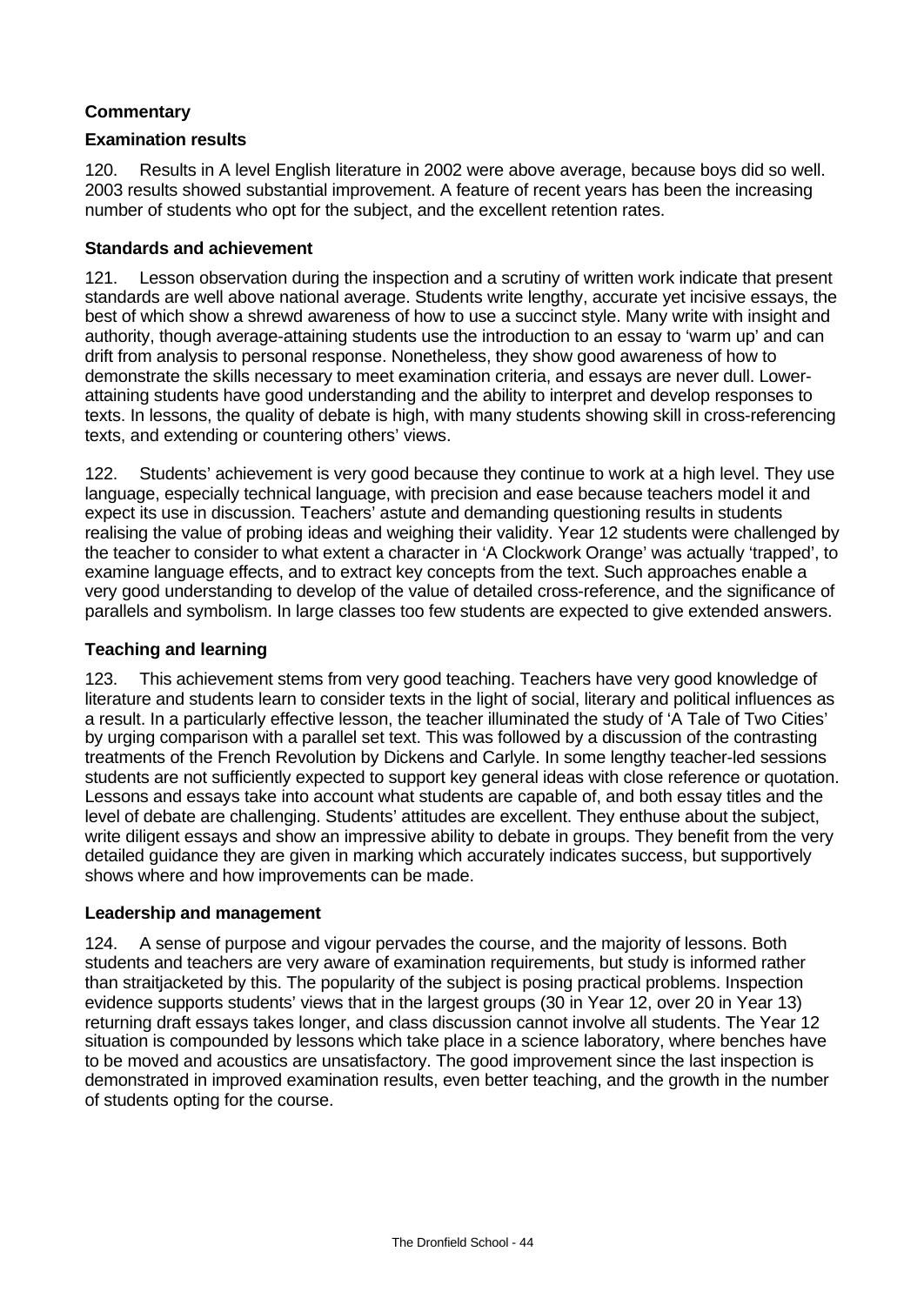# **Language and literacy across the curriculum**

125. Students join the sixth form with above average standards of language skills. They are able to choose a course for communication as part of a key skills programme. Work sampled on this course was satisfactory. It would have been of greater benefit if students had had more occasions when they explored ideas and their linguistic presentation, rather just being given ideas and principles to study. Subject specialist language is well taught across almost all subjects, and teachers expect students to define and then examine aspects. Studying illegal marriage in Sociology, students were expected to reach an agreed definition, and were taught how to understand the meaning and power of such phrases as 'entrenched opinions'. Similarly challenging concepts were unpicked in ICT. In subjects such as PE key ideas such as 'focus', 'extension' and 'balance' are discussed and modelled, but the language is not always revised sufficiently nor its understanding thoroughly checked.

# **French**

Provision in French is **good**.

| Standards             | Above average |
|-----------------------|---------------|
| Achievement           | Good          |
| Teaching and learning | Good          |

| Leadership                             | Good         |
|----------------------------------------|--------------|
| Management                             | Good         |
| Progress since the previous inspection | Satisfactory |

## **Main strengths and weaknesses**

- Teachers are expert linguists and use French constantly to improve students' listening and speaking skills.
- Students develop good independent and co-operative learning skills, which help their personal development.
- Teachers know their students well and give them good advice on how to improve.
- Students have few opportunities for contacts with French nationals, in order to make their studies more authentic.
- Students do not read widely for pleasure or to increase their knowledge and skills.

## **Commentary**

## **Examination results**

126. Results in 2002 were in line with the national average, as they have been since the last inspection. There were no candidates for A level in 2003. The six AS students all gained pass grades.

# **Standards and achievement**

127. Standards in Year 12 are average and students' achievement is satisfactory. They are not yet fluent orally, but have begun to develop a good grasp of basic grammar. Their written work contains few serious errors. In Year 13, students' attainment is above average and their achievement is good. Higher-attaining students compile extensive files of written work, accurately composed, on complex themes. The writing of lower-attaining students still contains many basic inaccuracies, but they can express their ideas clearly.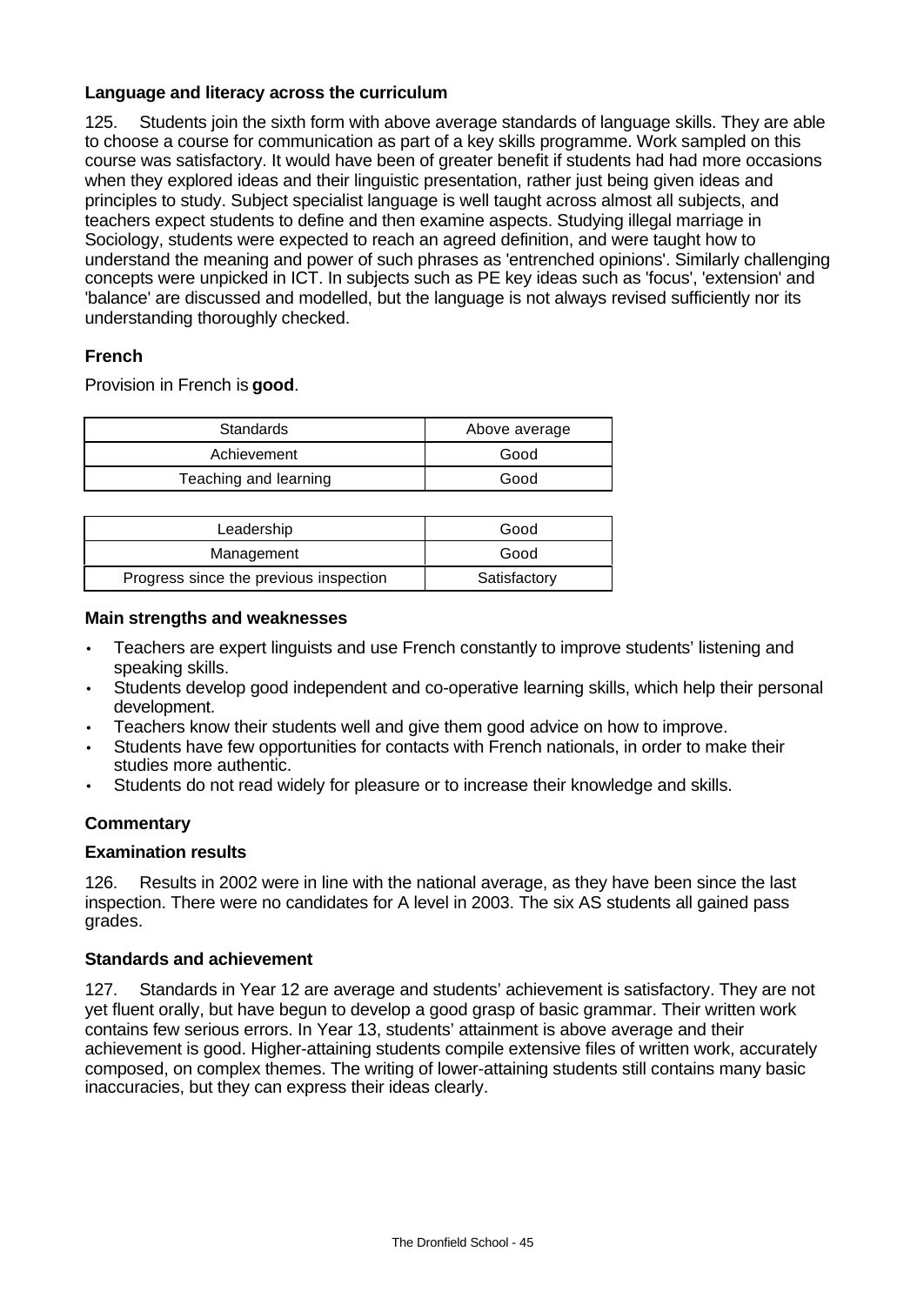128. Students discuss competently subjects such as environmental issues, and acquire a wide range of specialist vocabulary. Their reading skills are good. They have good independent learning skills, use dictionaries and reference books efficiently, and work well co-operatively. Students use email for handing in assignments, and occasionally redraft corrected work on the computer. They use the Internet for research, but they do little other reading for pleasure or enrichment. Other than the weekly meeting with a French assistant, students have no contacts with French nationals, although several have been on study trips to France in the past.

# **Teaching and learning**

129. Teaching and learning are consistently good, sometimes very good. Teachers are expert linguists and have very good subject knowledge. In Year 13 they use French for all communication and insist on French in return. This improves students' oral fluency. Lessons are well planned and conducted at a fast pace, with a range of activities, including discussions, quizzes, tests, grammar study, presentations by students and pair and group work. Very good relationships ensure a favourable learning atmosphere. Students enjoy their lessons. They have a good attitude to their studies and are very keen to succeed. All plan to go on to higher education, half of them to study French. Almost all students complete the course they start in the sixth form. Teachers know the students well and give them good advice on how to improve.

## **Leadership and management**

130. The subject is well led and managed. Teachers are committed to the success of their students and work well as a team. Improvement since the last inspection has been satisfactory.

# **MATHEMATICS**

Provision in mathematics is **good**.

|                       | Year 13   |
|-----------------------|-----------|
| <b>Standards</b>      | Very good |
| Achievement           | Good      |
| Teaching and learning | Good      |

| Leadership                             | Very good |
|----------------------------------------|-----------|
| Management                             | Good      |
| Progress since the previous inspection | Good      |

#### **Main strengths and weaknesses**

- Students achieve well because teachers plan the courses thoroughly.
- Student attitudes are very good.
- There is good teaching by skilled subject specialists.
- Achievements in further mathematics are held back because the curriculum is not always coherent.

## **Commentary**

## **Examination results**

131. Examination results in 2002 were above national figures for A level and in line with them for AS level. Previous years have seen a fluctuation in results in both courses but results since the last inspection have always been at least in line with national figures and often above. In 2003 results were broadly similar to 2002 for both courses although there was a small drop in the performance of the highest-attaining students in Year 13.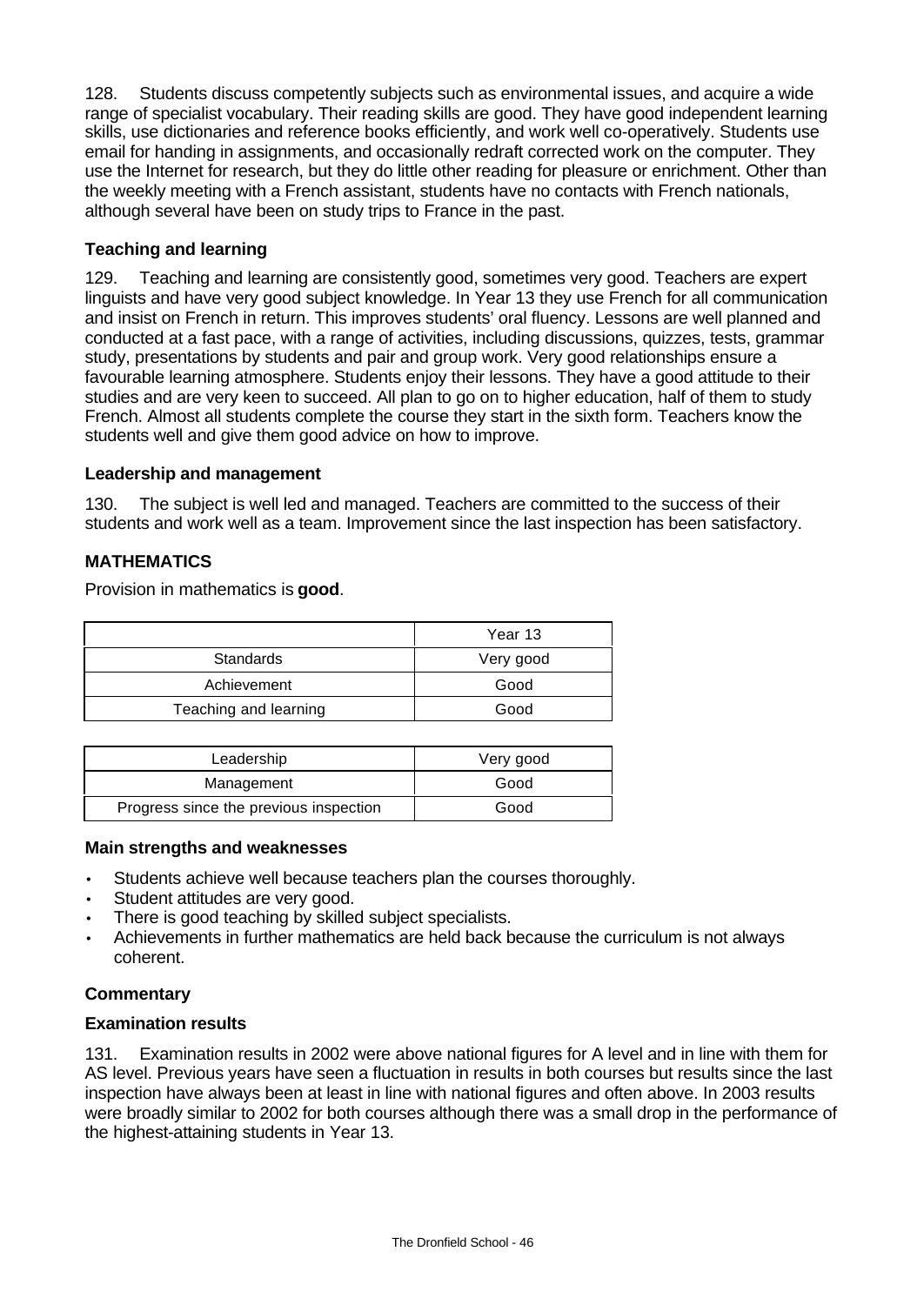# **Standards and achievement**

132. Students are currently working well above the national average level. All but a few students start the course with very good GCSE results and they continue to achieve well. In Year 12 for example, students who have only been studying the course for 3 weeks have a good understanding of the concept of irrational numbers and apply the concept confidently to manipulate surds. Girls make up a smaller proportion of the classes than is the case nationally although their achievements are broadly the same as those of the boys.

# **Teaching and learning**

133. All teachers have a very good command of the subject. They set out the main themes of their lessons in a clear and organised manner and consequently students pick up concepts quickly. When students are struggling to understand an abstract idea teachers are adept at re-phrasing and addressing the problem in a different way. The mathematics team has set up a tutorial system to support students with their work, students are appreciative and feel this facility is a significant factor in their progress. The teacher-student learning partnership is greatly enhanced by the very positive attitude of students who work hard, expect to be challenged and take responsibility for their own learning. Whilst students enjoy the clarity of delivery in mathematics they are rarely inspired by the teaching, which usually consists of teacher explanations followed by individual practice exercises with little opportunity to work in groups, discuss topics, or use computers. Students receive good, clear verbal feedback from their teachers but they receive little helpful feedback from the marking of work, which is limited to correcting errors.

## **Leadership and management**

134. The leadership within the faculty has had a central role in ensuring the progress of students is good. Courses are very well planned and clearly focused on examination specifications. However, students taking further mathematics are taught topics in an unhelpful order because of difficulties with the school's timetable. Although the teachers work hard to mitigate the problem, students struggle to achieve their full potential.

## **Mathematics across the curriculum**

135. Standards of numeracy in the sixth form are high. Students apply their skills well across the curriculum. For example in ICT, students studying systems analysis work confidently with numbers to solve problems. The Key Skills course, application of number, is currently under-performing. There is little ownership of the course by any faculty, consequently curriculum planning is weak and the course fails to put number skills into the context of students' AS courses. Progress is correspondingly slow.

## **SCIENCE**

Biology and chemistry were the focus of the inspection but a lesson in physics was sampled. Results in physics in 2002 were above average but fell in 2003. Students' achievement, teaching and learning were satisfactory in the lesson observed. The lesson was a revision session focusing on thermal capacity. The small group were reluctant to contribute to question and answer but were given help to understand some very challenging material.

## **Biology**

Provision in biology is **good**.

| Standards             | Well above average |
|-----------------------|--------------------|
| Achievement           | Good               |
| Teaching and learning | Good               |

| Leadership                             | Satisfactory |
|----------------------------------------|--------------|
| Management                             | Satisfactory |
| Progress since the previous inspection | Good         |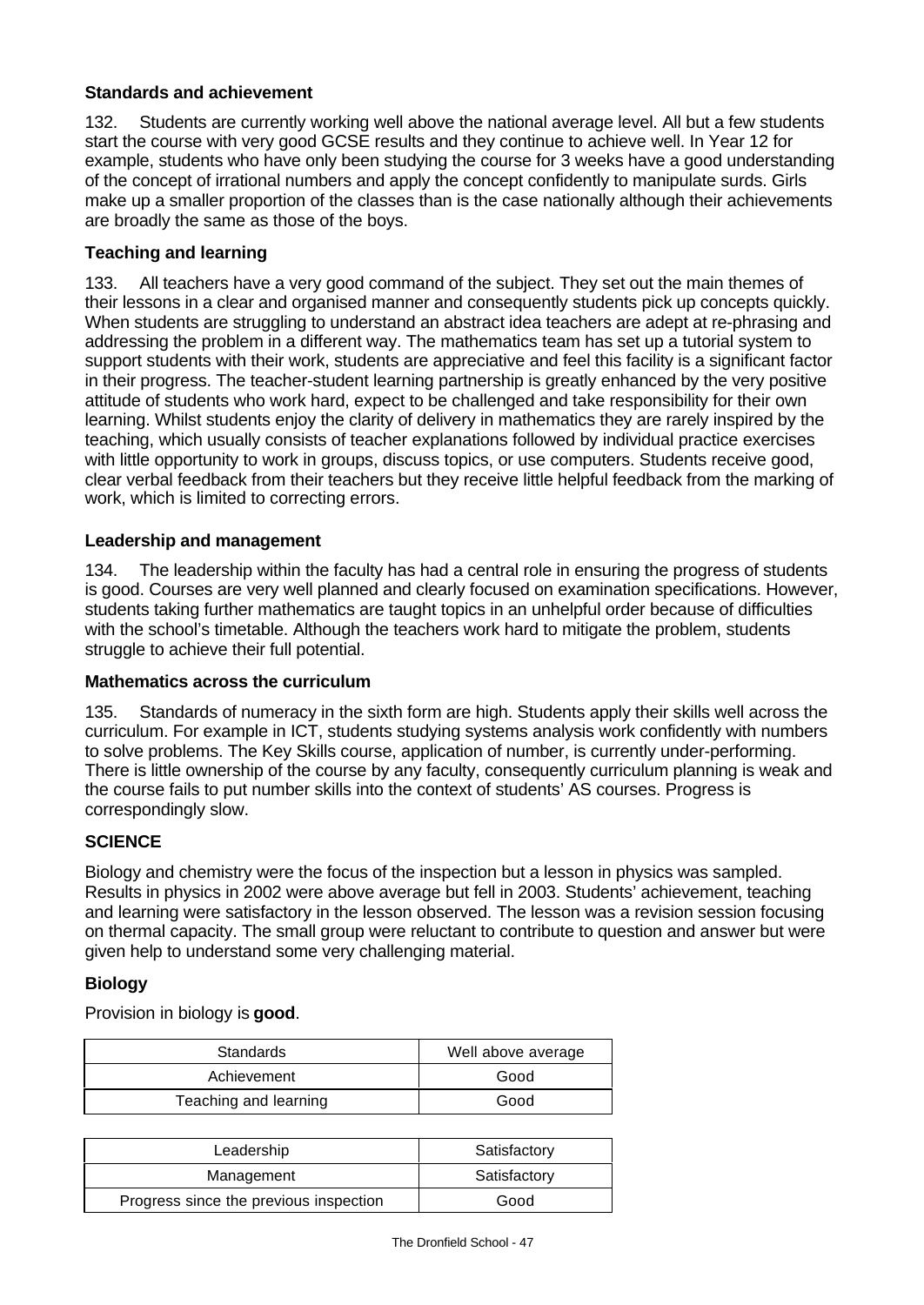### **Main strengths and weaknesses**

- Students have excellent attitudes to learning.
- Teachers have a good command of their subject.
- Lessons are well structured with a range of activities to keep students engaged.
- Marking does not tell students what they must do to improve.
- Students have limited access to ICT resources in the department.

## **Commentary**

#### **Examination results**

136. Results at A level were well above the national average in 2002 and continue a rising trend. Boys performed better than girls.

## **Standards and achievement**

137. Standards are well above average and students achieve well. They express their ideas coherently, both orally and in writing. They show a good understanding of complex processes such as the transmission of the nervous impulse and they can bring knowledge and understanding from several areas of biology and apply them to novel situations. For example, when predicting the appearance of a chromatogram of photosynthetic pigments from seaweed, students were able to link ideas from photosynthesis, absorption spectra, penetrating power of different wavelengths of light in water and habitats of different seaweeds to propose a reasonable pattern of pigment distribution. Although they use ICT, such as word processing and computer-generated graphs, to present investigation reports, they have not used data-logging devices for remote collection of results.

## **Teaching and learning**

138. Teaching is characterised by an imaginative use of resources and a range of activities to enhance learning and challenge students. For example, lessons about electrophoresis involved computer-generated models and simulations, and teacher modelling of DNA fingerprinting using string. These appealed to different learning styles. Students have an excellent attitude to their learning and teachers have a very good rapport with their students. This means students are willing to contribute to discussions and try out their own ideas in font of their peers. Also, they are able to approach their teachers outside lessons for extra help. Teachers have good subject knowledge and are able to respond quickly to students' questions and ideas. They have high expectations of their students.

Although marking is carried out regularly, it does not focus on how students can improve their performance or tell them clearly what the standard of their work is. Although teachers enhance their teaching through the use of ICT, students do not use it for data-logging purposes so that too much time is spent on the manual collection of results in investigations and experiments.

## **Leadership and management**

139. A close-knit team of teachers has been created, well supported by a capable technician. They are all committed to their students doing well and they share ideas during their regular, informal meetings. This has led to the development of a stimulating environment for students. The presence of several, well-maintained aquaria are particularly impressive. A rigorous system for regularly monitoring and evaluating teaching is not yet in place. The assessment of students work does not generate targets for them to work towards. The current scheme of work, although indicating a good range of resources for each topic, does not set clear learning objectives for teachers to check their lessons have been successful. In short, the good work of the department relies too heavily on informal arrangements that may degenerate with changes in personnel.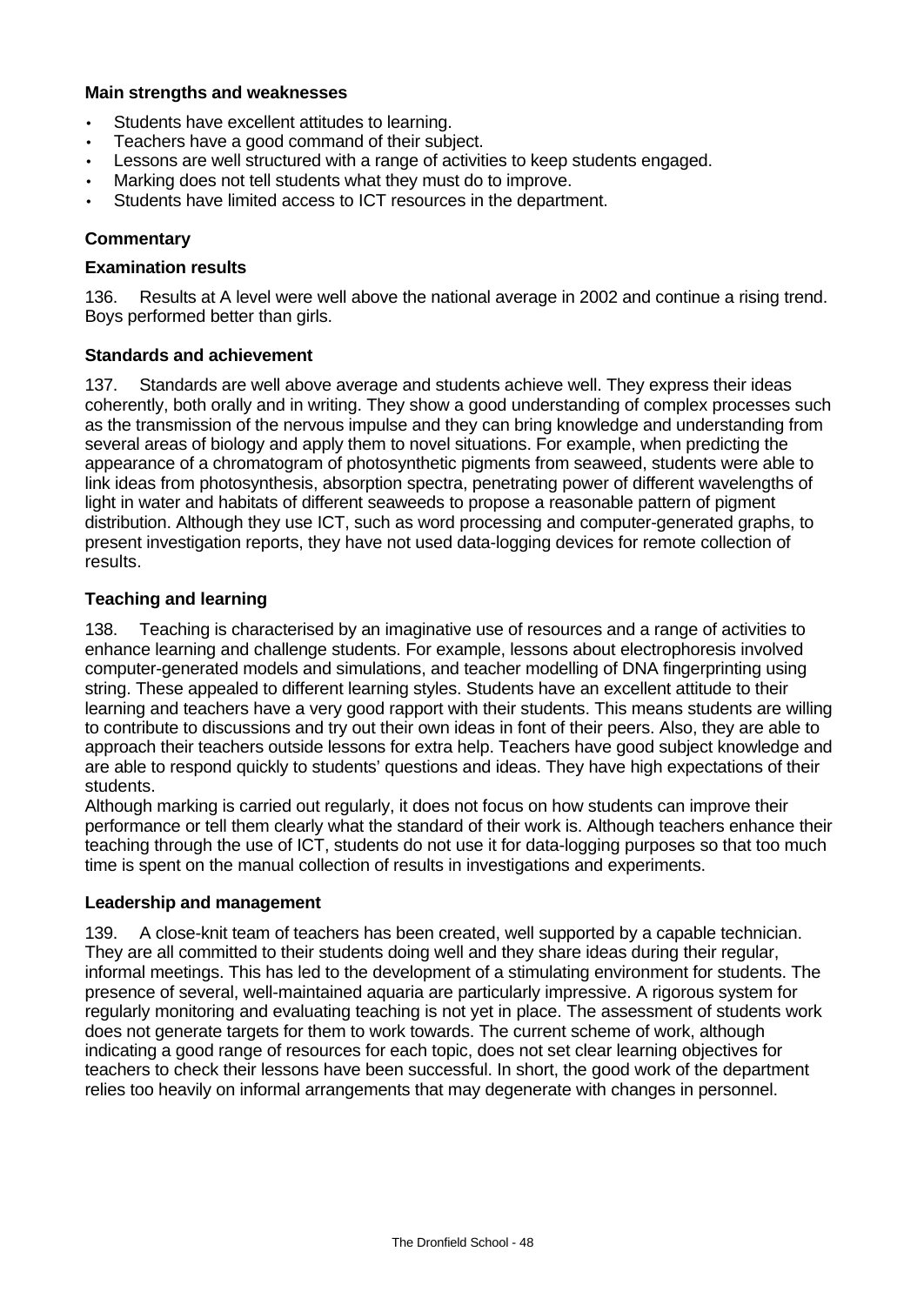# **Chemistry**

Provision in chemistry is **satisfactory**.

| Standards             | Average      |
|-----------------------|--------------|
| Achievement           | Satisfactory |
| Teaching and learning | Satisfactory |

| Leadership                             | Satisfactory |
|----------------------------------------|--------------|
| Management                             | Satisfactory |
| Progress since the previous inspection | Satisfactory |

#### **Main strengths and weaknesses**

- Above average examination results in 2002.
- Students enjoy chemistry and the majority respond well to the context led approach.
- The extended practical project makes a significant contribution to developing students' skills in working independently.
- The homework set is too short, with insufficient extended response questions and too little emphasis on students researching information.
- There is insufficient attention given to students' skills in working independently throughout the course as a whole.
- There is insufficient monitoring and evaluation of teaching and learning.

# **Commentary**

## **Examination results**

140. A level results have improved since the last inspection and were above average in 2002, but the proportion of students gaining higher A/B grades fell in 2003. Analysis provided by the school shows that students achieved in line with expectations and there are no significant differences in achievement between boys and girls.

## **Standards and achievement**

141. Standards in Year 12, soon after the start of the course are above average in the understanding of recent work on the mole, volumetric calculations and calculating empirical formulae. In Year 13, students have a average understanding of topics such as rate of reaction, and chemical and ionic equilibria. Students' progress and achievement in both Years12 and 13 are satisfactory.

## **Teaching and learning**

142. Teaching is satisfactory overall, with a number of good features. Students' understanding of concepts is developed through a combination of clear teacher explanation, written questions and practical activities. As a result, students' learning is satisfactory. Year 13 students undertake a substantial and extended piece of independent practical work. This makes a significant contribution to their skills in working independently, researching information, planning and carrying out practical work and analysing and evaluating data. At other times in the course, however, insufficient attention is paid to developing students' skills in working independently. Some teaching is too teacher-centred when students of different abilities would benefit from a more individualised approach. Students are not given sufficient homework in which they need to make extended responses or for which they need to do some research. Most students enjoy the context led approach of the course based around chemical storylines. At certain points in the course students make presentations on particular topics. This makes a contribution to the development of some key skills. Students do not get enough guidance on what makes a good presentation to gain the maximum benefit from these opportunities. Work is marked regularly and feedback given. Students value the extra support they receive both in and out of lessons. They also appreciate the school-produced, ICT-based, revision materials.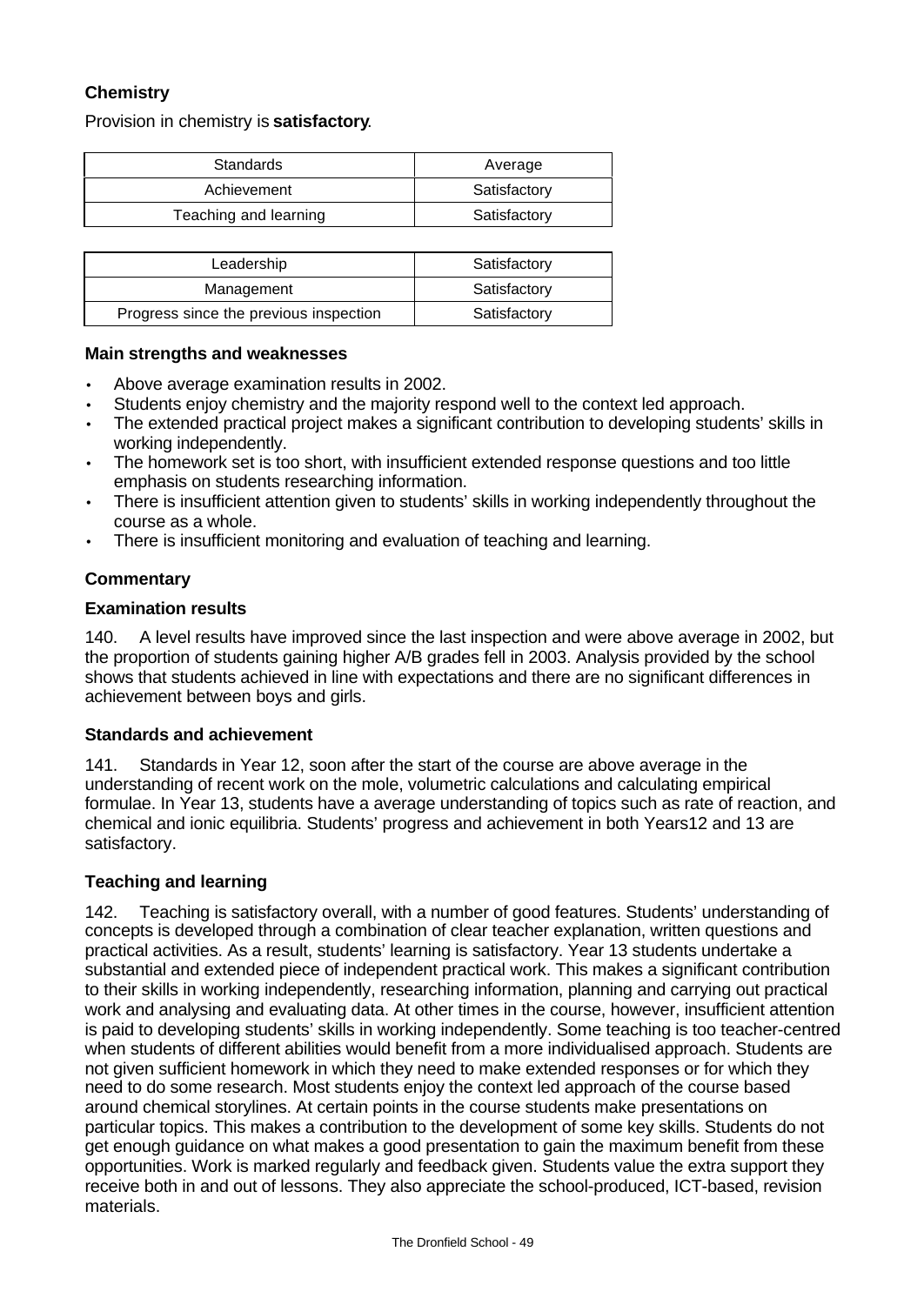# **Leadership and management**

143. Leadership and management of the subject are both satisfactory. Results have improved since the last inspection and a new course has been introduced based around chemical storylines. However, there is insufficient monitoring and evaluation of teaching and learning in the subject.

# **INFORMATION AND COMMUNICATION TECHNOLOGY**

Provision in information and communication technology is **good**.

| Standards             | Above average |
|-----------------------|---------------|
| Achievement           | Very good     |
| Teaching and Learning | Good          |

| Leadership                             | Satisfactory |
|----------------------------------------|--------------|
| Management                             | Good         |
| Progress since the previous inspection | Good         |

## **Main strengths and weaknesses**

- Teaching is good but uses a narrow range of styles.
- Students' achievement is very good.
- Very good assessment analysis of and support for tasks.
- Very good projects based on real firms and problems.
- Students' preparation for revision in some modules is weak.

# **Commentary**

## **Examination Results**

144. There were no examination results in 2002. Results for 2003 are in line with the previous year's national average. Teacher analysis of the developing course modules is good and improvements are being made effectively to raise standards further.

## **Standards and achievement**

145. The standards of work seen in AS and A2 lessons were above average. Achievement is very good because many students gain higher than predicted grades. Students' achievement is exemplified by their project work on real problems, such as the design of a web site for a local band or a spreadsheet with input forms for calculating and managing workers' expenses. Students confidently use a range of computer programmes to solve problems, and draft and re-draft essays. Students do not use computers to present to the group, which is a weakness. The quality of note taking is weak; this leaves students with insufficient record of course content for revision. The quality of work and standards reached by higher-attaining students has improved since the previous inspection. Lower-attaining students' achievement is good. Gifted and talented students are stretched and achieve the highest standards.

# **Teaching and learning**

146. Teachers are well prepared for lessons which are delivered at a very fast pace. However, the limited range of teaching strategies do not best suit students' different learning styles so concentration levels sometimes wane. Learning in lessons results from a balance between teacher direction and individual exploration, with little group work. Effective teaching practice splits lessons into motivating sections with clear targets, matched to a variety of learning styles. Teacher assessment is very rigorous, giving expert feedback on progress because it informs students' next steps in their learning. Teaching helps students understand abstract ideas in effective practical ways. New knowledge and skills are taught well, building on new intranet-based resources.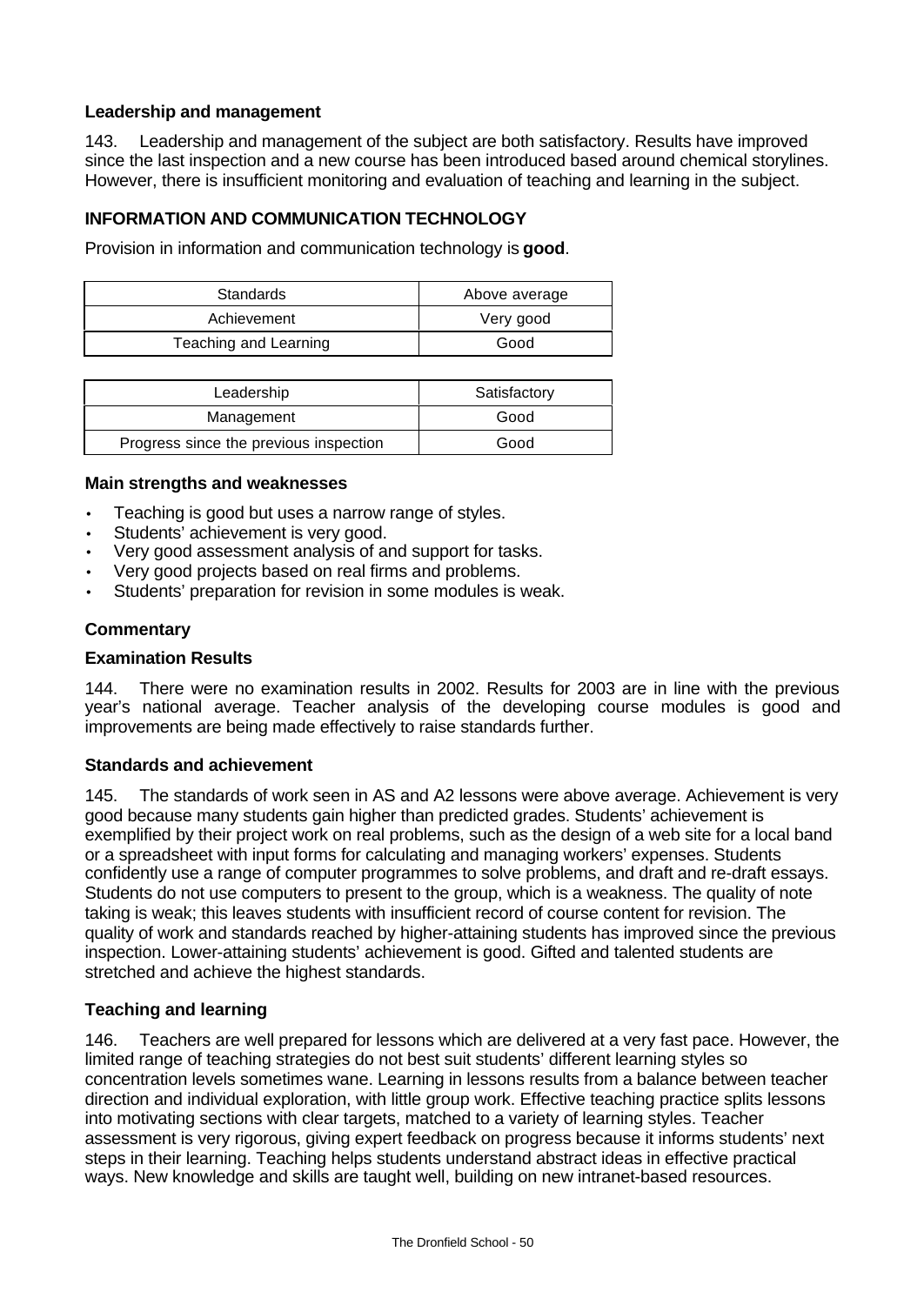## **Leadership and management**

147. The courses and resources are effectively managed and thorough review and planned development is leading to improvements in teaching and resources. Good software and hardware, including modern equipment for teaching, aids effective learning because of more efficient and effective ways of presenting information. There have been positive improvements in provision, planning and attainment since the previous inspection, catering for the more able through new A level provision.

## **Information and communication technology across the curriculum**

148. Students throughout the sixth form apply and use computers confidently to support their learning outside of lessons. Key skills opportunities are satisfactory and standards are in line with national standards. Cross-curricular assessment in key skills is satisfactory and improving. Students use computers in private study periods effectively, especially for research in other subjects. Students' home use of computers is very good and is a significant factor in improving coursework standards. There are very good examples of ICT work through many subjects. In English, for example, students researched accounts of the French Bastille as a background for work on the book "A Tale of Two Cities". In English, physical education, design and technology and vocational courses, students confidently research and integrate text, pictures and data in a variety of ways to very good effect.

149. Technical backup is very good with a very good hardware infrastructure to support innovative developments. Plans are in place to increase provision and meet increased demand for open access computer use. Provision has improved greatly since the previous inspection.

# **HUMANITIES**

In addition to the focus subjects, a lesson in history was sampled. Results over recent years have been well above average. In the Year 13 lesson seen, standards of work were well above average. Students' achievement in the lesson was satisfactory and teaching and learning were good. Students' responses demonstrated very good understanding of background issues of their chosen area of research. They effectively consolidated key information based on the British Empire.

# **Geography**

Provision in geography is **good**.

| Standards             | Above average |
|-----------------------|---------------|
| Achievement           | Good          |
| Teaching and learning | Very Good     |

| Leadership                             | Good |
|----------------------------------------|------|
| Management                             | Good |
| Progress since the previous inspection | Good |

## **Main strengths and weaknesses**

- Well above average standards.
- Teaching is challenging and interesting and results in very good learning.
- Fieldwork is very good and supports learning very well.
- Students are well supported in coursework and examination preparation.
- Not all students build successfully on progress made in Year 12 when moving into Year 13.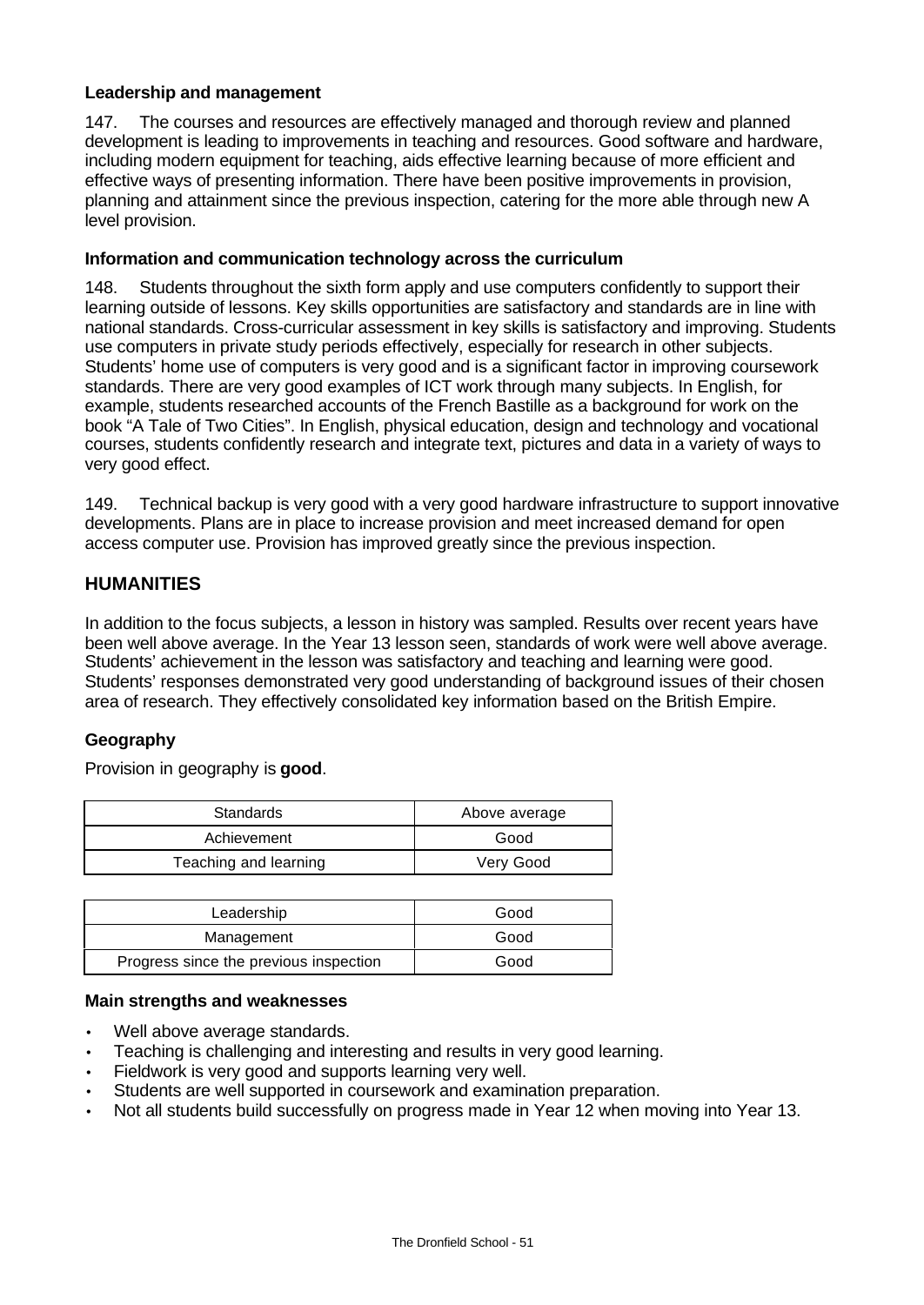# **Commentary**

#### **Examination results**

150. Results in 2002 were well above average. Results in 2003 are lower but still above average. Girls achieve more of the higher grades than boys, School analysis of examination results show that just over half the students improve on their AS grade while the rest drop by a grade.

#### **Standards and achievement**

151. Standards in Year 12 are above average, with most students achieving well very early in this course. About a quarter are achieving very well. Standards in Year 13 are average but the ability range in this small group is wide. At this early stage, in this more demanding course, students are achieving satisfactory outcomes.

## **Teaching and learning**

152. Students are enthusiastic and well informed, and have very productive relationships with teachers and each other. Year 12 students are achieving particularly well, given the early stage of their course. They have already achieved much work of a high standard because teaching has been challenging and very well prepared. A feature of this is the very good use of fieldwork, which makes the study both relevant and readily understood. For example, students can explain a wide range of features of coastal erosion with very good understanding, and interpret census data to understand inner city decline. Teachers' subject knowledge, enthusiasm and choice of methods are a strong feature of all sixth form work, and Year 12 students are confident that they will achieve well with the individual support available. Both teachers and students use information technology well to support learning and a wide variety of methods for teaching and presentation are in use.

## **Leadership and management**

153. The department is well led and managed and good progress has been made since the last inspection in achieving some improved results, in using information technology and in successfully introducing the 'new' AS level exam to students. The management of coursework is a particular strength, as teachers' clarity of expectation and the structure of the work set support students very well. Teachers use data well to track student performance but are not yet using it fully to help all students to achieve consistent improvement. Higher-attaining students, in particular, understand their own strengths and weaknesses while lower-attaining students are less secure.

## **Psychology**

Provision in psychology is **very good**.

| Standards             | Very high        |
|-----------------------|------------------|
| Achievement           | Very high        |
| Teaching and learning | Highly effective |

| Leadership                             | Excellent            |  |
|----------------------------------------|----------------------|--|
| Management                             | Very good            |  |
| Progress since the previous inspection | This is a new course |  |

#### **Main strengths**

- Students' attitudes to learning and the standards reached.
- The excellent learning which leads to very high achievement.
- The quality of teaching to which students respond very well.
- The quality of the teaching base.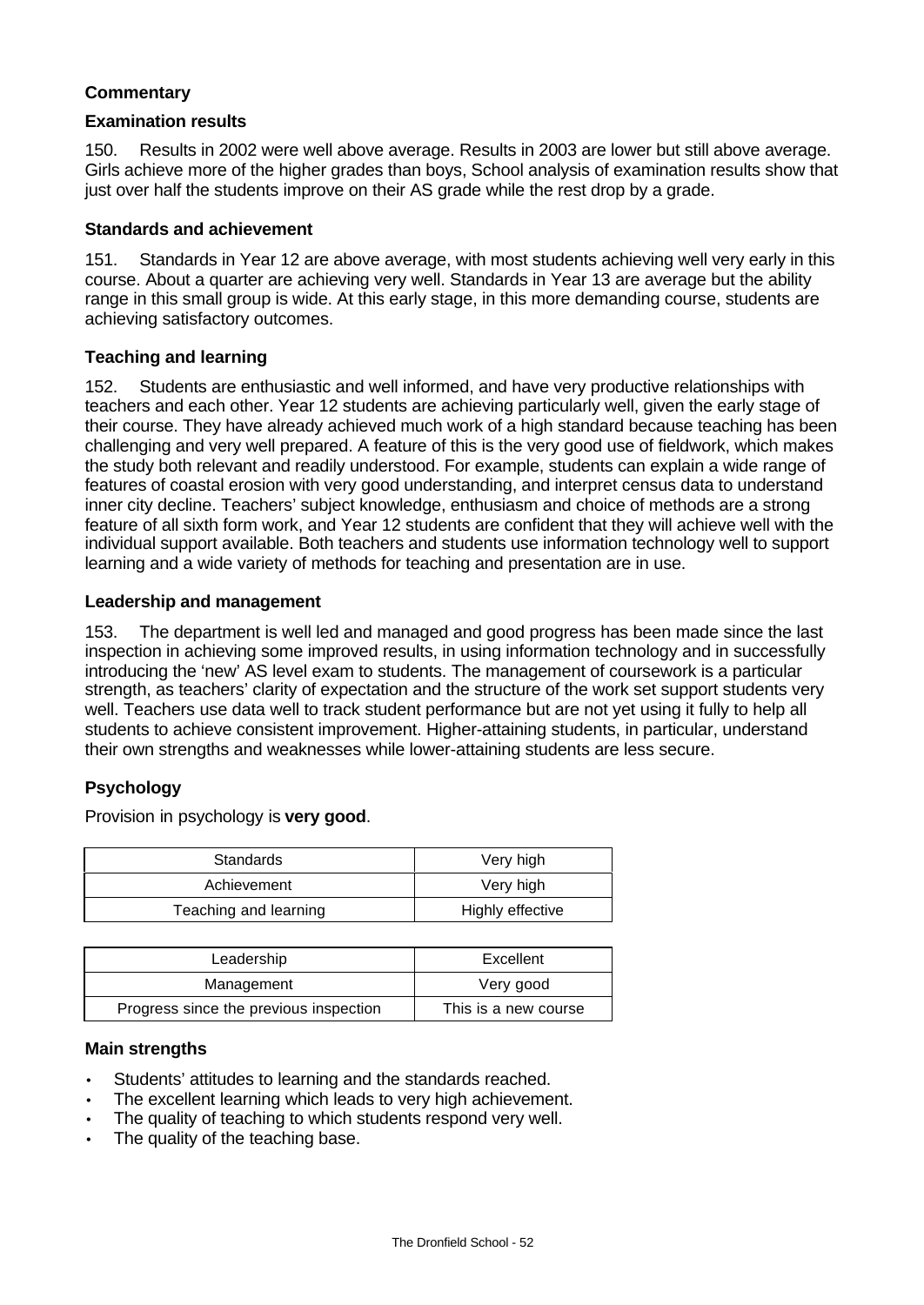# **Commentary**

#### **Examination results**

154. Since 1998 there has been a rising trend in the results. In 2003, all students passed with more than half gaining the higher A/B grades. With an entry of 44, the largest specialist subject entry, this demonstrates the very high standards which the school promotes in psychology. There are no national comparators for the subject. The main factors in the standards achieved are excellent teaching, and the excellent attitudes of the students to their learning.

#### **Standards and achievement**

155. Students' current standards are very high, as is their achievement. For example, In a lesson on models of abnormality, a Year 12 student argued that the biological model was deficient, as it failed to take account of the fact that abnormality is defined, culturally, by age. It is acceptable, he said, for young children to have imaginary friends, but similar behaviour in adults is likely to lead to a diagnosis of schizophrenia. This was a particularly thoughtful extension of learning for this student. It was an example of the conceptual links which the teaching and the attitude of the students engender.

## **Teaching and learning**

156. The characteristics of the teaching which promotes this learning include teachers' subject knowledge, and energetic and lively direct teaching, including short, focused tasks, which makes lessons proceed at a very rapid pace. The range of teaching strategies, including students acting as a learning resource to each other, is effective in promoting learning. Helpful feedback to the students on their written and oral work, ensures that they know exactly what they must do to improve. There is a good focus on psychological models of understanding human and animal behaviour. Key skills, such as analysis and evaluation of data, and examination and coursework technique are developed very well through the teaching. The use of questioning, which makes students develop habits of reflective and critical thinking in order to defend their point of view, is particularly strong. Students say they very much enjoy psychology. Their excellent attitudes to learning are very evident. They consistently work to capacity, and achieve and maintain comprehensive gains in learning. They offer evidence from their own reading, and introduce ideas from their own experience to exemplify and support, or to challenge points being made in the teaching, or being made by their peers.

157. Psychology lessons take place in a lecture theatre. Reminiscent of a university environment, this has a very positive effect as it encourages an adult approach to learning. The walls of the room are used to great effect to display very stimulating and creative montages made by the students. Such visual presentation has the effect of consolidating and celebrating their learning.

#### **Leadership and management**

158. There have been some very good developments in psychology. Leadership of the subject, in terms of designing and teaching a psychology scheme of work, and creating the learning environment, is excellent.

#### **Sociology**

Provision in sociology is **very good**.

| Standards             | Well above average |  |
|-----------------------|--------------------|--|
| Achievement           | Very good          |  |
| Teaching and learning | Very good          |  |

| Leadership                            | Very good            |  |
|---------------------------------------|----------------------|--|
| Management                            | Good                 |  |
| Improvement since the last inspection | This is a new course |  |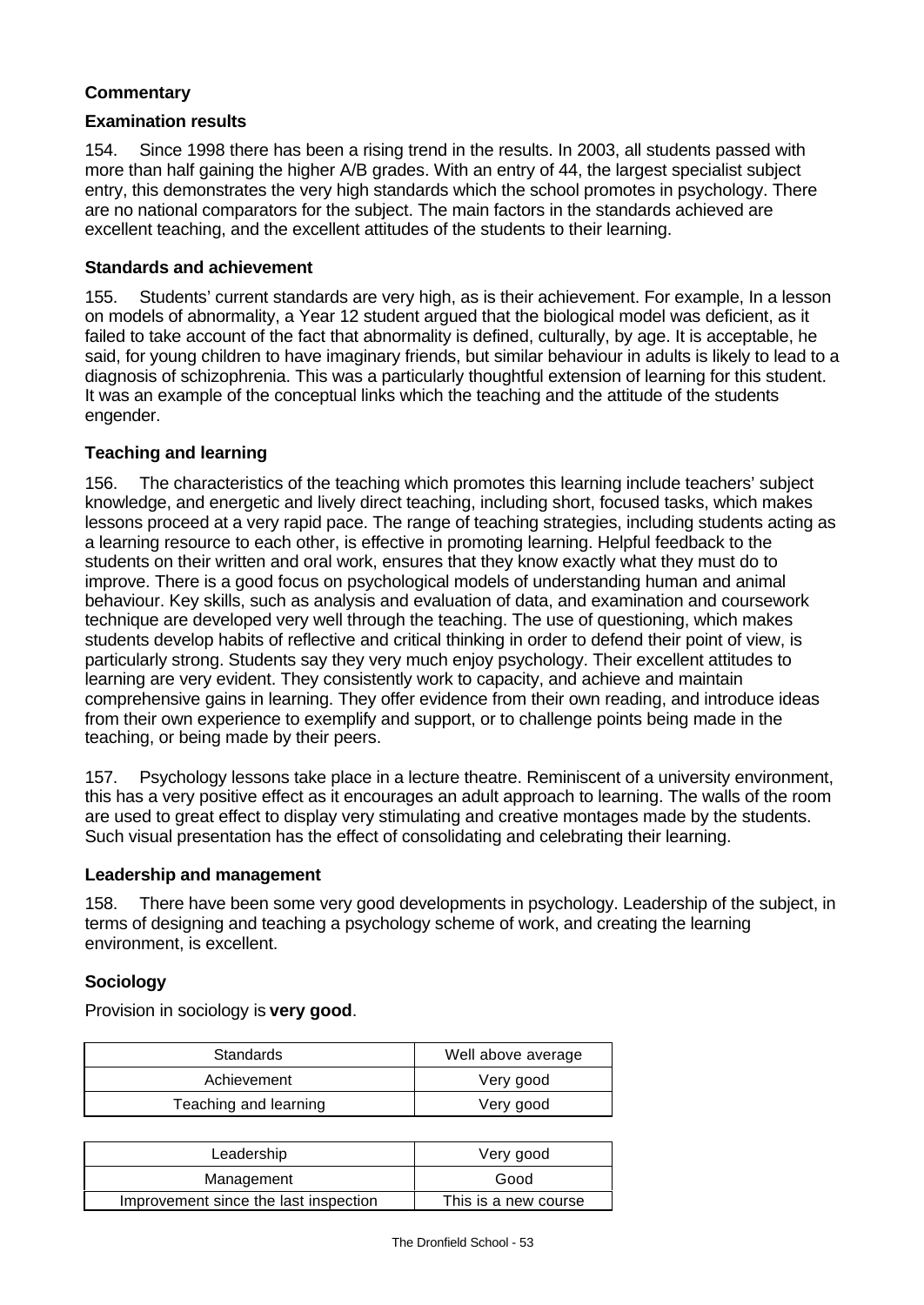# **Main strengths**

- Students achieve very well in examinations.
- Teaching is very good and students learn very well.
- Students' attitudes are very good.
- The subject is very well led.

#### **Commentary**

#### **Examination results**

159. A level results were well above average in 2002 and students performed significantly better in comparison with their other subjects. Results were lower in 2003 but in both years the number of students was small so that results were very dependent on the individuals in the group.

#### **Standards and achievement**

160. Standards in Years 12 and 13 are well above average and students achieve very well. Early in Year 12, students can identify definitions and technical terms. Specialist vocabulary is strongly emphasised in all lessons. For example, students understand the meaning of, and influences within, the nuclear family and the conflict of power and gender at home and in the work place. Students discuss well the change in family groupings in modern society and explore the history of this change. Students' achievement results from the challenging teaching and the careful planning in the course. Year 13 students apply their good understanding of theorists and different perspectives to a variety of topics. This leads to well-informed discussions. They are competent at organising essays and understand the value of planning and research. Students answer questions very well and choose appropriate examples to support their answers. They understand how to interpret statistics, analyse graphs, collect data and confirm hypotheses. Good feedback from marking keeps all students aware of possible grades and helps them to raise their achievement.

#### **Teaching and learning**

161. In lessons, a rapid pace ensures that much is achieved in the time. An excellent personal understanding of the subject enables the teacher to use a variety of teaching methods that rigorously challenge students. For example, in a Year 13 lesson, students' understanding of the pressures of globalisation was developed well when the teacher brought alive the social, moral and cultural implications of the pressures brought to bear on other developing societies. Pressures resulting from the impact of industrialisation, science and technology on wealth, trade and political and economic influence. Teaching extends students' thinking well through good challenging questioning and discussion. This results in good inter-change of ideas and clear, confident dialogue. Students' attitudes to the subject are very good. They appreciate the learning environment of a cooperative joint enterprise. They support their very good learning through supplementing the teaching with their own Internet and document-based research. Students feel that they have a good understanding of how society functions; they enjoy learning to understand the impact of different interest groups on society, and see this as a useful contribution to future careers.

#### **Leadership and management**

162. Regular attendance on courses helps to keep the department and students up-to-date and fully acquainted with examination requirements. Good monitoring systems enable the teachers to track students' progress, and identify their strengths and weaknesses. This guides teaching and enables teachers to advise students very well. The popularity and success of the sociology course, and consequently increasing numbers, puts strain on the good accommodation and resources available.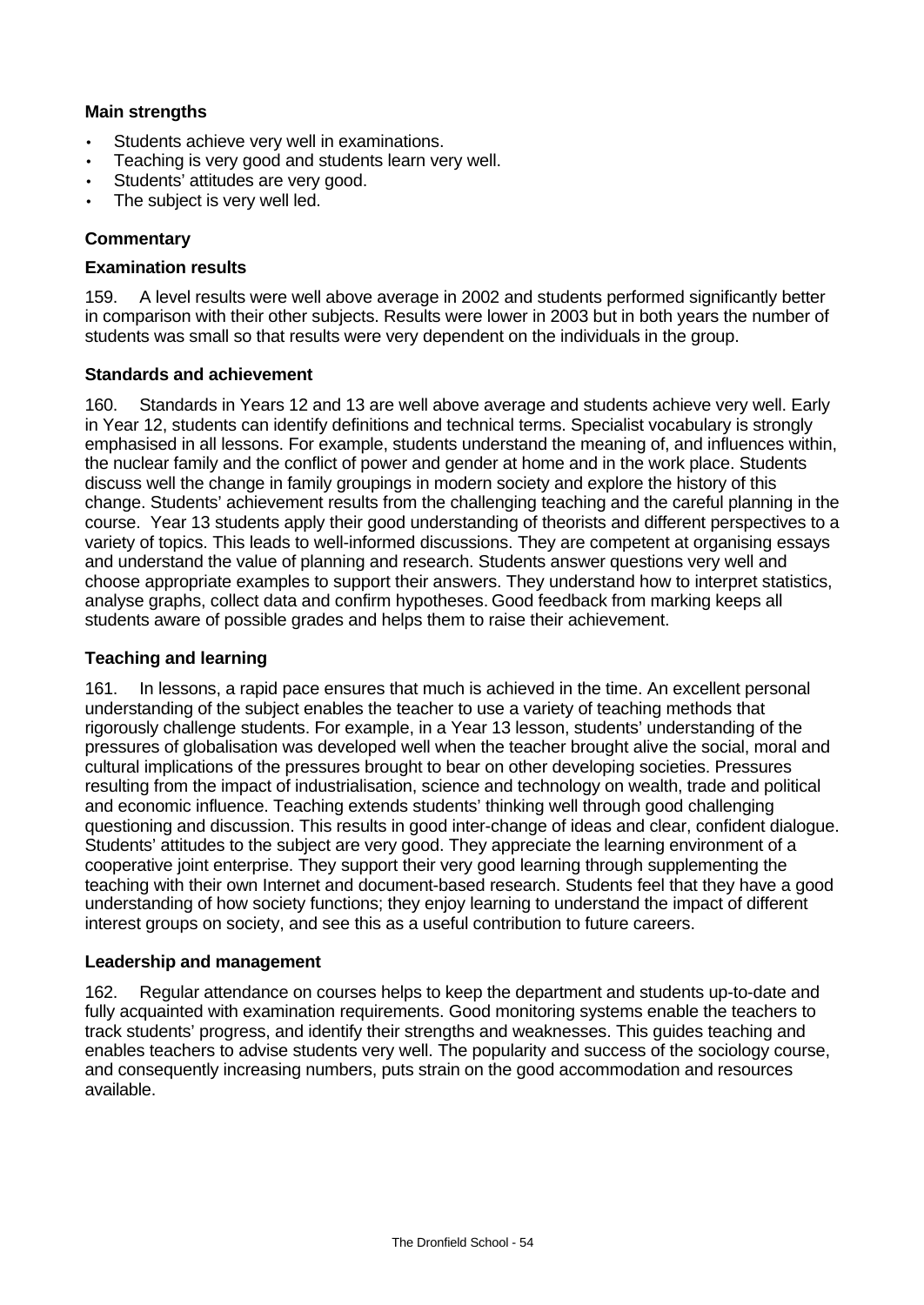# **ENGINEERING, TECHNOLOGY AND MANUFACTURING**

The home economics course was the inspection focus. A lesson in product design was seen. Standards were very high and students achieved very well. Teaching and learning were very good, and students produce high quality coursework.

#### **Home economics**

Provision in home economics is **very good**.

|                       | Year 13       |  |
|-----------------------|---------------|--|
| Standards             | Above average |  |
| Achievement           | Very good     |  |
| Teaching and learning | Very good     |  |

| Leadership                             | Very good      |  |
|----------------------------------------|----------------|--|
| Management                             | Very good      |  |
| Progress since the previous inspection | Not applicable |  |

#### **Main strengths and weaknesses**

- Students' very good achievement because of very good teaching.
- The quality of lesson planning, teamwork, leadership and management helps to raise achievement.
- One hour lessons restrict the type and range of practical work and students' opportunity to learn from each other.

#### **Commentary**

#### **Examination results**

163. Results in the A level examination in 2002 were above average and results in 2003 were similar.

## **Standards and achievement**

164. Students joining the course usually achieve high grades at GCSE, and these students continue to make good progress. Lower-attaining students also make very good progress. Many students produce coursework folders of high quality and which show considerable depth of understanding of the topic. In a Year 12 lesson, students were able to combine recent learning about healthy eating with that learnt in Year 11 and were then able to deepen their understanding of the nutritional content of products made in the previous lesson. In this lesson, the use of ICT was a positive aid to understanding the nutritional content of food products and aided students' understanding of the need for careful planning of meals. Following a well-structured lesson, Year 13 students showed a clear understanding of the need for hazard analysis and critical path control when designing and making food products on a commercial scale, and the need for very detailed planning of this aspect of food production. Students are able to apply previous learning well to new situations and respond well to clearly focussed questions from their teachers. The marking of essays gives students helpful feedback and guidance on how to improve their work.

## **Teaching and learning**

165. Staff involved in teaching the course work very effectively as a team to plan both the scheme of work and individual lessons. The work set is demanding and requires considerable thought and effort from students who respond well to the quality of teaching. Teachers make a particular point of using topical information from press cuttings in their teaching. Good use is made of information and communications technology for teaching and learning, with students also making effective use of ICT in their coursework folders. Staff have developed valuable links with local industry for both students and teachers and these help to develop the understanding which students have of the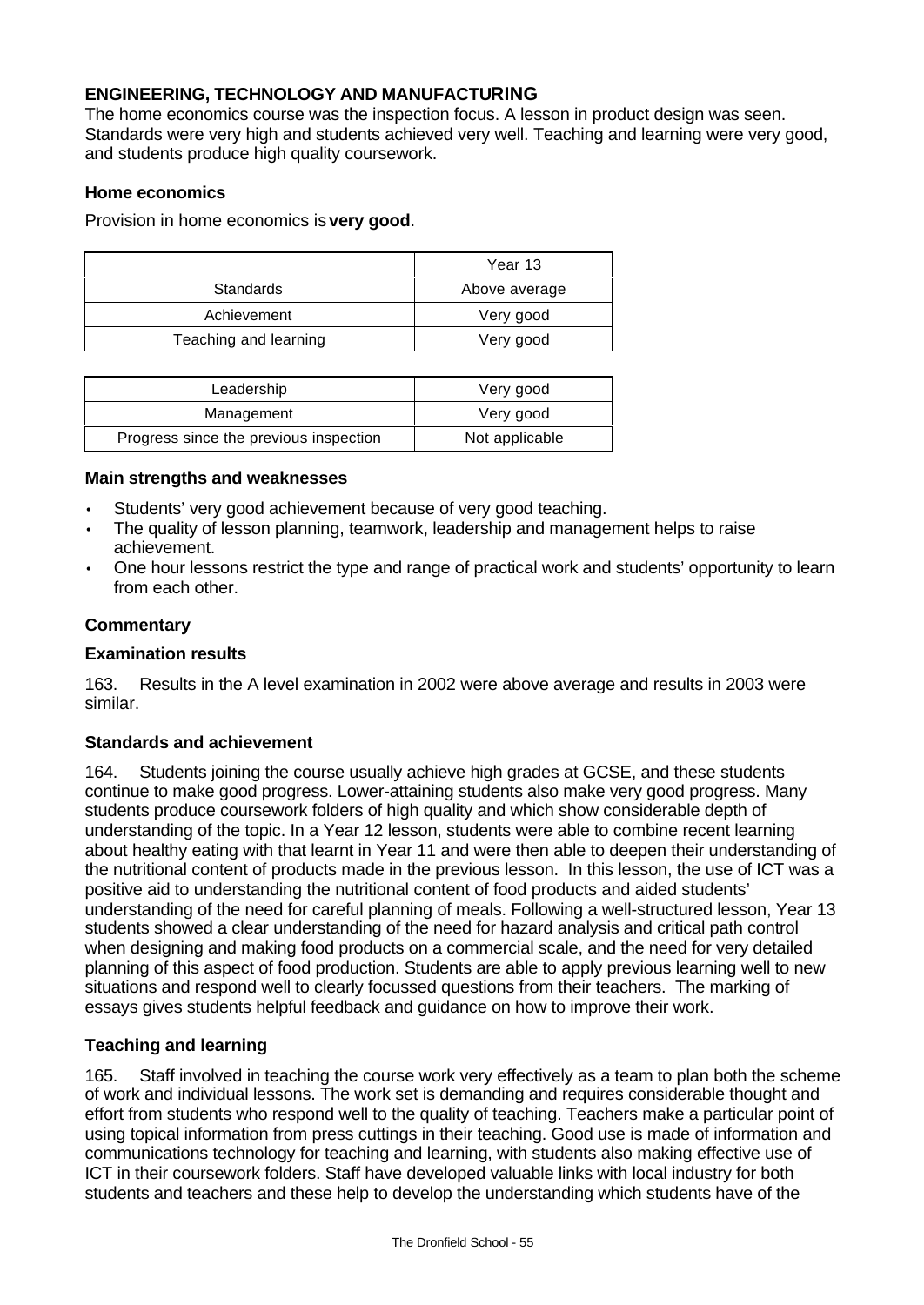subject. Very effective use is made of practical work to reinforce students' understanding of key concepts in the scheme of work. Marking is used well to inform students of their progress and to advise them of where further work is needed. Students enjoy the course, and speak highly of the quality of teaching which they receive.

## **Leadership and management**

166. The subject leader and other staff work very well together to plan work which is interesting, challenging and relevant. Available resources are of high quality and these help to raise standards. The single one-hour lessons inhibit the type and range of practical work which can be done, and prevent students from learning from the work of others on the course.

# **VISUAL AND PERFORMING ARTS AND MEDIA**

In addition to the focus subject of art, lessons were sampled in music and in theatre studies. In music the small group of mixed Year 12 and 13 students were taught well. In this lesson on harmony, their standards were average and they achieved well. In theatre studies, good teaching helped students to understand the importance of staging, movement and representation in nonnaturalistic theatre. The teacher's use of video recordings of their rehearsal, alongside a professional interpretation, was very effective in enabling students to relate theory with practice.

## **Art**

## Provision in art is **unsatisfactory**.

| <b>Standards</b>      | Below average  |  |  |
|-----------------------|----------------|--|--|
| Achievement           | Unsatisfactory |  |  |
| Teaching and learning | Unsatisfactory |  |  |

| Leadership                         | Poor           |  |
|------------------------------------|----------------|--|
| Management                         | Poor           |  |
| Progress since previous inspection | Unsatisfactory |  |

## **Main strengths and weaknesses**

- Improved results in 2003.
- Students' capacity for independent study.
- Enrichment activities, including a study visit to Barcelona.
- Leadership and management are poor and have not confronted weaknesses.
- Significant underachievement in examinations and in lessons.
- Teaching is not planned in ways that meet the needs of individual students.

## **Commentary**

#### **Examination results**

167. Results, since the last inspection, have fallen from well above, to well below average standards in the past three years. In 2003 there was some improvement and, overall, a higher proportion of A and B grades than in previous years. Numbers starting the courses have fallen considerably and the drop-out rate is too high.

## **Standards and achievement**

168. In 2002 there was significant underachievement by students when their performance in art and design is compared with their other subjects. This underachievement was evident in much of the work seen during the inspection. Standards were below average. Although some start the course with strong GCSE results, few manage to maintain the high standards in the sixth form.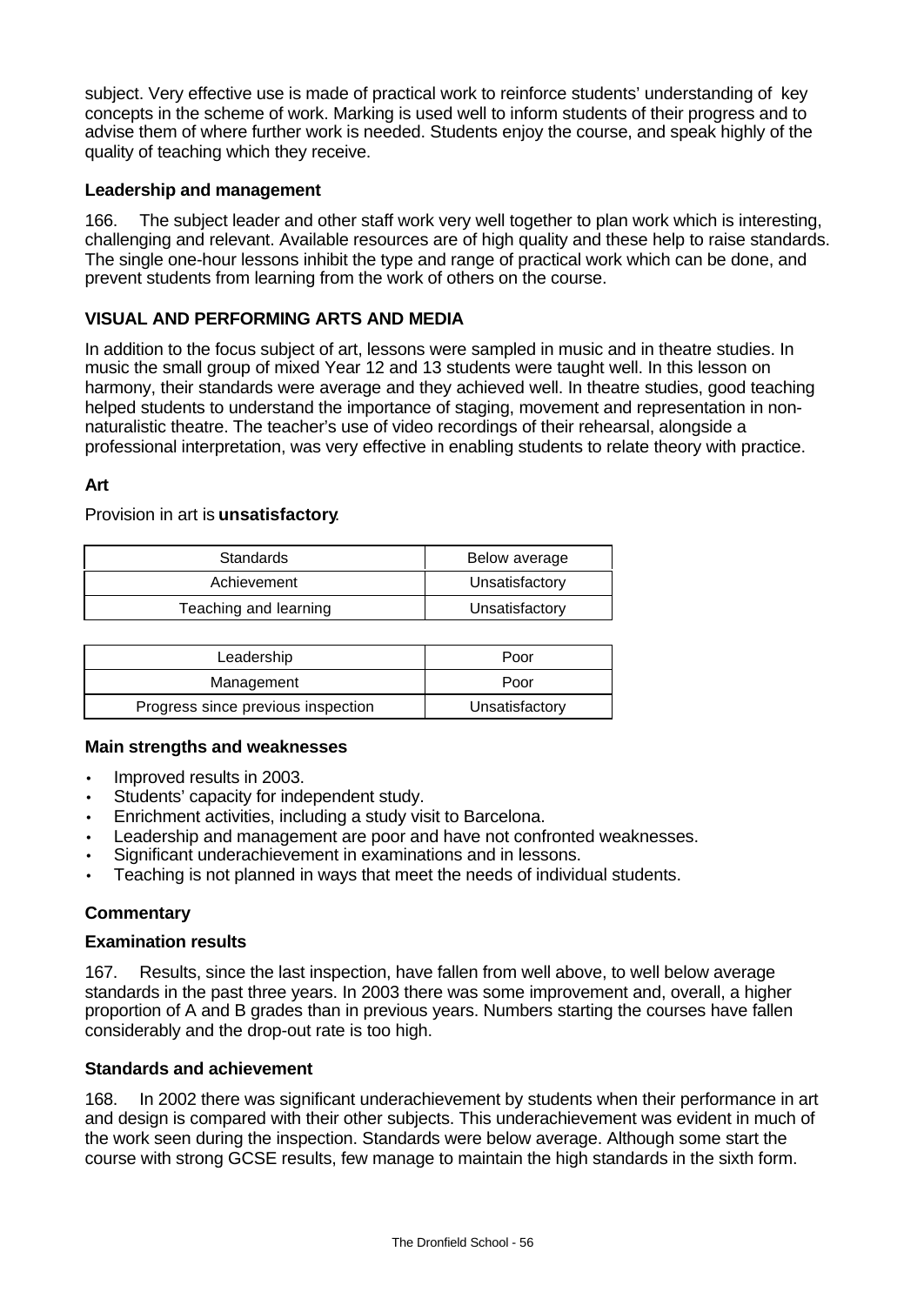# **Teaching and Learning**

169. Students have well-developed personal learning skills and the capacity to achieve well. They learn independently – read widely and some go to exhibitions. Too many students rely on books and secondary images rather than working from first-hand experience. The pace of lessons was often too slow and work lacked the level of intellectual challenge expected at this level. Provision for students with special learning needs is very mixed. Some are supported well, by teaching assistants, but others do not get the help they need. A major barrier to learning is the lack of agreement and planning between the teachers who share classes. As a result, teachers' interventions and guidance sometimes confuse students rather than clarify what needs to be done. One-to-one tutorials were effective in some cases but overall, teaching and learning was not appropriately matched to students' individual learning needs and prior attainment.

## **Leadership and Management**

170. Students have gained from the additional opportunities created through the Silver Artsmark Award and for those who are able, the visit to Barcelona presents an excellent starting point for a major piece of work. The team of teachers offer a wide range of skills and experience. However their strengths have not been well managed and outstanding weaknesses have not been analysed, evaluated and confronted. The development of teaching and learning has not been given a high enough profile. Improvement since the last inspection is unsatisfactory.

# **HOSPITALITY, SPORTS, LEISURE AND TRAVEL**

In addition to the focus on physical education, A level leisure and tourism was sampled. The lesson was well planned and students demonstrated good standards of literacy and use of ICT. Project work was well planned and organised. Notable examples included work on the use made of a local leisure centre where a student had visited and carried out risk assessments. Standards were in line with individual targets and achievement good.

#### **Physical education**

Provision for physical education in the sixth form is **good**.

|                       | Sixth form    |  |
|-----------------------|---------------|--|
| Standards             | Above average |  |
| Achievement           | Good          |  |
| Teaching and learning | Good          |  |

| Leadership                             | Good |
|----------------------------------------|------|
| Management                             | Good |
| Progress since the previous inspection | Good |

#### **Main strengths and weaknesses**

- Standards are improving as a result of good teaching and the effective deployment of teachers.
- Teaching is good, ensuring that students make good progress.
- Leadership and management provide clear vision for the subject.
- Students' attitudes and behaviour are very good and they display good intellectual effort.
- Systems to monitor the quality of teaching and learning are not well developed.
- Accommodation for theory lesson is unsatisfactory.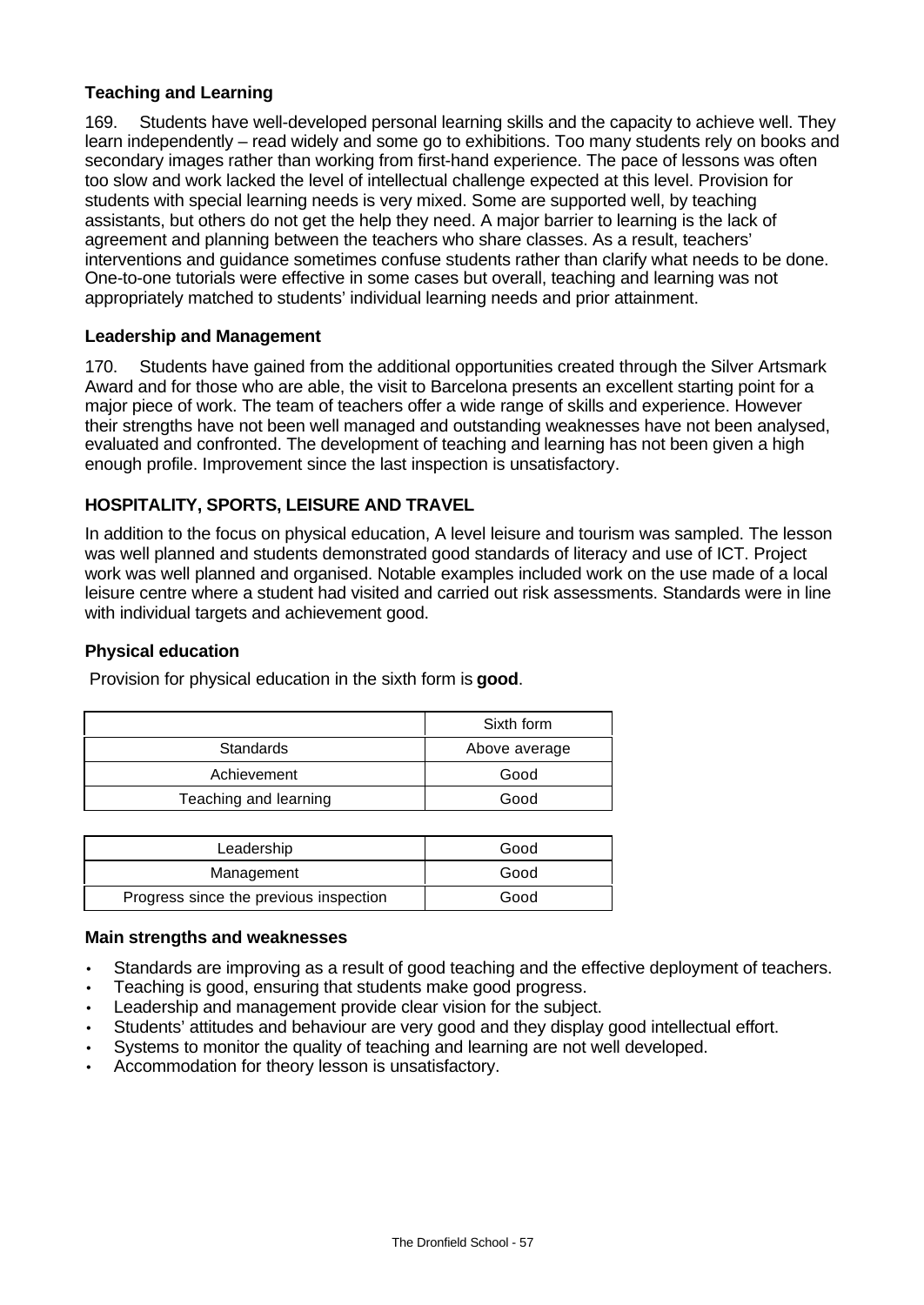# **Commentary**

#### **Examination results**

171. Results in A level have been below or well below national averages for the past 5 years. However, results are improving and in 2002 AS results were above average.

#### **Standards and achievement**

172. Students have above average knowledge and can apply it effectively to exemplify and justify their opinions. Students achieve well throughout the course. In Year 13, students know the historical influences on the development of sport in different countries. They have good research skills and use the Internet effectively to gain further knowledge. Their knowledge of the psychology of sport is above average and they can justify their opinions with good examples. In Year 12 students have good knowledge and understanding of definitions of leisure and play and apply this knowledge well. Standards of work in folders shows that their knowledge of anatomy and physiology, skill acquisition and social and cultural aspects is very well developed.

## **Teaching and learning**

173. Teachers have good knowledge which ensures that all students learn well and make good progress. Teachers use a good range of teaching styles and very good relationships keep students interested and motivated. Students know what they do well and what they need to do to improve. Challenging questions provide good opportunity for students to justify their opinions and thus enhance their understanding. Good use is made of ICT to provide opportunity for independent research so that students can gain further knowledge. Students have very good attitudes to the subject and work with good intellectual effort. They work well together and there is mutual respect shown by teachers and students.

### **Leadership and management**

174. The recently appointed head of department manages the department well and has clear vision for future development. Teachers are more strategically deployed so that they teach to their strengths and this is having a positive impact on standards. However, systems to monitor the quality of teaching and learning are not well developed. Accommodation is unsatisfactory in that there is no dedicated room, making storage of resources and display for the theoretical aspects difficult.

## **BUSINESS**

The focus of the inspection was on AVCE business, but A level business studies, A level economics and business, and GNVQ (intermediate) business were also sampled. In A level business studies, results in 2002 were around the national average. In the lesson seen during the inspection good teaching brought about good learning. This was interesting and captured the students' imagination, making theory clear by linking it to real world situations to which the students could relate. In economics and business, results in 2002 were well above average and in 2003 all students achieved the top three grades. In the lesson sampled, very good teaching started from the students' current experience and understanding and built up understanding through clear and systematic teaching related to relevant examples. In 2002 the number of students achieving the GNVQ intermediate qualification in business was slightly above the national average. Standards seen confirm that students continue to benefit from this introductory course in business. Some use it to progress from a small number of GCSE passes to gain the entry requirements for AVCE business and university entrance. In the lesson observed good teaching gave students the opportunity to clarify and widen their understanding of forms of communication in business, drawing on their collective experience from their range of part time jobs. This made the lesson interesting and relevant to the students helping them to achieve well.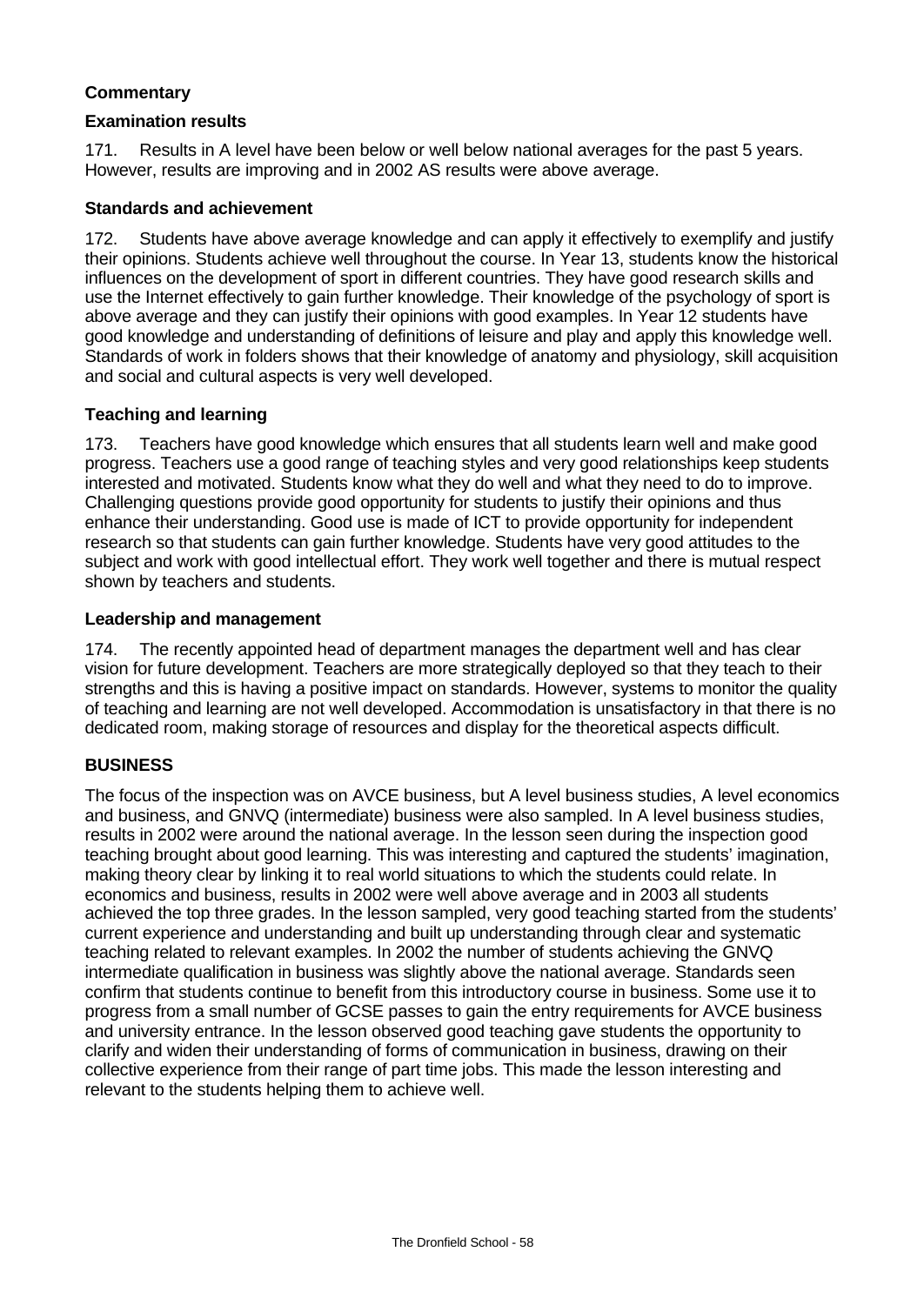# **Business**

Provision in AVCE business is **good**.

| <b>Standards</b>      | Satisfactory |  |
|-----------------------|--------------|--|
| Achievement           | Good         |  |
| Teaching and learning | Good         |  |

| Leadership                             | Good                 |  |
|----------------------------------------|----------------------|--|
| Management                             | Good                 |  |
| Progress since the previous inspection | This is a new course |  |

#### **Main strengths and weaknesses**

- Good achievement, by Year 13, results from good teaching.
- The course now recruits from the whole ability range leading to improving standards.
- Teaching involves frequent and clear links to the examination requirements and assessment and real world examples build on the students' experience and knowledge.
- Students feel well supported through constructive oral feedback.
- The teaching programme lacks sufficient illustration, through visits to businesses, for the applied nature of the course.
- Students start the course with no background of business education from the main school.

#### **Examination results**

175. Results in 2002 were well below average. Results in 2003 were similar, however school data indicates that students begin the AVCE course in business with a record of GCSE performance that suggests these results to be the likely outcome.

#### **Standards and achievement**

176. The school has recognised that the demands of AVCE are very different to those of its predecessor, GNVQ (advanced) and the subject now recruits from a wider ability range and unit tests, already taken, reflect this greater range of ability. Current standards are average. Students are able to contribute their ideas from the real world of business and work successfully through guided assignments. They are achieving well.

## **Teaching and learning**

177. The good achievement results from teaching and learning which is good. Teaching seen during the inspection was at least good and sometimes very good, although learning in some Year 13 lessons was less effective because students lacked the experience and skills to fully understand the concepts. Relationships were very good in all lessons observed and this led to a positive working atmosphere. All teaching observed was fully rooted in the real business world and students were able to apply their knowledge to business contexts with which they were familiar such as the motor industry. A particular strength of the teaching is the frequent and clear links to examination requirements which assists the achievement of students. Students receive ongoing and useful oral feedback and feel very secure in their learning as a result.

## **Leadership and Management**

178. There exists a rationale for the wide curriculum provision and there is coherence to the delivery and resourcing of the courses. Staff skills and expertise are carefully matched to the curriculum. Within school, accommodation and resources for the course are very good with teaching taking place in a modern office-like environment with lots of access to ICT. However, links with local businesses are limited and insufficiently developed for the applied nature of the course. Students have not had the opportunity to go on visits although some were able to join the AS course for a visit to the Toyota factory. Students start the course with no background of business education from the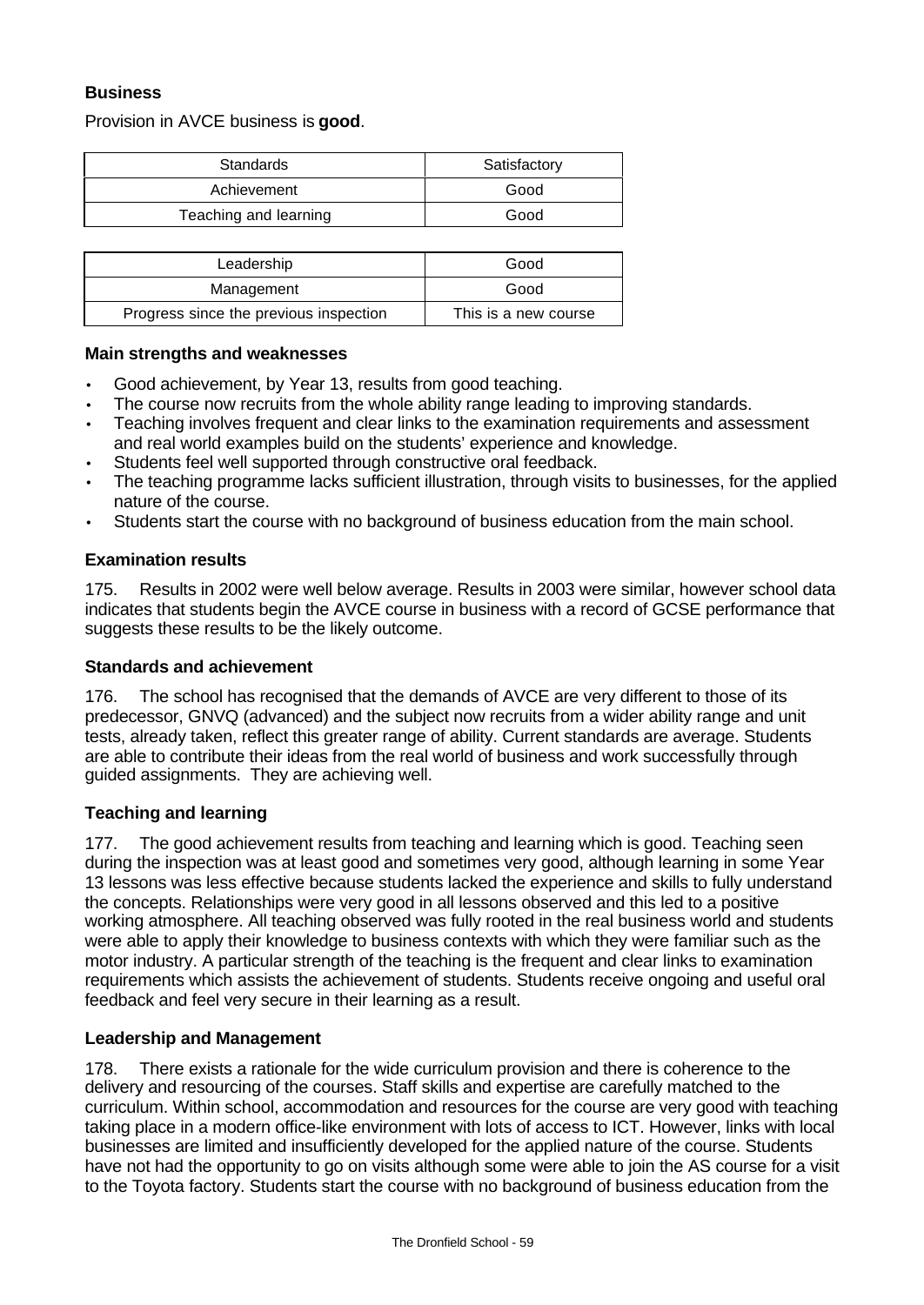main school, which is a disadvantage. Planning for this course has taken place in isolation and teachers have not benefited from insights into how the course is delivered in other schools.

# **HEALTH AND SOCIAL CARE**

179. This was not a focus for the inspection. Two AVCE (advanced vocational certificate of education) health and social care groups were sampled. Results have been very good in recent years and students' achievement has been excellent. The course is very well planned. There is an excellent mix of in-class study where, for example, students learn about theories of child development, alongside action research in a work environment. Standards were very high and coursework was excellent quality.

# **PERSONAL DEVELOPMENT AND GENERAL PROGRAMMES**

180. This was not a focus for the inspection but a lessons of general studies were sampled. Results in general studies were average up to 2001. In 2002, results were well above average. All students achieved very well but male students achieved better than the female students. These results demonstrate considerable improvement. In a Year 12 lesson students' achieved very well. They made thoughtful contributions to the discussion - about the moral and ethical issues raised in cloning and IVF treatment - as part of a wider debate on medical research. The teaching was very good and students were able to consider different viewpoints throughout the very productive discussion. There were considerable gains in their knowledge and understanding.